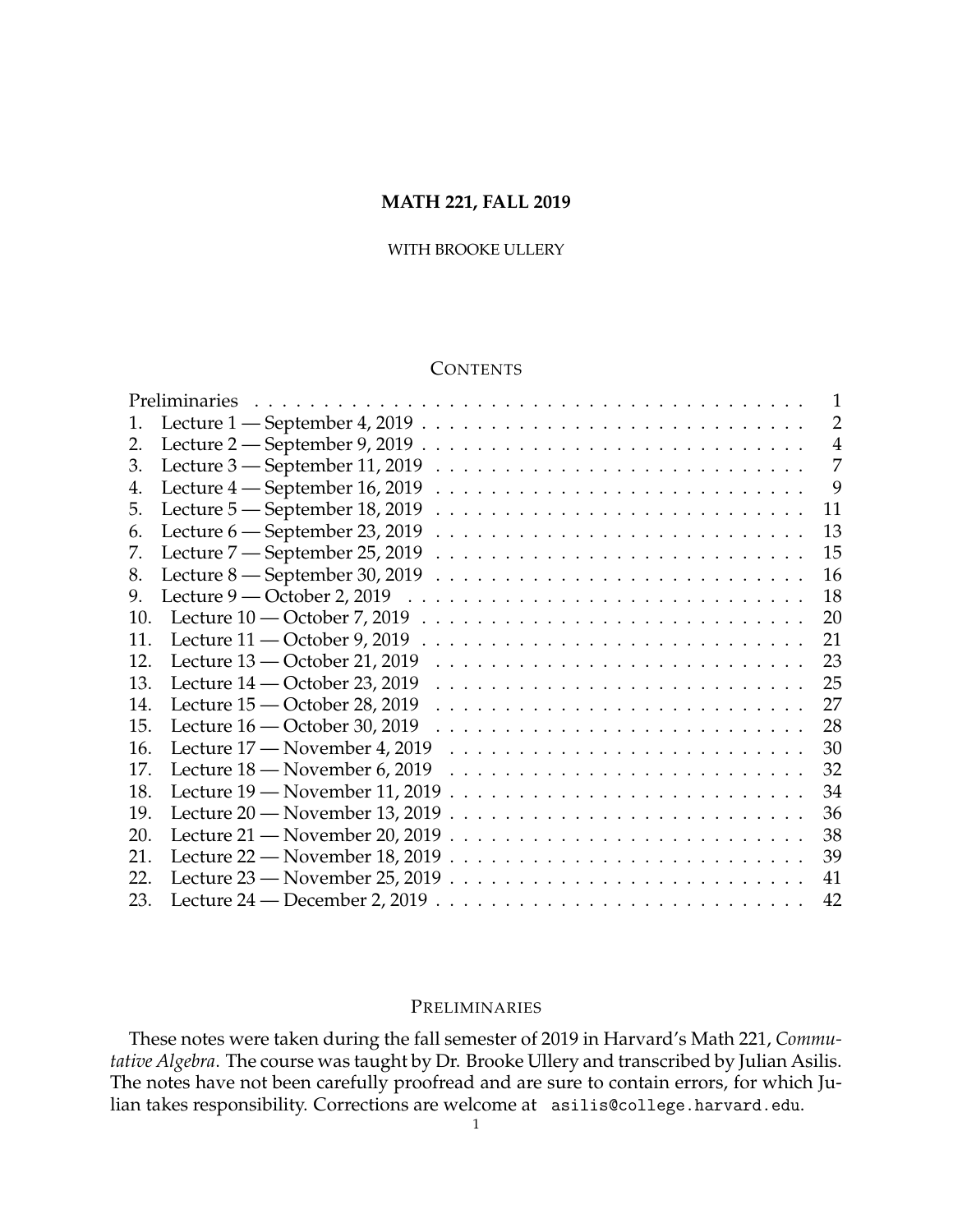# 1. LECTURE 1 — SEPTEMBER 4, 2019

<span id="page-1-0"></span>Office hours are 11-1 on Tuesdays. The course is geared toward applications in algebraic geometry, which helps provide some context to the math we'll be learning. The goal is to get through chapters 1-13 of Eisenbud, but we might not cover everything. Topics include:

- Localization
- Primary decomposition
- Nullstellensatz
- Artin-Rees lemma
- Flat families/Tor
- Completions of rings
- Noether normalization
- Systems of parameters
- DVRs
- Dimension theory
- Hilbert-Samuel polynomials (maybe)

Before we get into things, let's discuss conventions and some of the motivation behind what we're doing. Naturally, all rings are commutative and unital. A ring homomorphism respects both operations and sends 1 to 1.

**Notation 1.1.** For *R* a ring, an ideal  $I \neq R$  is *prime* if  $fg \in I \implies f \in I$  or  $g \in I$ . *I* is *maximal* if it is not contained in any other proper ideals. *R* is a *local ring* if it has exactly one maximal ideal.

With regard to motivation, commutative algebra is kind of just arithmetic geometry in disguise. In this class, we'll try not to stay on one side of the algebra/geometry divide. One geometric example is  $R = k[x_1, \ldots, x_n]$ , for *k* an algebraically closed field ( $k = k$ ). The zero set of a polynomial, say  $x_1^2 - x_2$  is a locus in  $k^n$ . Prime ideals will then correspond to subvarieties of affine space. More generally, the prime ideals of an arbitrary ring *R* correspond to the points of the scheme corresponding to *R* (called an affine scheme).

"If you hear things you don't understand enough times, then you'll eventually understand them." - Dr. Ullery.

As it turns out, all varieties and schemes can be constructed by glueing *affine* varieties and schemes, which are those associated to rings. So commutative algebra really does give rise to lots of what's going on in algebraic geometry. Essentially, studying rings amounts to studying local algebraic geometry.

"Commutative algebra is just local algebraic geometry." - Dr. Ullery.

How do local rings fit into this? They describe the geometry of a scheme/variety very close to a point. All of these statements will be made more precise later, but the idea right now is to give a high-level overview of some of the interplay between commutative algebra and algebraic geometry. To see more of the AG side, check out Smith's "An Invitation to Algebraic Geometry."

Now let's really get started. One of the most important kinds of rings is the Noetherian ring, because it tells us about how its ideals are generated. As an example of the importance of finite generation of ideals, for  $k[x_1, \ldots, x_n]$  with  $k$  a field, the fact that every ideal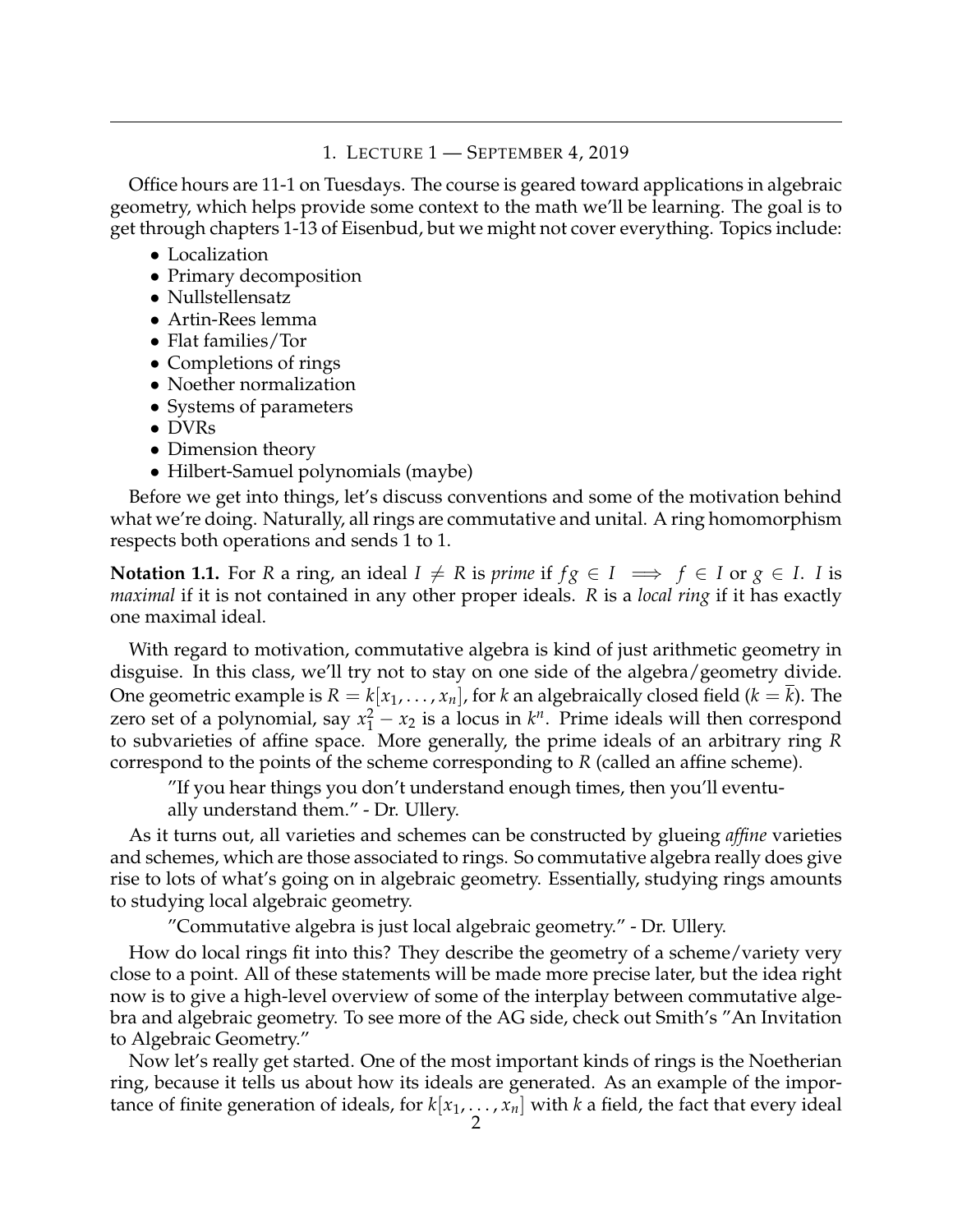is finitely generated is equivalent to the fact that every variety in **A***<sup>n</sup>* is the intersection of finitely many hypersurfaces.

**Definition 1.2.** A ring *R* is *Noetherian* if every ideal of *R* is finitely generated.

**Proposition 1.3.** *R is Noetherian if and only if every strictly increasing chain of ideals terminates.*

*Proof.* If *I* is not finitely generated, we can choose  $f_1 \in I$ ,  $f_2 \in I \setminus (f_1)$ ,  $f_3 \in I \setminus (f_1, f_2)$ , and so on. So we have a strictly increasing infinite chain of ideals. In the other direction, if  $I_1 \subsetneq I_2 \subsetneq \ldots$  and  $I = \cup I_i$  is finitely generated, then all of the generators are in one  $I_j$  so  $I = I_i$ . .

**Example 1.4.** All fields are Noetherian rings. So are  $\mathbb{Z}$  and  $\mathbb{Z}[x]$ .

**Theorem 1.5** (Hilbert Basis theorem). If R is Noetherian, then so is  $R[x]$ .

*Proof.* First, two definitions: for  $f = a_n x^n + \cdots + a_0 \in R[x]$  with  $a_n \neq 0$ , we say  $a_n$  is the *initial coefficient* and  $a_nx^n$  is the *initial term*. Now let  $I \subseteq R[x]$  and choose  $f_1, f_2, \dots \in I$  as follows:

1. Let  $f_1 \neq 0 \in I$  be an element of least degree in *I*.

2. Let  $f_2 \neq 0$  be an element of least degree in  $I \setminus (f_1)$ 

. .

3. Let *f*<sub>3</sub>  $\neq$  0 be an element of least degree in *I* \ (*f*<sub>1</sub>, *f*<sub>2</sub>) .

If  $(f_1, \ldots, f_n) = I$ , we're done. Otherwise, let  $a_j$  be the initial coefficient of  $f_j$ . Then *J* =  $(a_1, a_2, ...)$  ⊂ *R* is finitely generated. Let *m* be the smallest integer such that *J* =  $(a_1, \ldots, a_m).$ 

The claim is that  $I = (f_1, \ldots, f_m)$ . Otherwise, consider  $f_{m+1}$ . We have that  $a_{m+1}$  $\sum_{\ell=1}^m u_\ell a_\ell$  for some  $u_j \in R.$  Since  $\deg f_{m+1} \geq \deg f_j$  for  $m \geq j$ , we have

$$
g = \sum_{j=1}^m u_j f_j x^{\deg f_{m+1} - \deg f_j} \in (f_1, \ldots, f_m)
$$

Now consider  $f_{m+1} - g \in I \setminus (f_1, \ldots, f_m)$ . It has degree strictly less than that of  $f_{m+1}$ , producing contradiction.

 $\Box$ 

**Corollary 1.6.** *Repeatedly applying the Hilbert basis theorem gives us that*  $R[x_1, \ldots, x_n]$  *is also Noetherian.*

**Corollary 1.7.** *If R is Noetherian and S is a finitely generated R-algebra, then S is Noetherian.*

*Proof.* Because *S* is a finitely generated *R*-algebra,  $S = R[a_1, \ldots, a_n]$  where the  $a_i \in S$ . In particular,  $R[a_1, \ldots, a_n]$  - which is Noetherian - surjects on to *S*. So any  $I \subseteq S$  is generated by the images of the generators of its pre-image.  $\Box$ 

**Definition 1.8.** An *R*-module *M* is *Noetherian* if its submodules are finitely generated.

**Proposition 1.9.** *If R is a Noetherian ring and M a finitely generated R-module, then M is a Noetherian module.*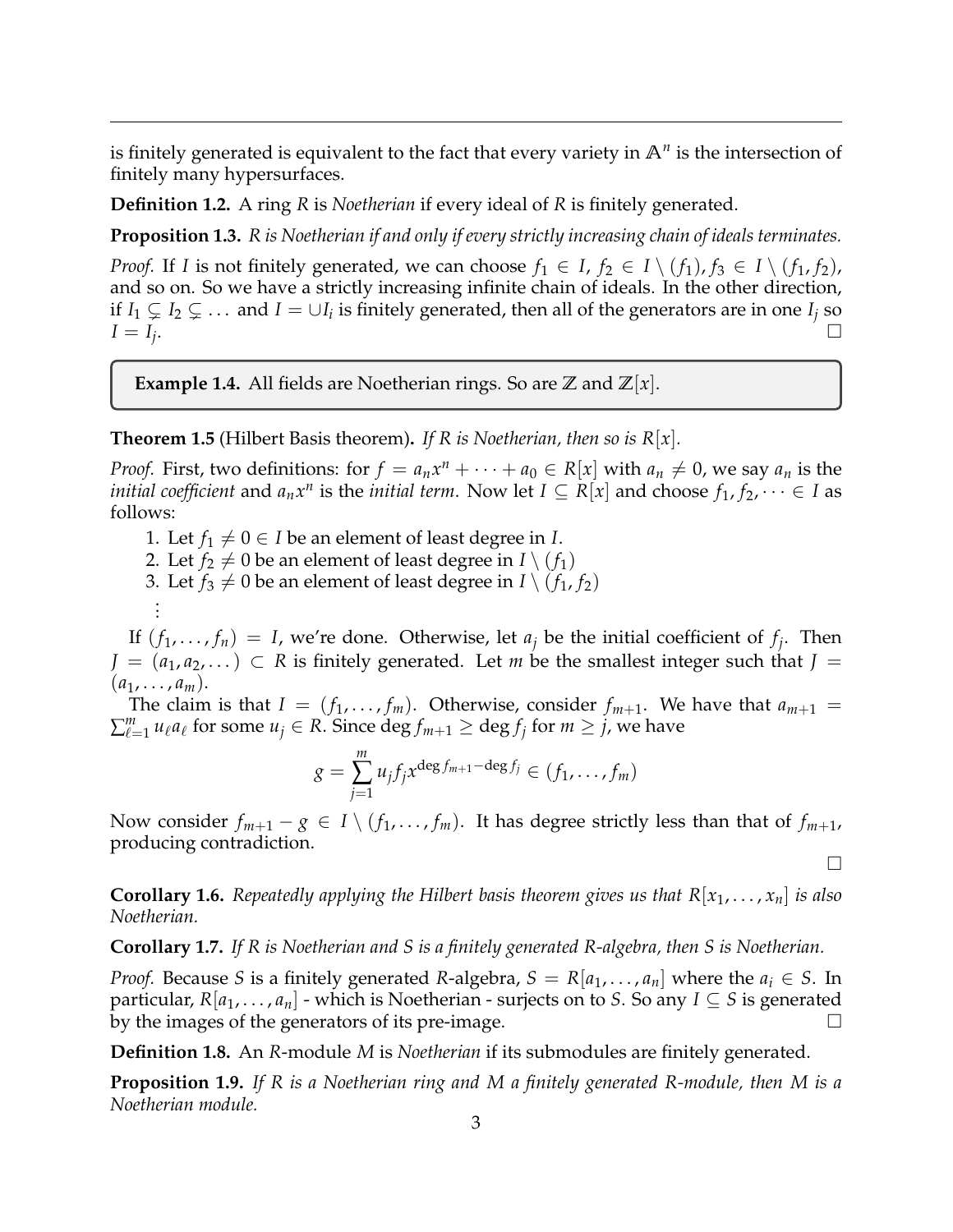*Proof.* Let  $f_1, \ldots, f_n$  be generators for *M* and take  $N \subseteq M$  a submodule. We induct on *n*. If  $n = 1$ , consider the map from *R* to *M* which sends 1 to  $f_1$ . Then the pre-image of *N* is an ideal, and the images of its generators generate *N*.

Supposing this holds for *n* up to *k*, we have  $M/Rf_1$  is Noetherian. For  $\overline{N}$  the image of *N* in  $M/Rf_1$ ,  $\overline{N}$ ,  $\overline{N}$  is finitely generated by  $g_1, \ldots, g_s$ .  $N \cap Rf_1$  is a submodule of  $Rf_1$ , so it's finitely generated by  $h_1, \ldots, h_r$ . So for  $a \in N$ ,  $\overline{a}$  is a linear combination of the  $\overline{g_i}$ . Then *a* is generated by the  $g_i$  and the  $h_j$ . .

Next time we'll talk a bit about graded modules and Hilbert functions, and after that we'll talk about Hom, tensors, and some slightly more category-theoretic stuff.

#### 2. LECTURE 2 — SEPTEMBER 9, 2019

<span id="page-3-0"></span>Today we're going to talk about graded rings and graded modules. Along with local rings, graded rings are going to be our bread and butter.

**Definition 2.1.** A *graded ring* is a ring *R* with a direct sum decomposition  $R = R_0 \oplus R_1 \oplus$ ... with  $R_iR_j ⊆ R_{i+j}$ . An element  $f ∈ R$  is *homogeneous* if  $f ∈ R_i$  for some *i*. An ideal *I* ⊆ *R* is *homogeneous* if it's generated by homogeneous elements.

**Example 2.2.**

$$
R = k[x_1, \ldots, x_n]
$$
  
=  $S_0 \oplus S_1 \oplus \ldots$ 

where *S<sup>d</sup>* is the vector space of homogeneous polynomials of degree *d*. *S<sup>d</sup>* is generated by all products of *d* variables.

**Definition 2.3.** For  $R = R_0 \oplus ...$  a graded ring, a *graded R-module* is a module  $M = \bigoplus^{\infty}$ −∞ *M<sup>i</sup>* such that  $R_iM_j \subseteq M_{i+j}$ .

**Example 2.4.** Let  $R = k|x_1, ..., x_n|$ .

- 1) If  $I \subseteq R$  is a homogeneous ideal, then  $R/I$  is a graded module, with grading determined by  $R \to R/I$ .
- 2) Let  $M = R$  with  $M_{-1} = R_0$ ,  $M_0 = R_1$ ,  $M_i = R_{i+1}$ , i.e. deg $x_i = 0$ . This shift in grading is referred to as a twist of *R* by 1, and write  $M = R(1)$ . More generally for *M* a graded module,  $M(d) \cong M$  as modules and  $M(d)_e$  =  $M_{d+e}$ .

What's the geometric context? If  $I \subseteq R$  is an ideal describing a variety X in projective space, then  $\dim_k((R/I)_d)$  is the dimension of the space of homogeneous polynomials of degree *d* that vanish on *X*. So it's the dimension of the space of degree *d* hypersurfaces that contain *X*.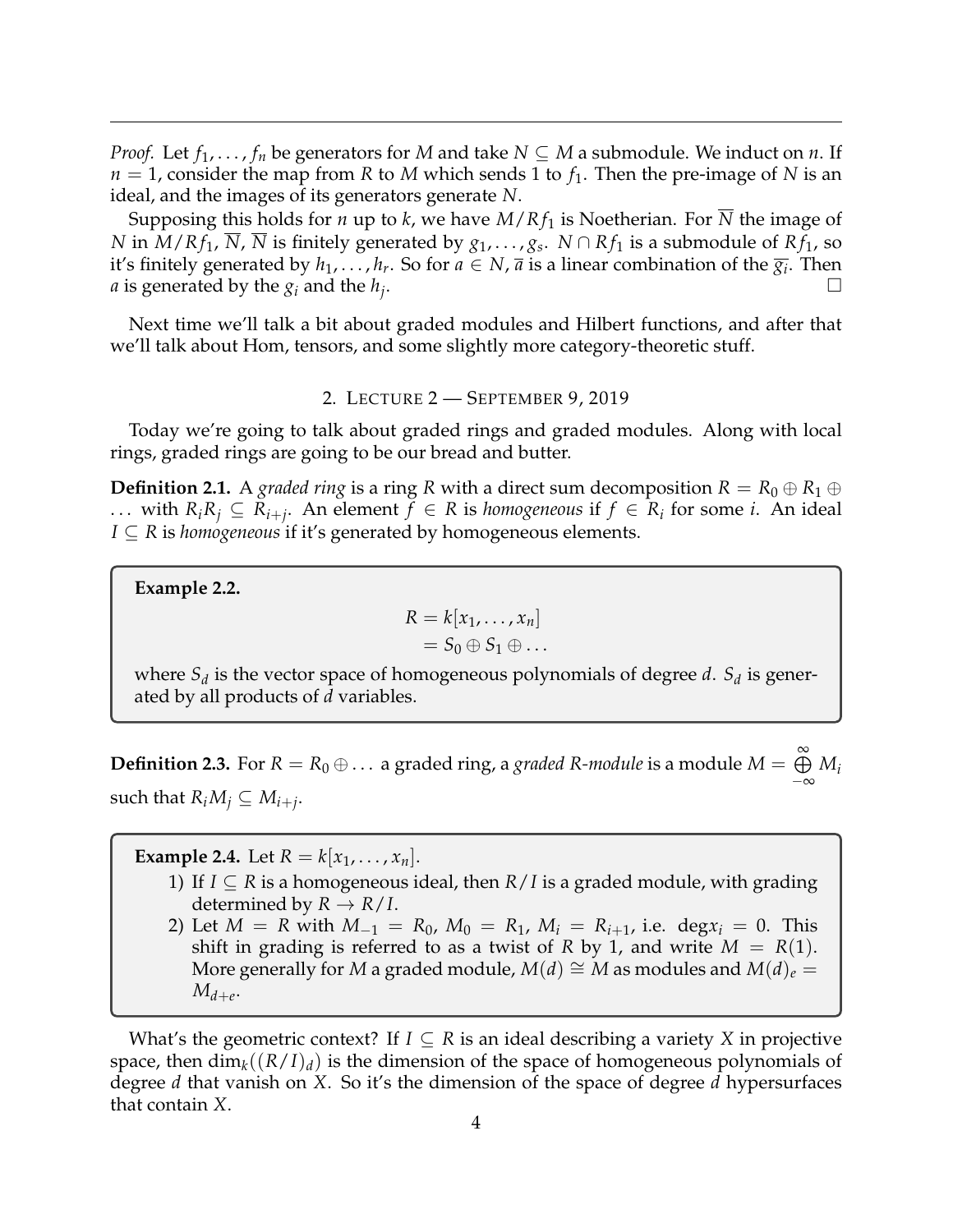**Definition 2.5.** Let *M* be a finitely generated graded module over  $R = k[x_1, \ldots, x_n]$ . The *Hilbert function* of *M* is

$$
H_M(s) = \mathrm{dim}_k M_S
$$

**Example 2.6.** Take  $M = R$  with the standard grading. Then  $H_M(s)$  =  $\theta$  $s < 0$  $\binom{s+n-1}{n-1}$ *n*−1 )  $s \geq 0$ 

**Example 2.7.** Take 
$$
M = k[x, y]/(x^2, y^3)
$$
. Then  $M = M_0 \oplus M_1 \oplus M_2 \oplus M_3$  where  $M_0 = (1), M_1 = (x, y), M_2 = (xy, y^2), M_3 = (xy^2)$ . So  $H_M(0) = \begin{cases} 1 & s = 0, 3 \\ 2 & s = 1, 2 \\ 0 & \text{else} \end{cases}$ 

So it looks like weird things can happen in low degrees and then things get nicer. In fact, it turns out that for large *s*, the Hilbert function eventually behaves like a polynomial.

**Theorem 2.8** (Hilbert). If M is a finitely generated graded module over k[x $_0, \ldots, x_r$ ], then  $H_M(s)$ *agrees with a polynomial of degree at most r for sufficiently large s.*

*Proof.* We assert that if  $\tilde{H}(s) = H(s) - H(s-1)$  agrees with a polynomial over Q of degree at most  $n-1$  for  $s \geq s_0$ , then  $H(s)$  agrees with one of degree at most *n* for  $s \geq s_0$ . The proof is in Eisenbud.

Now we induct on the number of variables. If *M* is just a module over *k*, then it's a finite-dimensional vector space and  $H_M(s) = 0$  for sufficiently large *s*.  $r = -1$ , so we'll say deg(0) = -1. Now say  $r \ge 0$ . Consider  $M(-1) \to M$  given by multiplication by  $x_r$ . It preserves degree, so it's a graded morphisms. The cokernel of this map is *M*/*xrM* and the kernel is  $K(-1)$ , where *K* is the kernel of the map *M* → *M* given by multiplication by *xr* . We have a short exact sequence

$$
0 \to K(-1) \to M(-1) \to M \to M/x_rM \to 0
$$

Restricting focus to degree *s* gives us a short exact sequence (SES) on vector spaces. The alternating sum of degrees is zero, so  $H_{M/x_rM}(s) - H_M(s) + H_M(s-1) - H_k(s-1) =$ 0 Since *x<sup>r</sup>* annihilates every element of *K* and *M*/*xrM*, they are both finitely generated *k*[*x*0, . . . , *xr*−1]-modules. So by induction, the outer terms agree for sufficiently large *s* with polynomials of degree  $\leq r-1$ .

Then so does  $H_M(s) - H_M(s - 1)$  and so  $H_M(s)$  agrees with a polynomial of degree  $\leq r$ .

**Definition 2.9.** The above polynomial is denoted *PM*(*s*), and is the *Hilbert polynomial* of *M*.

Returning to the geometric context, if  $X \subseteq \mathbb{R}^r$  is a projective algebraic variety, then the degree of its Hilbert polynomial is equal to its dimension. Additionally, *d*! times its initial coefficient is equal to the degree of the variety. Finally, Riemann-Roch from algebraic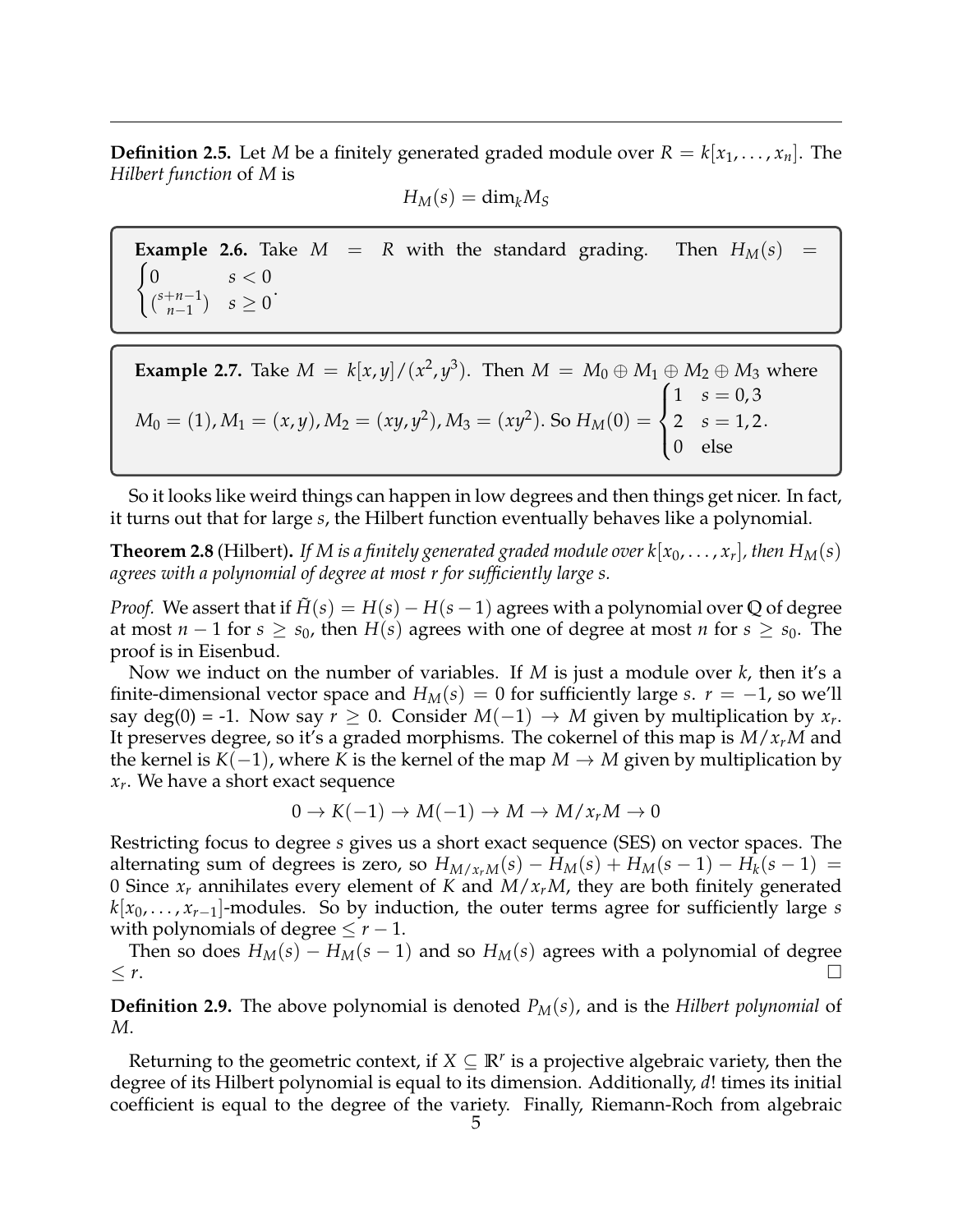geometry computes the Hilbert polynomial. The point is that there's lots of geometric data encoded in this polynomial.

Now we're going to change gears and talk about localization.

**Definition 2.10.** A *local ring* is a ring with exactly one maximal ideal.

Local rings can be partitioned into elements that live in the maximal ideal and elements that don't. If you're not in the maximal ideal, you have to generate the whole ring, so you're a unit. Conversely, everything in the maximal ideal is not a unit. Often times it's helpful to prove properties for rings by reducing to the local case - that's done by adding inverses so

**Question 2.11.** For a *R* a ring, for which elements can we 'add inverses'?

Well, if we add  $f^{-1}$  and  $g^{-1}$ , we also add  $(fg)^{-1}$ . So the set of elements whose inverses we add needs to at least be closed under multiplication. By convention, this includes the empty product of 1. For instance, if  $t \neq 0 \in R$  then  $\{1, t, t^2, \dots\}$  is multiplicatively closed. For *P* ⊆ *R* an ideal, *R* − *P* is multiplicatively closed iff *P* is prime. Likewise,  $R \setminus \{0\}$  is multiplicatively closed iff *R* is an integral domain.

**Definition 2.12.** Let *M* be an *R*-module and  $U \subseteq R$  be multiplicatively closed. The *localization of M at U, M*[ $U^{-1}$ ] or  $U^{-1}M$ , is the set of equivalence classes of pairs  $m \in M$ ,  $u \in U$ , written  $\frac{m}{u}$ , with the equivalence relation

$$
\frac{m}{u} \sim \frac{m'}{u'} \iff \exists v \in U \text{ s.t. } vu'm = vum' \text{ in } M
$$

 $M[U^{-1}]$  is an *R*-module with  $\frac{m}{u} + \frac{m'}{u'} = \frac{u'm+um'}{uu'}$  and  $r(\frac{m}{u})$  $\frac{dm}{u}$ ) =  $\frac{rm}{u}$ . In fact, *M*[*U*<sup>-1</sup>] is an  $R[U^{-1}]$  module in the obvious way:  $(\frac{r}{n})$  $\frac{r}{u}$  $\left(\frac{m}{u'}\right) = \frac{rm}{uu'}$ .

For  $U\subseteq R$  an arbitrary set, we can take its multiplicative closure  $\overline{U}$  and define  $M[U^{-1}]=0$  $M[\overline{U}^{-1}].$ 

What happens if  $u \in M$ ,  $m \in M$  such that  $um = 0$ ? Then  $\frac{m}{1} = 0$ , since  $um = u0$ . The converse holds as well.

**Example 2.13.** 1) In an integral domain,  $R[(R \setminus 0)]^{-1}$  is the field of fractions of *R*, denoted *K*(*R*).

2) More generally, if *P* is a prime ideal, we write  $R_P := R[(R - P)^{-1}]$ . This is a ring whose units are the elements which are not in *P*. It's a local ring. If *M* is an *R*-module, then  $M_p := M[(R - P)^{-1}]$  is an  $R_p$ -module.

In fact, localization is a functor from *R*-modules to *R*[*U*−<sup>1</sup> ]-modules.

For  $\phi : M \to N$  a map of *R*-modules and  $U \subseteq R$  multiplicatively closed, there's a  ${\rm \,m}$  natural  ${\rm \,m}$ ap  $\phi[U^{-1}] : M[U^{-1}] \to N[U^{-1}]$  sending  $\frac{m}{u}$  to  $\frac{\phi(m)}{u}.$ 

For 
$$
L \xrightarrow{\psi} M \xrightarrow{\phi} N
$$
, you should check that  $(\phi \circ \psi)[U^{-1}] = \phi[U^{-1}] \circ \psi[U^{-1}]$ .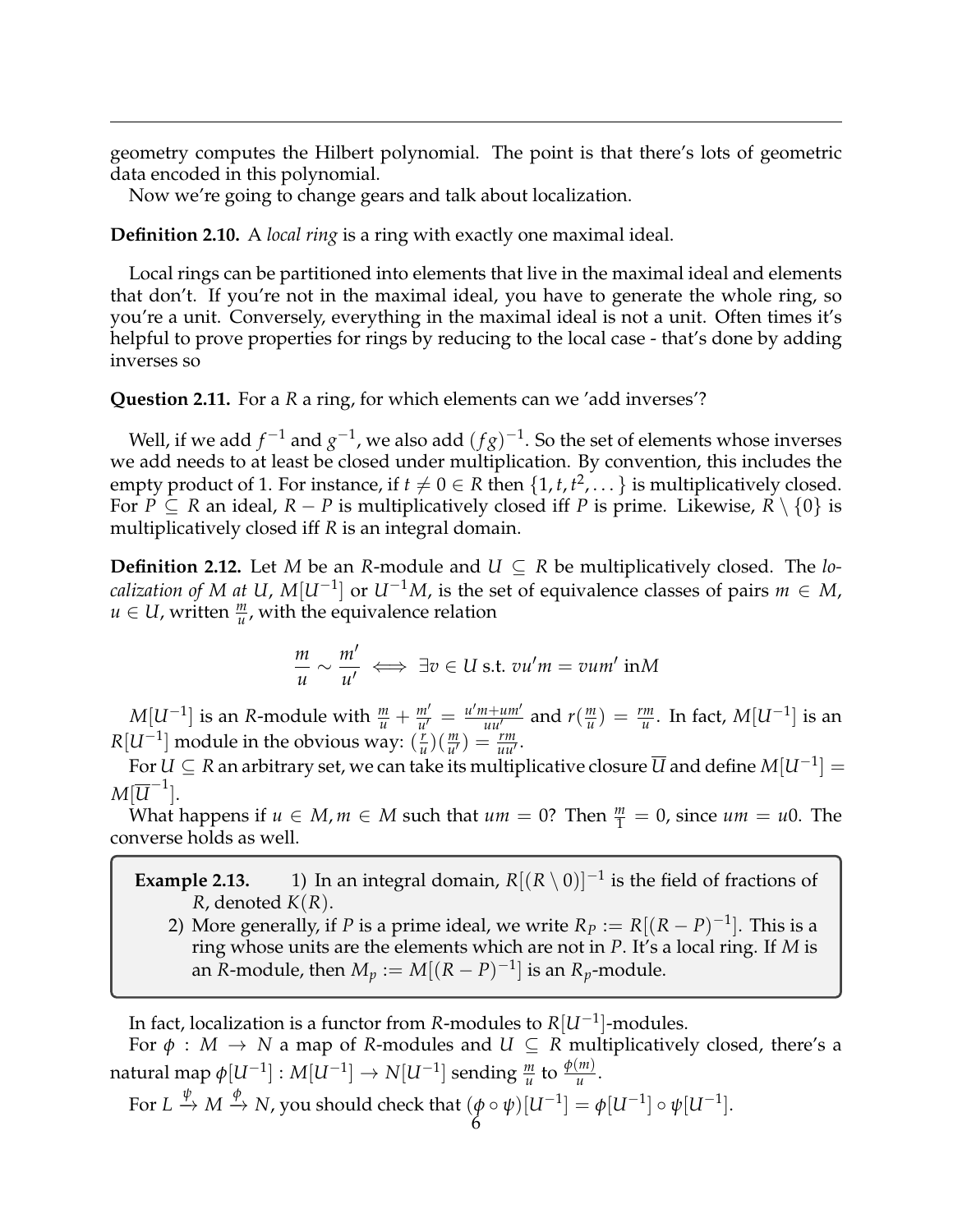#### 3. LECTURE 3 — SEPTEMBER 11, 2019

<span id="page-6-0"></span>We'll keep talking about localization today. Last time we defined localization for modules and rings, and we decided that localization is a functor. It has an associated universal property, which is the following: Let  $\phi : R \to S$  be a ring homomorphism and  $U \subseteq R$  be multiplicatively closed. If  $U$  gets sent to units in *S*, we can uniquely extend  $\phi$  to a map  $\phi'$ from  $R[U^{-1}] \rightarrow S$  which sends  $\frac{a}{b}$  to  $\phi(a)\phi(b)^{-1}$ .

That's not a great way to define localization, but it is useful for proving properties about localization. Let's talk more about what localizations look like. Let *φ* : *R* → *R*[*U*−<sup>1</sup> ] be the natural map. If  $I \subseteq R[U^{-1}]$  and  $\frac{r}{u} \in I$ , then  $r \in I$ . So all the numerators are in  $\phi^{-1}(I)$  and in fact *I* is generated by  $\phi^{-1}(I)$ .

Then the map  $I \mapsto \phi^{-1}(I)$  is an injection, since  $\phi^{-1}(I)$  determines *I*. So what kinds of ideals in *R* take the form  $\phi^{-1}(I)$  for  $I \subseteq R[U^{-1}]$ ?

**Proposition 3.1.**  $J \subseteq R$  is the preimage of an ideal if and only if  $J = \phi^{-1}(JR[U^{-1}])$ .

This won't be the case if and only if there's some  $b \in J$  and  $u \in U$  with  $\frac{a}{1} = \frac{b}{u}$  and  $a \notin J$ . In other words,  $u'(ua - b) = 0$  for some  $u' \in U$ . *J* is a preimage if and only if there is no *u* ∈ *U* and *a* ∉ *J* such that *au* ∈ *J*. For instance, *J* is a preimage if *J* is prime and *U* ∩ *J* = ∅.

**Proposition 3.2.** *The correspondence*  $I \mapsto \phi^{-1}(U)$  *is a bijection on prime ideals avoiding U.* 

**Example 3.3.** If  $P \subseteq R$  is prime, then the prime ideals of  $R_P$  are in one-to-one correspondence with primes of *R* contained in *P*.

**Corollary 3.4.** *If R is Noetherian, so is R*[*U*−<sup>1</sup> ]*, because its ideals have the same generators as their preimages.*

It turns out that localization can be expressed as tensor product, which is closely related to Hom, its adjoint.

**Definition 3.5.** If *M*, *N* are *R*-modules, then  $Hom_R(M, N)$  is the *R*-module of homomorphisms  $M \to N$ .

**Example 3.6.** Hom<sub>*R*</sub>( $\bigoplus_{i=1}^{n}$ *R*, *N*)  $\cong$   $\bigoplus_{i=1}^{n}$ *N*, by looking at where each of the generators go.

Hom is a functor in each of its entries. Fixing an *R*-module *M*, Hom(*M*, −) is a covariant functor sending  $A \to B$  to  $\text{Hom}(M, A) \to \text{Hom}(M, B)$  by post-composing. It turns out that Hom(*M*, −) is *left-exact*, meaning it preserves left-exact sequences:

 $0 \to A \to B \to C$  maps to  $0 \to \text{Hom}(M, A) \to \text{Hom}(M, B) \to \text{Hom}(M, C)$ 

Hom( $\mathcal{-}$ , *M*), on the other hand, is a contravariant functor, since  $A \to B$  goes to Hom( $B$ , *M*)  $\to$ Hom(*A*, *M*) by pre-composing. This functor sends right-exact sequences to left-exact sequences, which is pretty gnarly.

$$
A \to B \to C \to 0
$$
 goes to  $0 \to \text{Hom}(C, M) \to \text{Hom}(B, N) \to \text{Hom}(A, N)$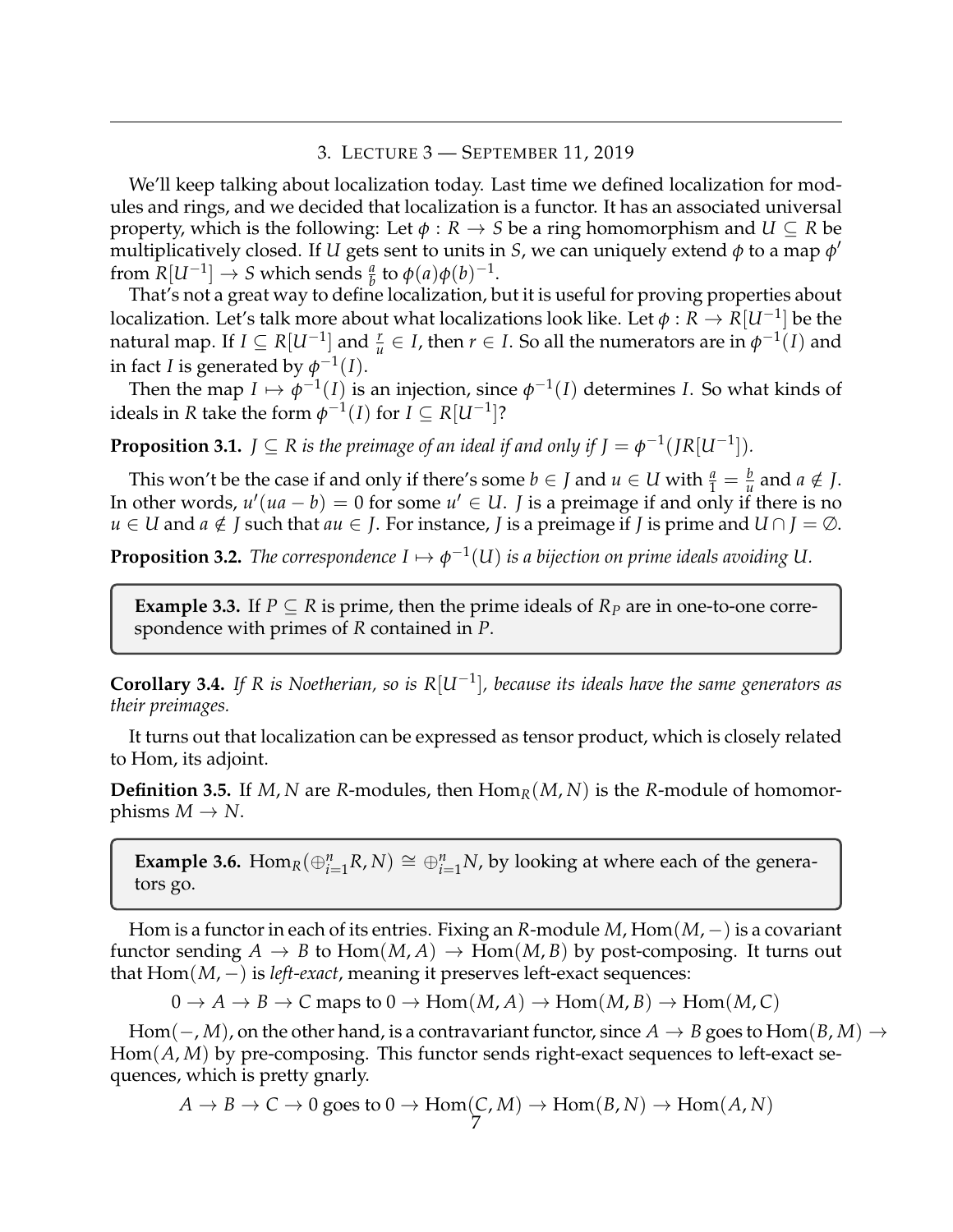Now let's talk tensor products.

**Definition 3.7.** For *M*, *N R*-modules, *M* ⊗*<sup>R</sup> N* is the *R*-module generated by elements of the form  $m \otimes n$  with  $m \in M$ ,  $n \in N$  such that

- For  $r \in R$ ,  $(rm) \otimes n = m \otimes (rn) = r(m \otimes n)$
- $(m + m')$   $\otimes$   $n = m \otimes n + m' \otimes n$  and likewise  $m \otimes (n + n') = m \otimes n + m \otimes n'$

The above relations are all we have, meaning that in general, elements of  $M \otimes_R N$  look like finite sums  $\sum m_i\otimes n_i$ . It's often times hard to tell whether different elements are equal. *i*

**Example 3.8.** 1)  $R \otimes_R M \cong M$ , since anything can be written  $1 \otimes m$  by scaling appropriately using an element of *R*. Likewise,  $M \cong M \otimes_R R$ . 2)  $R[x_1, ..., x_m] \otimes_R R[x_{m+1}, ..., x_n] \cong R[x_1, ..., x_n]$ 3)  $Q \otimes_{\mathbb{Z}} \mathbb{Z}[x] \cong Q[x]$ 4) For  $I, J \subseteq R$  ideals,  $R/I \otimes_R R/J \cong R/(I+J)$ 5) For *M* an *R*-module and *S* an *R*-algebra, then *S* ⊗*<sup>R</sup> M* is an *S*-module with  $s(t \otimes m) = st \otimes m$ 

Again we'll find that its useful to equip ourselves with a universal property in order to prove properties of the tensor product. First note that the function (not morphism) ⊗ : *M* × *N* → *M* ⊗ *N* defined by  $(m, n) \mapsto m \otimes n$  is bilinear over *R*.

In fact, given another bilinear  $f : M \times N \to P$ , there exists a unique  $\hat{f} : M \otimes N \to P$ such that  $\hat{f} \circ \otimes = f$ . This is the universal property of the tensor product.

The tensor product is a functor on both sides, and it's right-exact.

$$
A \to B \to C \to 0
$$
 maps to  $A \otimes M \to B \otimes M \to C \otimes M \to 0$ 

**Lemma 3.9.** *The map*  $R[U^{-1}] \otimes M \to M[U^{-1}]$  *defined*  $\frac{r}{u} \otimes m \mapsto \frac{rm}{u}$  *is an isomorphism.* 

*Proof.* Define  $\phi: M[U^{-1}]\to R[U^{-1}]\otimes_R M$  by  $\frac{m}{u}\mapsto \frac{1}{u}\otimes m$ . First we need to check that this map is well-defined. Say  $\frac{m}{u} = \frac{m'}{u'}$ . Then  $vu'm = vum'$  for some  $v \in U$ , meaning  $vu' \otimes m = vu \otimes m'$ , so  $\frac{1}{u} \otimes m = \frac{1}{u'} \otimes m'$ . This is the inverse to the above function.

Since we've written localization as a tensor product, we know it's right-exact. We'll also show it preserves injections, meaning it straight up preserves exact sequences. This property is called flatness

**Definition 3.10.** An *R*-module *F* is *flat* if for every inject  $M \to N$ ,  $F \otimes M \to F \otimes N$  is also injective.

We want to show that tensoring by the localization of our ring is always flat.

**Proposition 3.11.** *R*[*U*−<sup>1</sup> ] *is flat as an R-module. Thus, localization preserves exact sequences.*

*Proof.* Let  $\phi : M' \to M$  be an injection of *R*-modules. We'd like to show that  $R[U^{-1}]\otimes_R R$  $M' \to R[U^{-1}] \otimes_R M$  is injective. If  $\frac{m'}{u} \mapsto \frac{\phi(m')}{\ } u = 0$ , then  $v\phi(m') = 0$  for some  $v \in U$ , meaning  $\phi(vm') = 0$ . So  $vm' = 0$  and  $\frac{m'}{u} = 0$ , as desired.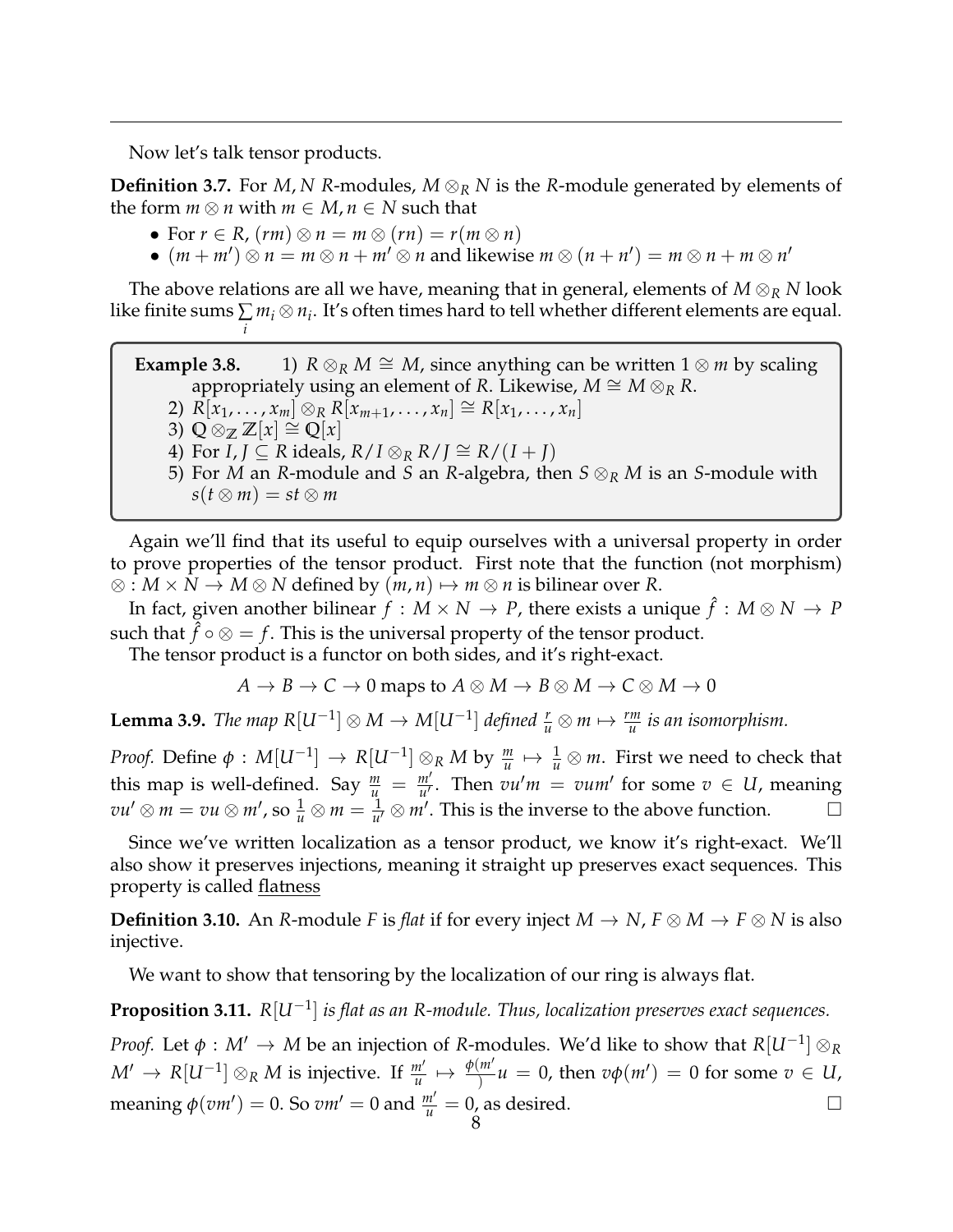As we've already mentioned, many properties of modules and rings can be verified by 'checking locally'. A geometric example of this is that a variety's smoothness is verified by checking smoothness at each point. There's an algebraic analogue we note state:

**Lemma 3.12.** *For R a ring and M an R-module,*

a) If 
$$
a \in M
$$
, then  $a = 0 \iff \frac{a}{1} = 0$  in  $M_m$  for each maximal ideal  $m \subseteq R$ .

*b*) *M* = 0  $\Longleftrightarrow$  *M*<sub>*m*</sub> = 0  $\forall$  *maximal ideals m*  $\subseteq$  *R*.

*Proof.* a)  $\frac{a}{1} = 0$  in  $M_m \iff$  the annihilator *I* of *a* (the ideal *I* with  $ra = 0 \forall r \in I$ ) is

not contained in *m*. So  $\frac{a}{1} = 0 \iff I = R \iff a = 0$  in *M*.

b)  $M = 0 \iff a = 0 \forall a \in M \iff a/1 = 0$  in all  $M_m$ 

Injectivity and surjectivity can also be checked locally.

**Corollary 3.13.** A map  $\phi : M \to N$  of R-modules is injective (resp. surjective) iff  $\phi_m : M_m \to$ *N<sup>m</sup> is injective (resp. surjective)* ∀ *maximal ideals m.*

*Proof.* The forward direction follows from flatness. On the other hand, if ker( $\phi_m$ ) =  $(\ker \phi)_m = 0 \ \forall m$ , then ker  $\phi = 0$ . Likewise with cokernels.

4. LECTURE 4 — SEPTEMBER 16, 2019

<span id="page-8-0"></span>Let's talk about radical ideals. Last time we saw that the complement of a prime ideal is a multiplicative set. The converse, however, does not hold - there are multiplicative sets which do not arise as the complement of a prime ideal.

**Example 4.1.**  $\{1, x, x^2, \dots\} \subseteq k[x]$  is multiplicatively closed, but its complement isn't an ideal (it doesn't contain 1).

However, there is a partial converse - ideals that are maximal in the complement of a multiplicatively closed set are prime. It usually turns out that the maximal ideals in some set of ideals are prime.

**Proposition 4.2.** *Suppose U is multiplicative and I* ⊆ *R is an ideal not meeting U which is maximal amongst ideals which do not meet U. Then I is prime.*

*Proof.* Let's look at *IR*[*U*−<sup>1</sup> ], which is maximal. Its preimage in *R*, call it *P*, is prime (preimage of prime is always prime). But  $P \supseteq I$ , so  $I = P$ .

What does any of this have to do with radical ideals? Well, if  $I \subseteq R$  is an ideal and ∃*a* ∉ *I* such that  $a^n$  ∉ *I* ∀*n*. Then there's a prime ideal *P* containing *I* which does not *a*, by the previous result. On the other hand, if  $a^n \in I$  for some *n*, then any prime *P* containing *I* contains *a*.

**Corollary 4.3.** *If I* ⊆ *R is an ideal, then*  $\{f | f^n \in I \text{ for some } n\} = \cap$ *P*⊇*I*, *P prime P.*

**Definition 4.4.** The set  $\{f | f^n \in I \text{ for some } n\}$  is called the *radical* of *I*, and denoted rad*I* **Defini**<br>or  $\sqrt{I}$ .

 $\Box$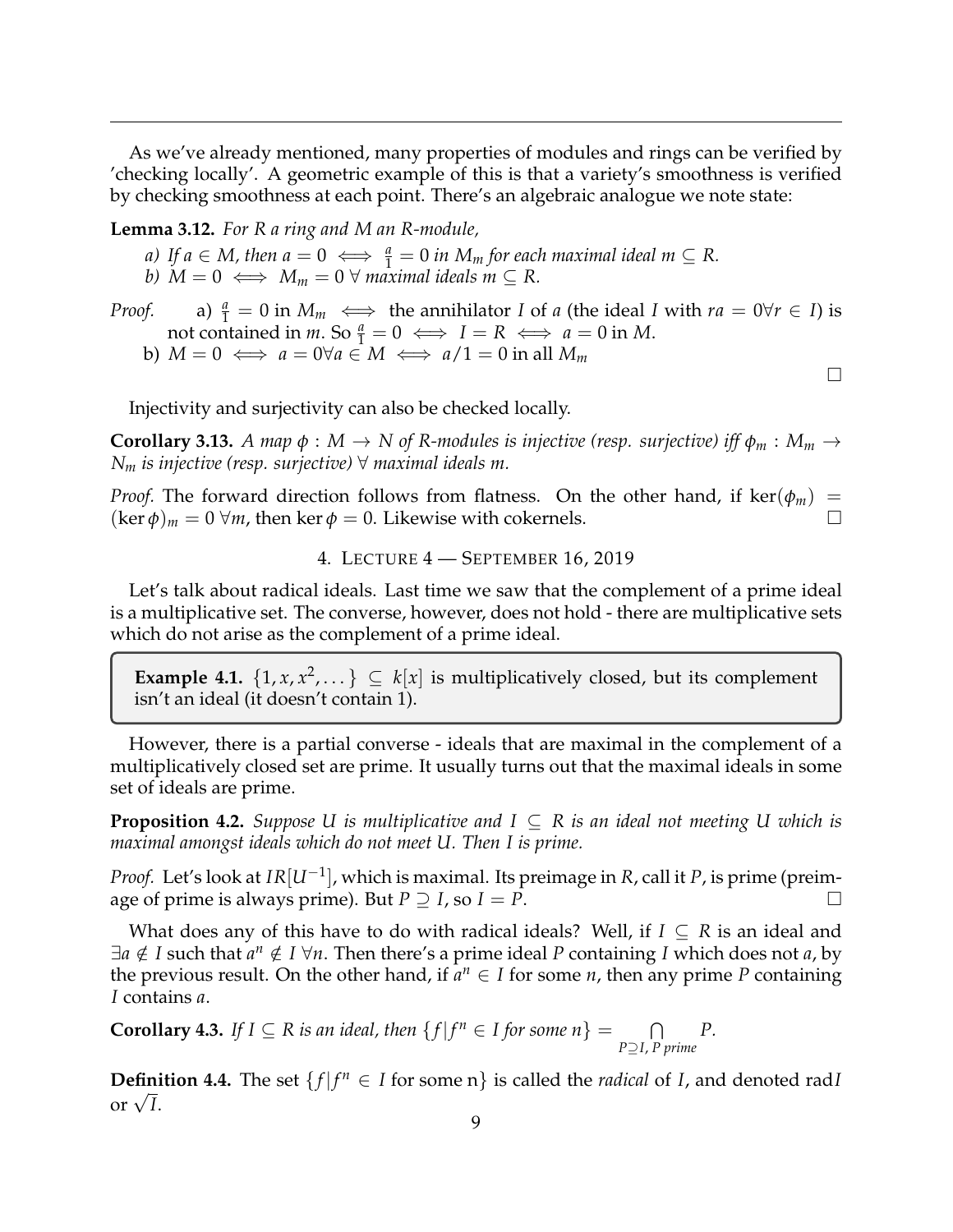Since we've witnessed the radical as an intersection of ideals, it is itself an ideal. The radical of 0 is the nilradical, the set of all nilpontent elements. One result is that rad(0) =  $\bigcap P$  prime*P*, since all primes contain  $(0) = 0$ .

**Definition 4.5.** *R* is *reduced* if  $rad(0) = (0)$ .

**Example 4.6.**  $k[x]/(x^2)$  isn't radical, because rad $(0) = (x)$ 

**Remark 4.7.** Note that rad(0) is not in general prime. For instance, rad(0) in  $\mathbb{Z}/12\mathbb{Z}$  is generated by 6, which isn't prime.

More generally, if *R* is a UFD and  $f_1, \ldots, f_n$  are irreducible elements generating distinct ideals and  $g = f_1^{k_1}$  $f_1^{k_1} \ldots f_n^{k_n}$  with  $k_i \geq 1$ , then rad(0) in  $R/(g)$  is  $(f_1 \ldots f_n)$ . There's a functor Spec that associates geometric objects to rings.

**Definition 4.8.** For *R* a ring, let Spec(*R*) denote the set of prime ideals of *R*. It has the structure of a space when endowed with the *Zariski topology* - for any subset  $I \subseteq R$ , we define  $V(I) := \{ P \in \text{Spec } R | I \subseteq P \}$ . The  $V(I)$  are Zariski-closed.

*Proof.* a) 
$$
\bigcap_{\lambda} V(I_{\lambda}) = V(\sum_{\lambda} I_{\lambda})
$$
  
b)  $V(I) \cup V(J) = V(I \cap J) = V(IJ)$ 

Since  $V(I) = V(I)$ , we restrict focus to ideals as inputs to *V*. In fact, amongst ideals we can restrict focus to radicals, as  $V(I) = V(\text{rad}I)$ . So what does Spec*R* look like? Notice that a singleton {*P*} in Spec*R* is closed if and only if *P* is maximal. The subset of *R*'s maximal ideals is written maxSpec(*R*).

 $\Box$ 

### **Example 4.9.**

- 1)  $R = k[x]$ . Then  $Spec R = {f(x)|f \text{ irreducible}}$ . If *k* is algebraically closed, then these are in 1-to-1 correspondence with the elements of *k*. Using the fact that *k*[*x*] is a PID and that irreducible polynomials are exactly those of the form  $x - a$ .
- 2) Again assuming  $k = \overline{k}$ , consider maxSpec( $k[x, y]$ ) = { $(x a, y b) | a, b \in k$  }. Closed points are in bijection with  $k^2$ . The other points correspond to curves defined by irreducible polynomials  $f(x, y)$ . Looking at  $\mathbb{A}^2 = \text{Spec}k[x, y]$ more generally, we have that the closure of a point like  $f(x, y)$  includes all closed points  $(x - a, y - b)$  . such that  $f(a, b) = 0$ .

It turns out that Spec is a contravariant functor from **Ring** to **Top**. A morphism *φ* : *R* → *S* induces a map  $Spec(S) \rightarrow Spec(R)$  by preimaging. This map is continuous because pre-images of closed sets are closed. In particular,  $(\text{Spec}\phi)^{-1}(V(\overline{I}))=V(\phi(I)).$ 

We've seen that prime ideals of  $R/I$  and  $R[U^{-1}]$  are in correspondence with certain subsets of Spec*R*.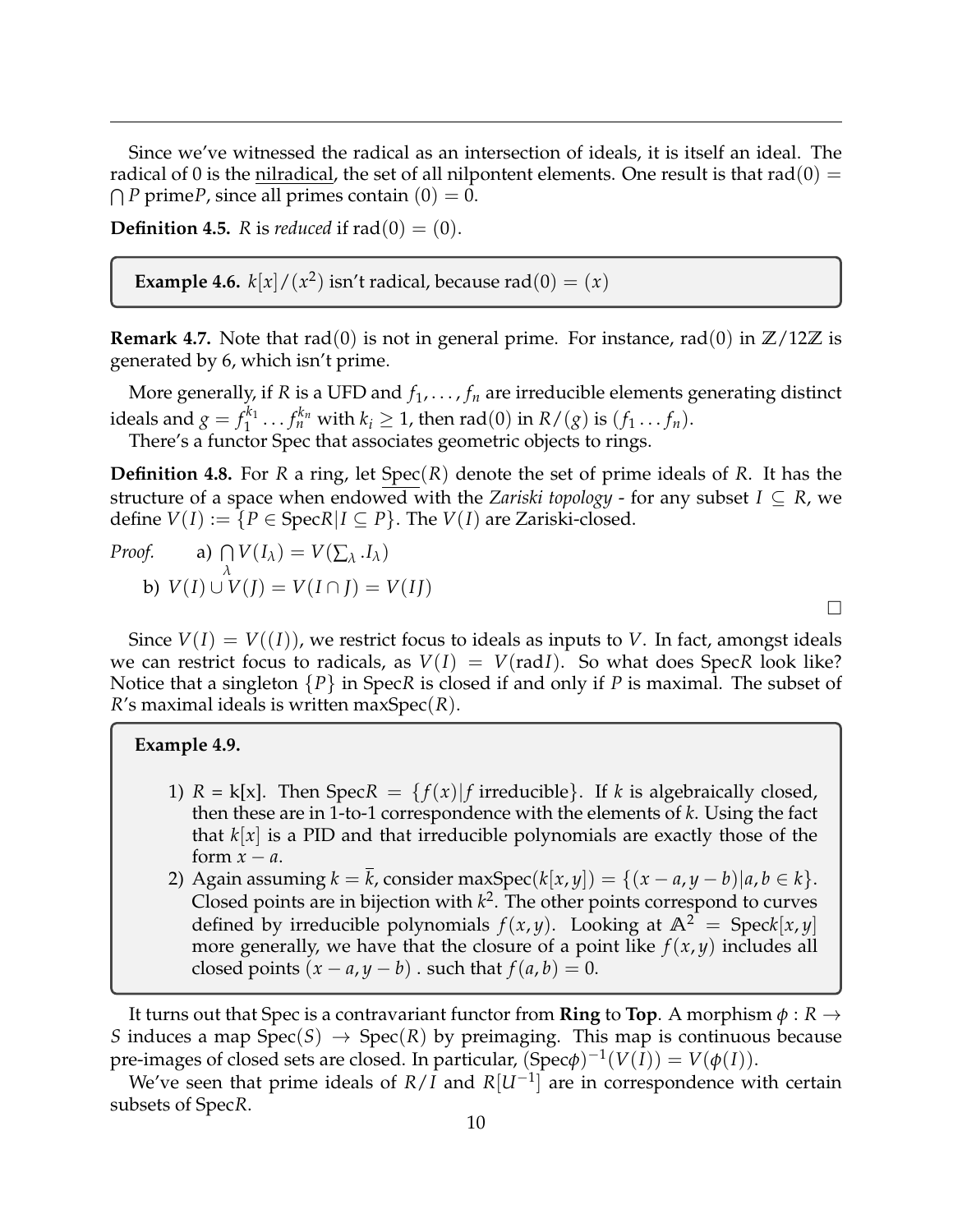**Proposition 4.10.** *(1) The map Spec*( $R/I$ )  $\rightarrow$  *Spec*( $R$ ) *is a homeomorphism of Spec*( $R/I$ ) *with*  $V(I) \subseteq Spec(R)$ *.* 

*(2) The map Spec*( $R[U^{-1}]$ ) → *Spec*( $R$ ) *is a homeomorphism of Spec*( $R[U^{-1}]$ ) *with* { $P|U \cap$  $P = \emptyset$   $\subseteq$  *Spec*(*R*).

*Proof.* Probably on PSet 2. □

**Definition 4.11.** An *R*-module *M* is *Artinian* if every strictly decreasing chain of submodules terminates.

The definition for rings is analogous. It turns out that the Artinian property for rings is stronger than the Noetherian.

**Definition 4.12.** Let  $M = M_0 \supsetneq M_1 \supsetneq \cdots \supsetneq M_n$  be a chain of submodules of length *n*. The chain is a *composition series* if  $M_n = 0$  and  $M_j/M_{j+1}$  is a nonzero simple module, meaning it has no nonzero proper submodules.

**Definition 4.13.** The *length* of an *R*-module *M* is the least length of a composition series, and  $\infty$  if it has no finite composition series.

It'll turn out later that we can remove the word 'least' from the above definition, as all composition series for a module have the same length. Note that since *Mi*/*Mi*+<sup>1</sup> is simple, it's generated by any of its nonzero elements. So there's a map  $R \to M_i/M_{i+1}$  sending 1 to *a* with kernel ann $(M_i/M_{i+1}) = \{r \in R | r(M_i/M_{i+1}) = 0\}.$ 

5. LECTURE 5 — SEPTEMBER 18, 2019

<span id="page-10-0"></span>Recall that a composition series with respect to an *R*-module *M* is a chain  $M = M_0 \supsetneq$  $\cdots \supsetneq M_n = 0$  such that  $M_i/M_{i+1}$  is simple.

**Theorem 5.1.** *M has a finite composition series if and only if it is Artinian and Noetherian.*

*Proof.* If *M* is Noetherian, we can find a maximal proper submodule *M*1, a maximal proper submodule  $M_2 \supsetneq M_1$ , and so on. Because M is Artinian, this procedure terminates in finitely many steps.

In other direction, we make use of the following claim: If *M* has a finite composition series of length *n* then every chain of submodules has length at most *n* and can be refined to a composition series. To see why, take  $M' \subsetneq M$  a proper submodule. Then  $M' =$ *M*<sub>0</sub> ∩ *M'* ⊃ *M*<sub>1</sub> ∩ *M'* ⊃  $\cdots$  ⊃ *M<sub>n</sub>* ∩ *M'* = 0. We can show by induction that if these are all proper containment,  $M' \supset M_0$ . Suppose  $M = N_0 \supsetneq \cdots \supsetneq N_k$ . We want to show  $k \leq n$ . If *n* = 0, then *M* = 0 and we're done. But length *N*<sub>1</sub> < length*M*. By induction, *k* − 1 < *n* − 1 and we're done. and we're done.

Now let's look more at the Artinian property, and see what we can say about the geometry of rings that are Artinian.

**Theorem 5.2.** *For R a ring, the following are equivalent:*

- *a) R is Noetherian and all its prime ideals are maximal.*
- *b) R is a finite length R-module*

*c) R is Artinian*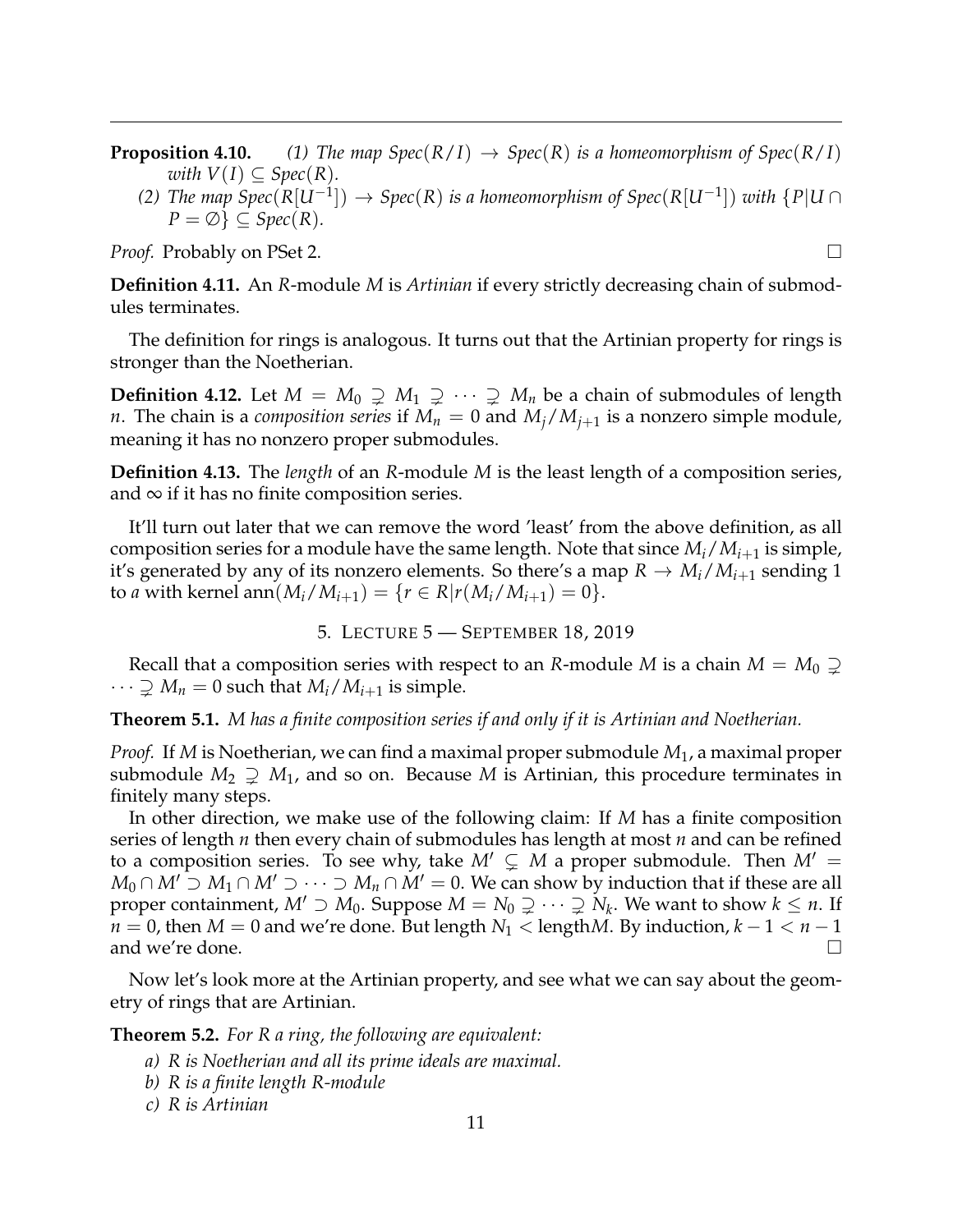*Proof.*

 $a) \implies b$ ) Suppose R of finite ideal. Let  $I \subseteq R$  be an ideal maximal with respect to the property that *R*/*I* is not of finite length. 0 satisfies the property, and we can take such a maximum because *R* is Noetherian. We'd like to show that *I* is prime. Take *a*, *b* ∈ *R* with *ab* ∈ *I*. Consider *I* + (*a*) ⊃ *I*. If *a* ∉ *I*, then the containment is proper, so  $R/I + (a)$  has finite length. So we have

$$
0 \to I + (a)/I \to R/I \to R/I + (a) \to 0
$$

Notice that  $R/(I : a) \to I + (a)/I$  is an isomorphism. If  $b \notin I$  then  $(I : a) \supsetneq I$ , so *R*/(*I* : *a*) has finite length. Combining composition series, we have that *R*/*I* has finite length, producing contradiction. So *I* is prime and thus maximal, meaning *R*/*I* is a field and *R* has finite length.

- *b*)  $\implies$  *c*) Follows from previous theorem.
- $(c) \implies a$ ) Suppose *R* is Artinian. Then we claim (0) is a product of maximal ideals. Choose a minimal ideal *J* with respect to the ideal being a product of maximal ideals - this exists by the Artinian property. Then for any maximal  $m \subseteq R$ ,  $mJ = J$ . So  $J \subseteq M$ , and  $J^2 = J$ .

Now choose an ideal *I* minimal among ideals not annihilating *J*. Then  $(IJ)J =$  $I/I^2 = IJ \neq 0$ . But  $I J \subseteq I$ , so by minimality of *I*,  $I J = I$  (since *II* fails to annihilate *J*). Now choose  $f \in I$  such that  $f \neq 0$ . By minimality,  $(f) = I$ . Since  $I \neq I$ ,  $\exists g \in J$  such that  $f = fg$ , meaning  $f(1-g) = 0$ . *g* is in e very maximal ideal, so 1 − *g* is in none (you could add them and get 1, generating the whole ring). Then  $1 - g$  is a unit, so  $f = 0$  and  $J = 0$ .

So the claim is proven, and we have  $(0) = m_1 \dots m_t$  for  $m_i$  maximal. For any *s*,  $(m_1 \ldots m_s)/(m_1 \ldots m_{s+1})$  is a vector space over  $R/m_{s+1}$ . Any descending chain of subspaces corresponds to a chain of ideals in *R*, which is finite, so the vector space is finite-dimensional. Putting together the composition series for  $m_1/m_1m_2$ ,  $m_1m_2/m_1m_2m_3$ , ... we get a finite composition series for *R*. So *R* has finite length, and it's Noetherian.

Now suppose that *P* is prime. Then it contains  $0 = m_1, \ldots, m_t$ . So *P* contains one of these maximal ideals, and it's that maximal ideal itself. So every maximal ideal is one of the *m<sup>i</sup>* , and there are only finitely many maximal ideals.

 $\Box$ 

**Corollary 5.3.** *Artinian rings are Noetherian. In addition, R is Artinian*  $\implies$  *specR is finite.* 

Now what does this all mean geometrically? If we take *R* to be a *k*-algebra with  $k = k$ (e.g. *k*[*x*<sub>1</sub>, . . . , *x*<sub>*n*</sub>]/*I*). Then *R* ≅ *k*<sup> $ℓ$ </sup> as *k*-vector spaces and  $ℓ$  equals the length of *R*, as well as the number of points of spec*R* (up to multiplicity).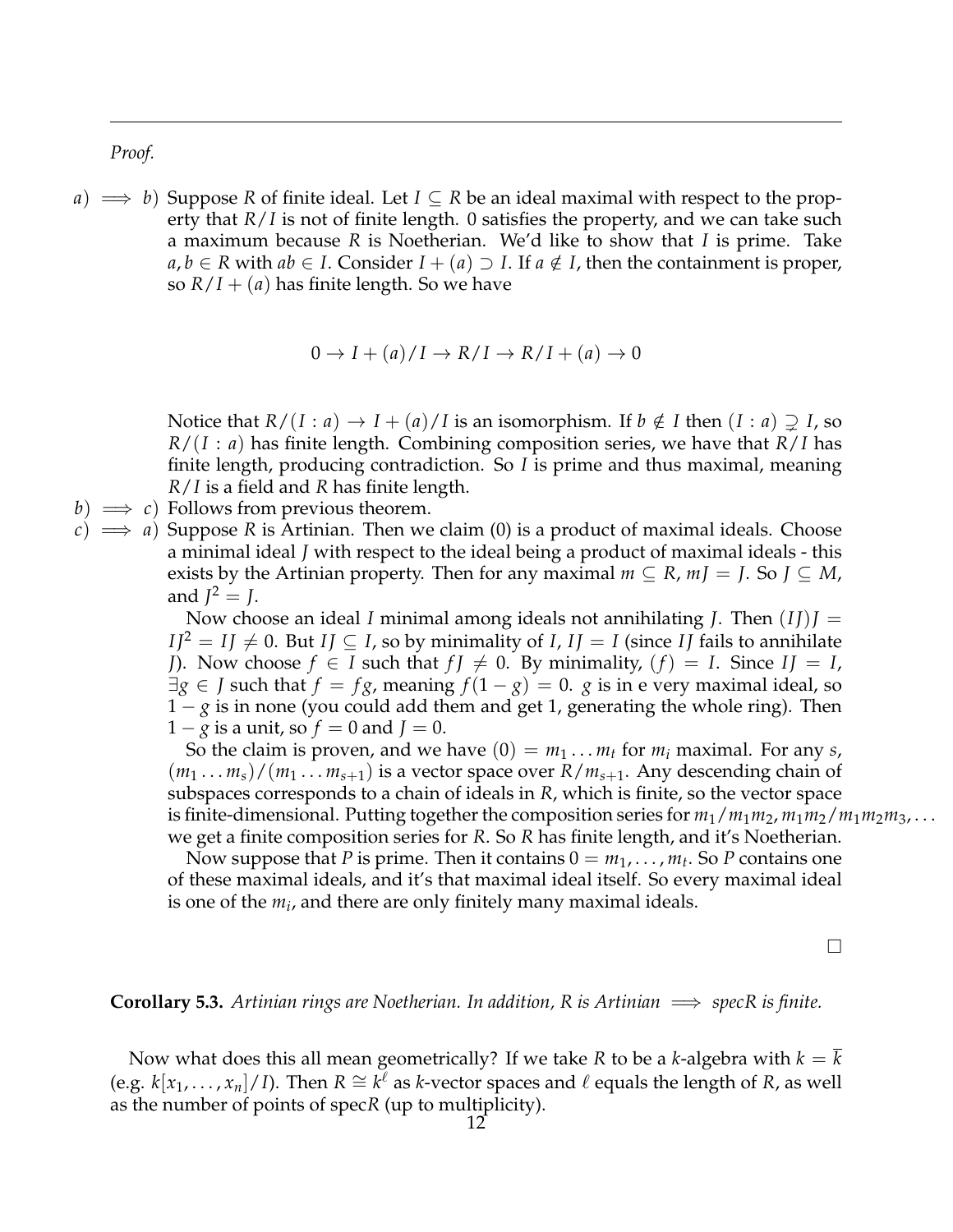**Example 5.4.** (1) If  $R = k[x, y]/(x, y)$ , then spec $R = 0$  and  $R$  has length 1, corresponding to  $R \supset (0)$ .

- (2) If  $R = k[x]/(x(x-1))$ , then spec $R = \{(x), (x-1)\}$ . Here  $R$  is generated as a *k*-vector space by 1 and *x*. So  $R \cong k^2$  and it has composition series  $R \supsetneq (x) \supsetneq (0).$
- (3) Let  $R = k[x, y]/(x, y^2)$ . Then spec $R = \{(x, y)\}\$ , but  $R \cong k^2$  (generated by 1) and *y*), and *R* has the composition series  $R \supsetneq (y) \supsetneq (0)$ .

The takeaway from the above examples is that spec doesn't tell us everything about the ring. Roughly speaking, spec*R* corresponds to a "scheme-y" point.

### 6. LECTURE 6 — SEPTEMBER 23, 2019

<span id="page-12-0"></span>Today we'll talk about associated primes. The motivation is that for  $n \in \mathbb{Z}$ , we can exhibit a prime factorization  $n=\pm p_1^{d_1}$  $i_1^{d_1} \ldots p_t^{d_t}$  $t^{d_t}$ . In fact, in Z,  $(n) = (p_1^{d_1})$  $\binom{d_1}{1} \cap \cdots \cap (p_t^{d_t}$  $_t^{a_t}$ ). The "associated primes" of the ideal  $(n)$  in this case are the  $(p_i)$  and the primary components are the  $(p_i^{d_i})$  $\mathbf{z}^{a_i}$ ). Over  $\mathbb{Z}$ , the Fundamental Theorem of Arithmetic tells us that the primes and primary components are unique. Over uglier rings, we don't always get unique factorization but we can hope to somehow extend this kind of thinking.

As always, let's try to pull this back to geometry. Take  $R = k[x_1, \ldots, x_n]$ ,  $I \subseteq R$  an ideal.

**Definition 6.1.** *V*(*I*) is *reducible* if it can be written  $V(I) = V(I_1) \cup V(I_2)$  where  $V(I) \neq$ *V*(*Ii*). Otherwise, it's *irreducible*.

**Proposition 6.2.**  $V(I)$  *is irreducible if and only if*  $\sqrt{I}$  *is prime.* 

*Proof.* If *V*(*I*) = *V*(  $V(\sqrt{I}) = V(I_1) \cup V(I_2)$ , then primeness of  $\sqrt{I}$  means it's in, say,  $V(I_1)$ . Then  $V(I_1) \supset V(\sqrt{I})$ , and in fact they're equal. √ √

 $V(T_1) \supset V(V_1)$ , and in fact they re equal.<br>If  $\sqrt{I}$  is not prime, then  $fg \in \sqrt{I}$  for  $f, g \notin I$ *I*. For *P* ∈ *V*( *I*),  $f \in P$  or  $g \in P$ .<br>  $\sqrt{P}$  or  $f, g \notin \sqrt{P}$ . For  $P \in V(\sqrt{P})$ ,  $f \in P$  or  $g \in P$ . Then  $V(\sqrt{I}) = V(\sqrt{I}, f) \cup V(\sqrt{I}, g)$ . Neither of the sets on the RHS equal  $V(\sqrt{I})$ , since  $f, g \notin \sqrt{I} = \bigcap_{P \supset I}$  prime  $P$ .

We'll see that <sup>√</sup> *I* can be written as a finite intersection of primes uniquely, corresponding to writing *V*(*I*) as the union of irreducible sets.

**Example 6.3.** Consider  $I = (x^2, xy) \subseteq k[x, y]$ .  $V(I) = V(x^2) \cap V(xy)$ . We'll see that the associated primes are  $(x)$  and  $(x, y)$ . We also have that  $I = (x) \cap (x^2, y) =$ *I*(*x*) ∩ (*x*<sup>2</sup>, *xy*, *y*<sup>2</sup>). Note that we can't write *I* uniquely as the intersection of ideals generated by powers of primes, like we could over **Z**.

**Definition 6.4.** Let *R* be a ring and *M* an *R*-module. A prime *P* of *R* is *associated* to *M* if there's some  $x \in M$  such that  $P = \text{ann}(x) = \{r \in R : rx = 0\}.$ 

The set of all primes associated to *M* is denoted Ass*R*(*M*) or Ass*M* if the ring is clear. Sometimes the associated primes of *R*/*I* over *R* are called associated primes of *I*.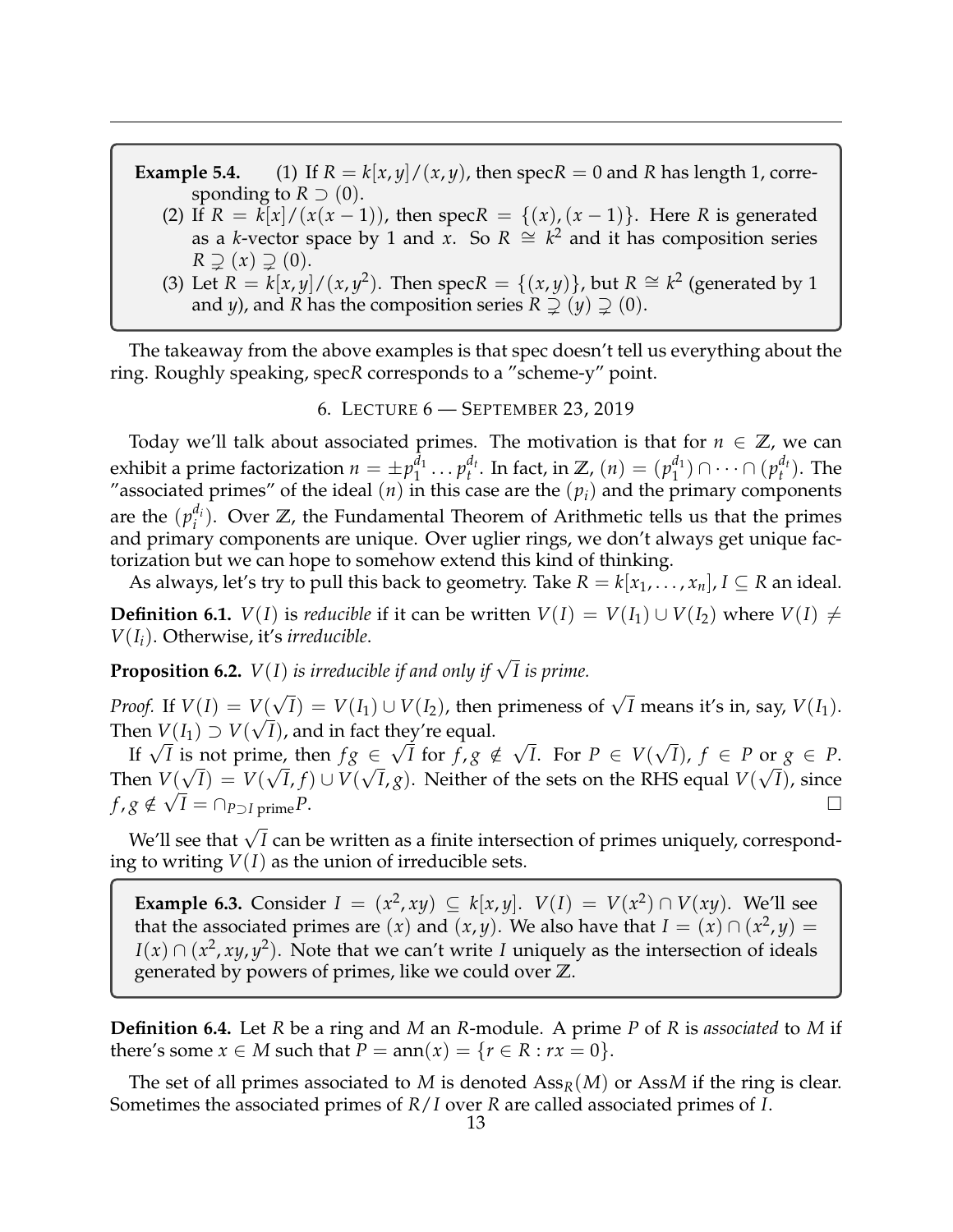**Remark 6.5.** If  $P \in$  AssM, then  $P = \text{ann}(x)$  and the map  $R \rightarrow M$  which multiplies by *r* has kernel *P*, so *R*/*P* is a sumbodule of *M*. Conversely, if *P* is prime such that there's an inclusion of modules  $R/P \rightarrow M$ , then P is the annihilator of the image of 1. In short, *P* ∈ Ass*M* if and only if *R*/*P* is isomorphic to a submodule of *M*.

**Theorem 6.6.** Let R be a Noetherian ring and  $m \neq 0$  a finitely generated R-module. Then

- *a) AssM is finite and non-empty. It includes all primes minimal among those containing annM.*
- *b) The union of all associated primes equals the zero divisors on M (including 0 itself).*
- *c) Taking associated primes commutes with localizing. In particular,*

$$
Ass_{R[U^{-1}]}M[U^{-1}] = \{PR[U^{-1}]| P \in AssM, P \cap U \neq \emptyset\}
$$

How do we know that we can find primes minimal over an ideal? Let  $\{Q_i\}$  be a chain of prime ideals containing *I*. If  $ab \in \bigcap Q_i$ , then one of *a* or *b* is in all the  $Q_i$ , so  $\bigcap Q_i$  is prime. So Zorn's lemma implies that there exist minimal primes over *I*. Note that this holds over arbitrary rings.

**Definition 6.7.** The primes in the associated primes that are not minimal are called *embedded* primes of *M*. If  $M = R/I$ , then if *P* is an embedded prime of *M* in *R*, *V(P)* is called an *embedded component* of Spec(*R*/*I*). If *P* is a minimal associated prime in *R*, then *V*(*P*) is an isolated component of Spec(*R*/*I*).

**Example 6.8.**  $I = (x^2, xy) \subseteq R = k[x, y]$ . What is Ass( $R/I$ )? The only nonzero elements annihilated are multiples of *x* or *y*. So ann $(x) = (x, y)$  and ann $(y) = (x)$ . Then  $\text{Ass}_{R}(R/I) = \{(x), (x, y)\}.$ 

**Theorem 6.9** (Prime avoidance). Let J,  $I_1, \ldots, I_n$  be ideals in R. Suppose J  $\subseteq \cup_j I_j$ . If R contains *an infinite fields or at most two of the I<sup>j</sup> are not prime, then J* ⊆ *I<sup>j</sup> for some j.*

*Proof.* First suppose *R* contains an infinite field *k*. Then *R* is a *k*-vector space, so *J* is a *k*-vector space, and if it's contained in the union of finitely many subspaces it must be in one of them.

If at most two  $I_j$  are not prime, we induct on *n*. If  $n = 1$ , we're done. By induction, if *J* is in any smaller union of the *I<sup>j</sup>* , we're set. So assume instead that *J* is in no smaller union. Then for each *i*, there exists  $x_i \in J$  such that  $x_i \in I_i$  but  $x_i \notin I_j$  for any  $j \neq i$ . If  $n = 2$ , then  $x_1 + x_2$  is not in  $I_1$  or  $I_2$ , which is a contradiction. If  $n > 2$ , then at least one the  $I_j$  is prime, say it's  $I_1$ . Then consider  $x_1 + x_2x_3 \ldots x_n$ . The second term is not in  $I_1$ , because none of its terms are, and it's also not in any of the  $I_j$  (because then  $x_1 \in I_j$ ). So the term is not in any of the  $I_i$ , a contradiction.

What's implied is that if *I* is not contained in any of a finite number of primes, there exists an  $x \in I$  that 'avoids all of the primes' (i.e. it's not in their union).

**Corollary 6.10.** Let R be Noetherian,  $I \subseteq R$  an ideal, and  $M \neq 0$  a finitely generated R-module. *Either I contains a nonzero divisor on M or I annihilates an element of M.*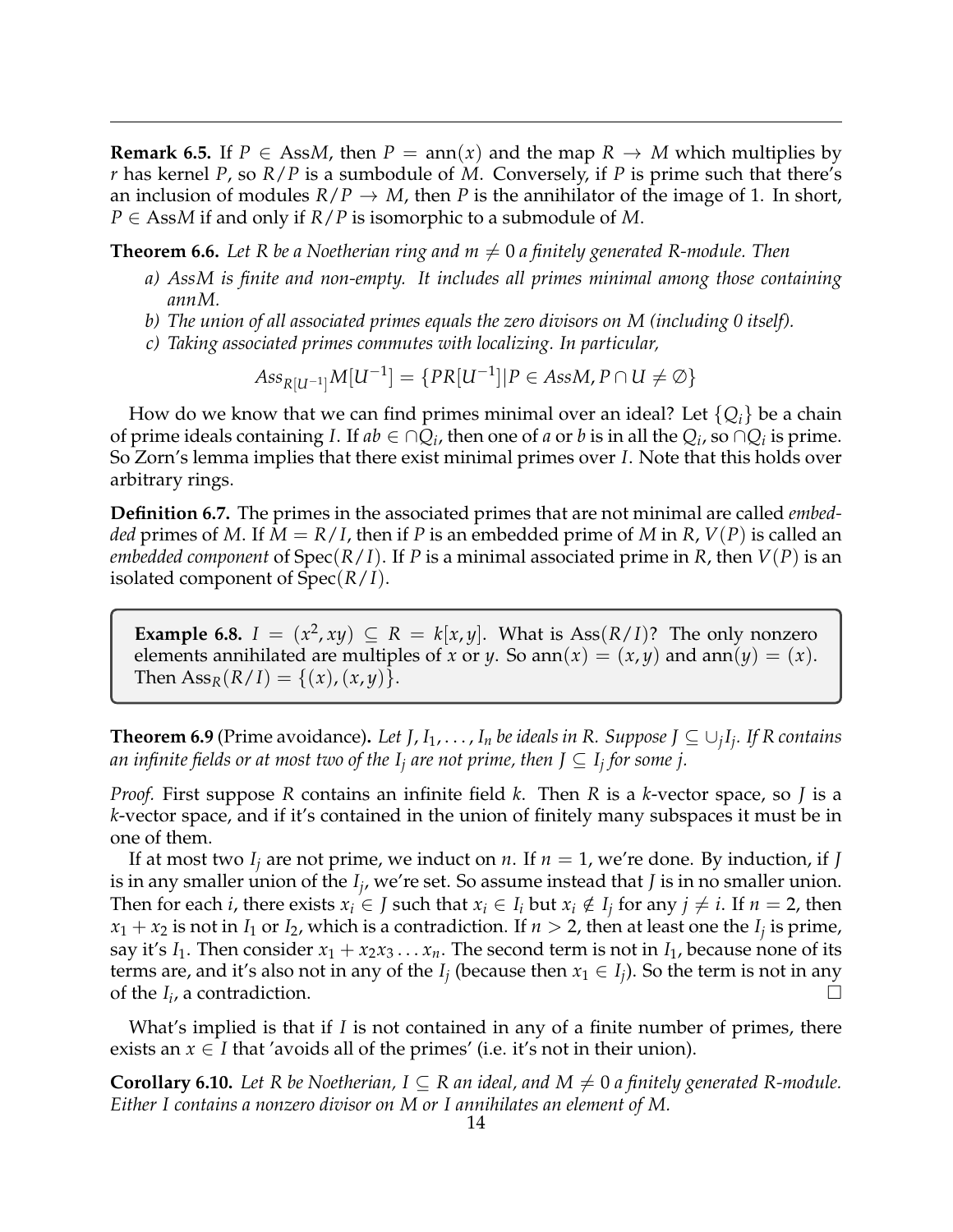*Proof.* If *I* is in the union of associated primes, it's equal to an annihilator. Otherwise, it contains a nonzero divisor on *M*.

**Proposition 6.11.** Let R be a ring and  $M \neq 0$  an R-module. If  $I \subseteq R$  is maximal among ideals *of R that are annihilators of elements of M, then I is prime. In particular, if R is Noetherian then*  $AssM \neq \emptyset$ *.* 

*Proof.* Consider  $ab \in I$ . Say  $I = \text{ann}(x)$ . Suppose  $b \notin I$ . Then  $bx \neq 0$ , but  $abx = 0$ . So  $(I, a) \subseteq \text{ann}(bx)$ . By maximality,  $a \in I$  so *I* is prime.

This proves part b) of the theorem, because every zero divisor lives in some associated prime. Recall that we showed that  $0 = x \in M$  if and only if  $x \mapsto 0$  in  $M_m$  for all maximal ideals  $m \subseteq R$ . We can say something slightly stronger when *R* is Noetherian.

**Corollary 6.12.** *R Noetherian, M an R-module. If*  $x \in M$  *then*  $x = 0$  *if and only if*  $\frac{x}{1} = 0$  *in each M<sup>p</sup> for maximal associated primes P.*

*Proof.* We've proven the forward direction. Now suppose  $x \neq 0$ . Then since R is Noetherian, there exists a prime  $P \in AssM$  that's maximal among annihilators of elements containing ann(*x*). Then  $\frac{x}{1} \neq 0$  in  $M_p$ .

7. LECTURE 7 — SEPTEMBER 25, 2019

<span id="page-14-0"></span>We're interested in how associated primes behave in short exact sequences (SES), since SES can show up a lot.

**Lemma 7.1.** *Let R be Neotherian. If*

$$
0\to M'\to M\to M''\to 0
$$

 $i$ s a SES of R-modules, then  $AssM' \subseteq AssM \subseteq AssM'' \cup AssM'.$ 

*Proof.* The first containment is clear. For the second, let  $P \in AssM \setminus AssM'$ . Then  $P =$ ann(*x*) for an *x* ∈ *M* and *Rx*  $\cong$  *R*/*P*. For 0  $\neq$   $\overline{y}$  ∈ *R*/*P*,  $a\overline{y}$  = 0  $\iff$  *a* ∈ *P*, since *P* is prime. So every nonzero element of *Rx* has annihilator *P*. So  $Rx \cap M' = 0$ , and thus *Rx* is isomorphic to its image in *M* and *P* ∈ Ass*M*.

**Proposition 7.2.** *If R is Noetherian and M a finitely generated R-module, then M has a filtration*

$$
0=M_0\subseteq M_1\subseteq\cdots\subseteq M_n=M
$$

 $\omega$ *ith each*  $M_{i+1}/M_i \cong R/P_i$  for some prime  $P_i$ .

*Proof.* Since *R* is Noetherian, if  $M \neq 0$  then Ass $M \neq 0$ . Let  $P_1 \in$  AssM. There exists a submodule  $M_1 \cong R/P_1$ . Repeating with  $M/M_1$  gives us  $M_2$ , and so on. The procedure terminates because *N* is Noetherian.

Recall parts a) and c) of our big theorem from last time. Under the assumption that *R* is Noetherian and  $M \neq 0$  a finitely generated *R*-module, we saw that

- a) Ass*M* is finite, non-empty, each containing ann(*M*), and it includes all primes minimal among those containing ann*M*.
- c) If *U* is multiplicatively closed, then  $\mathrm{Ass}_{R[U^{-1}]}M[U^{-1}]=\{PR[U^{-1}]|P\in \mathrm{AssM}, P\cap \mathbb{R}\}$  $U \neq \emptyset$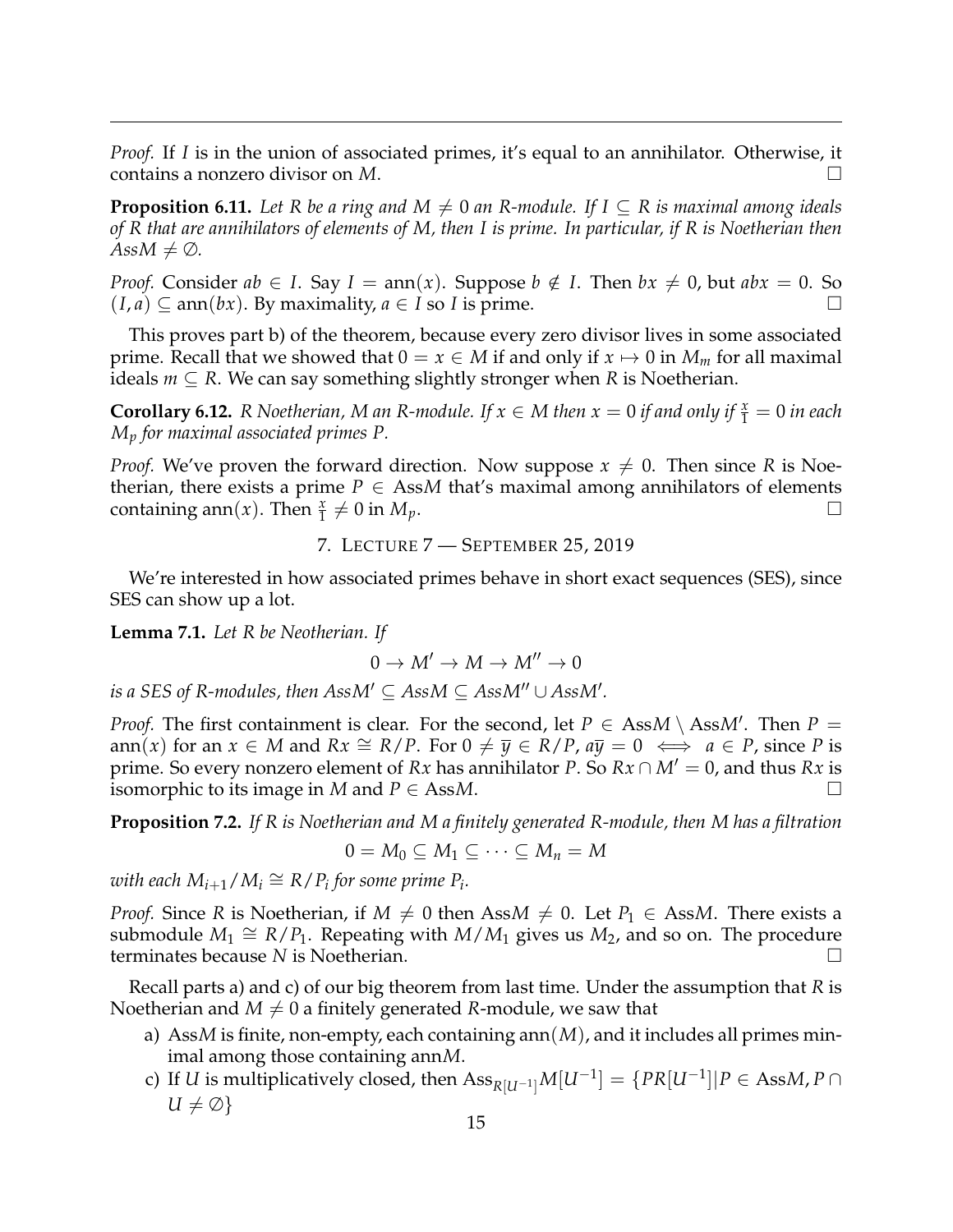*Proof of c).* If  $P \in AssM$ ,  $P \cap U \neq \emptyset$ , then  $R/P \rightarrow M$  is an injection. Localizing, we get an injection  $R[U^{-1}] / PR[U^{-1}] \rightarrow M[U^{-1}]$ . We're using the fact that localization commutes with quotients. So it follows that  $PR[U^{-1}]$  is prime and thus  $PR[U^{-1}] \in AssM[U^{-1}]$ .

Conversely, if  $Q \in AssM[U^{-1}]$ , we can write  $Q = PR[U^{-1}]$  for some prime P of R with *P* ∩ *U*  $\neq$  ∅. Agh I got lost here. At some point we used the fact that localization commutes with Hom.  $\Box$ 

*Proof of a).* For finiteness, we can find  $0 = M_0 \subseteq M_1 \subseteq \cdots \subseteq M_n = M$  with  $M_{i+1}/M_i \cong$ *R*/*P*<sub>*i*</sub> for some *P*<sub>*i*</sub> prime. We induct on the length of the filtration. When  $n = 1$ ,  $M = R/P_1$ ... agh I also zoned out here :( $\Box$ 

Now we'll talk about primary decomposition, and look to bring some geometric intuition into things. Classically, primary decomposition is defined for ideals in rings, but it can be defined more generally for arbitrary modules (and that's what we'll do).

**Definition 7.3.** A submodule  $N \subseteq M$  is *primary* if Ass $(M/N)$  consists of one element, *P*. In this caes, *N* is *P*-primary. On the other hand, *M* is *coprimary* if  $0 \subseteq M$  is primary, i.e.  $|AssM| = 1.$ 

**Proposition 7.4.** *If*  $P \subseteq R$  *is prime and*  $N_1, \ldots, N_t \subseteq M$  *is a collection of* R-modules, then *if each N<sup>i</sup> is P-primary in M, then* ∩*N<sup>i</sup> is P-primary.*

*Proof.* Induction allows us to assume *t* = 2 (whittle down the intersection in parts). Then  $M/(N_1 \cap N_2) \hookrightarrow M/N_1 \oplus M/N_2$ . So the associated primes of the LHS lives in those of the RHS. But those on the RHS are just the union of those associated to  $M/N_1$  and to *M*/*N*<sub>2</sub>. That comes out to just *P*. Since Ass of the LHS isn't empty, it's P. So *N*<sub>1</sub> ∩ *N*<sub>2</sub> is P-primary.  $\Box$ 

**Proposition 7.5.** Let  $P \subseteq R$  be prime. The following are equivalent.

- *a) M is P-coprimary*
- *b) P is minimal over annM and every element not in P is a nonzero zero-divisor on M*
- *c) A power of P annihilates M and every element not in P is a non-zero zero divisor on M.*

*Proof.* a)  $\implies$  b):  $\{P\}$  = AssM, so it must be minimal over annM. Then *P* consists of all zero divisors on *M*, including 0.

Note that if  $M = R/I$  for some  $I \neq 0$ , then *I* is *P*-primary if and only if a power of *P* is in *I* and ∀*r*, *s* ∈ *R* such that *rs* ∈ *I*, *r* ∉ *P* implies *s* ∈ *I*.

**Example 7.6.**  $(x^2, y)$  is  $(x, y)$ -primary, but it's not  $(x)$ -primary.

#### 8. LECTURE 8 — SEPTEMBER 30, 2019

<span id="page-15-0"></span>Last time we talked about what it means for a submodule to be primary. For the rest of the lecture, *R* is Noetherian and  $M \neq 0$  is a finitely generated *R*-module. Recall that  $N \subseteq$ *M* is *P*-primary if  $\text{Ass}(M/N) = \{P\}$ . We also saw that *M* is *P*-coprimary if  $\text{Ass}(M) =$ {*P*}. We showed that the the following are equivalent:

1) *M* is *P*-coprimary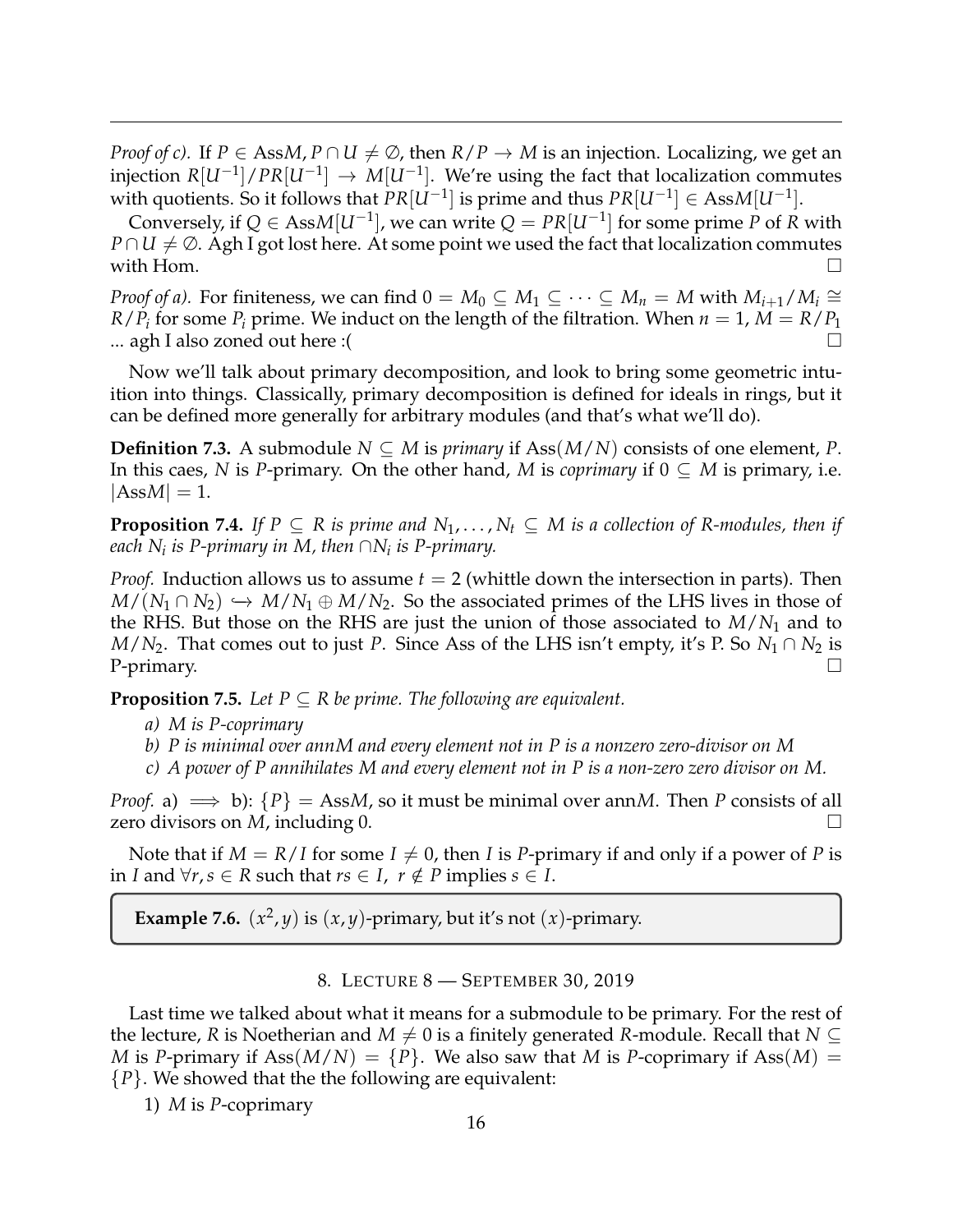- 2) *P* is minimal over ann(*M*) and every element not in *P* is a non-zero divisor in *M*.
- 3) A power of *P* annihilates *M* and every element not in *R* is a non-zero zero divisor on *M*.

Notice that 2) implies that *M* is *P*-coprimary if and only if *P* is minimal over ann(*M*) and  $M \hookrightarrow M_p$ . So if *M* is any module and *P* is minimal over ann(*M*), then  $M' =$  $\ker(M \to M_p)$  is *P*-primary since  $M/M' \hookrightarrow M_p = (M/M')_p$ . In this case, M' is the *P*-primary component of 0 in *M*.

**Example 8.1.**  $I = (x^2y) \subseteq k[x, y]$ ,  $M = k[x, y] / I$ . The minimal primes in  $k[x, y]$  over ann $M = I$  are  $(x)$  and  $(y)$ . And ker $(M \rightarrow M_{(x)}) = \{ \frac{r}{u} \}$  $\frac{r}{u}|vr = 0, v \notin (x)\} = (x^2).$ Similarly, ker $(M \to M_{(y)}) = (y)$ . And  $(x^2y) = (x^2) \cap (y)$ , though this won't always be the case.

**Example 8.2.** Take  $I = (x^2, xy)$  and  $M = k[x, y]/I$ . The only minimal prime over *I* is  $(x)$ , and ker $(M \to M_{(x)}) = (x)$ , but this time  $I \neq (x)$ .

Note that our theorem says that when *I* is *P*-primary, *P* is minimal over *I* and thus √ *I* ⊆ *P*. We also have that *I* being *P*-primary means  $P^n$  ⊆ *I* for some *n*, and  $P$  ⊆  $\sqrt{I}$ . Then  $P = \sqrt{I}$ . However, our previous example demonstrates that the converse is false -  $I$ need not be primary only because its radical is prime.

**Theorem 8.3.** Any proper submodule  $M' \subsetneq M$  is the intersection of finitely many primary sub*modules. If*  $P_1, \ldots, P_n$  *are prime and*  $M' = \bigcap_{i=1}^n M_i$  *with*  $M_i$   $P_i$  *primary, then* 

- *a*) Every associated prime of M / M' occurs among P<sub>i</sub>.
- *b) If the intersection is irredundant (i.e. no M<sup>i</sup> can be dropped), then the P<sup>i</sup> are exactly the associated primes (perhaps repeated).*
- *c) If the intersection is minimal (i.e. no intersection with fewer terms), then each associated prime of M* / M' *is equal to exactly one*  $P_i$ *.*

And if  $P_i$  is minimal over the annihilator of  $M/M'$ , then  $M_i$  is the P-primary component of 0 in  $M'.$ 

*Proof.*  $N \subseteq M$  is *irreducible* if *N* is not the intersection of two strictly larger submodules. By the ascending chain condition, every submodule can be written as the intersection of finitely many irreducible submodules.

So we can write  $M' = \cap M_i$  with each  $M_i$  irreducible. If  $M_i$  isn't primary, then there exists *P* and *Q* distinct associated primes of *M*/*M*<sup> $\prime$ </sup>. Then *R*/*Q* and *R*/*P* inject into *M*/*M*<sup> $\prime$ </sup>. The annihilator of every element of *R*/*P* is *P* and of *R*/*Q* is *Q*.

Then the images of *R*/*Q* and *R*/*P* don't intersect in *M*/*M<sup>i</sup>* (or rather they intersect only at 0). Then 0 is reducible and  $M_i$  is reducible and thus primary.

So we have a primary decomposition. To show a) through c), we factor out M' and assume  $M' = 0$ . For part a), we take  $0 = \bigcap M_i$  a primary decomposition. Then  $M =$ *M*/ ∩ *M*<sub>*i*</sub> → ⊕*M*/*M*<sub>*i*</sub> is an injection since *m*  $\mapsto$  0 if and only if *m* ∈ *M*<sub>*i*</sub> if and only if *m* = 0. So Ass $M \subseteq \cup$ Ass $M/M_i = \{P_i\}.$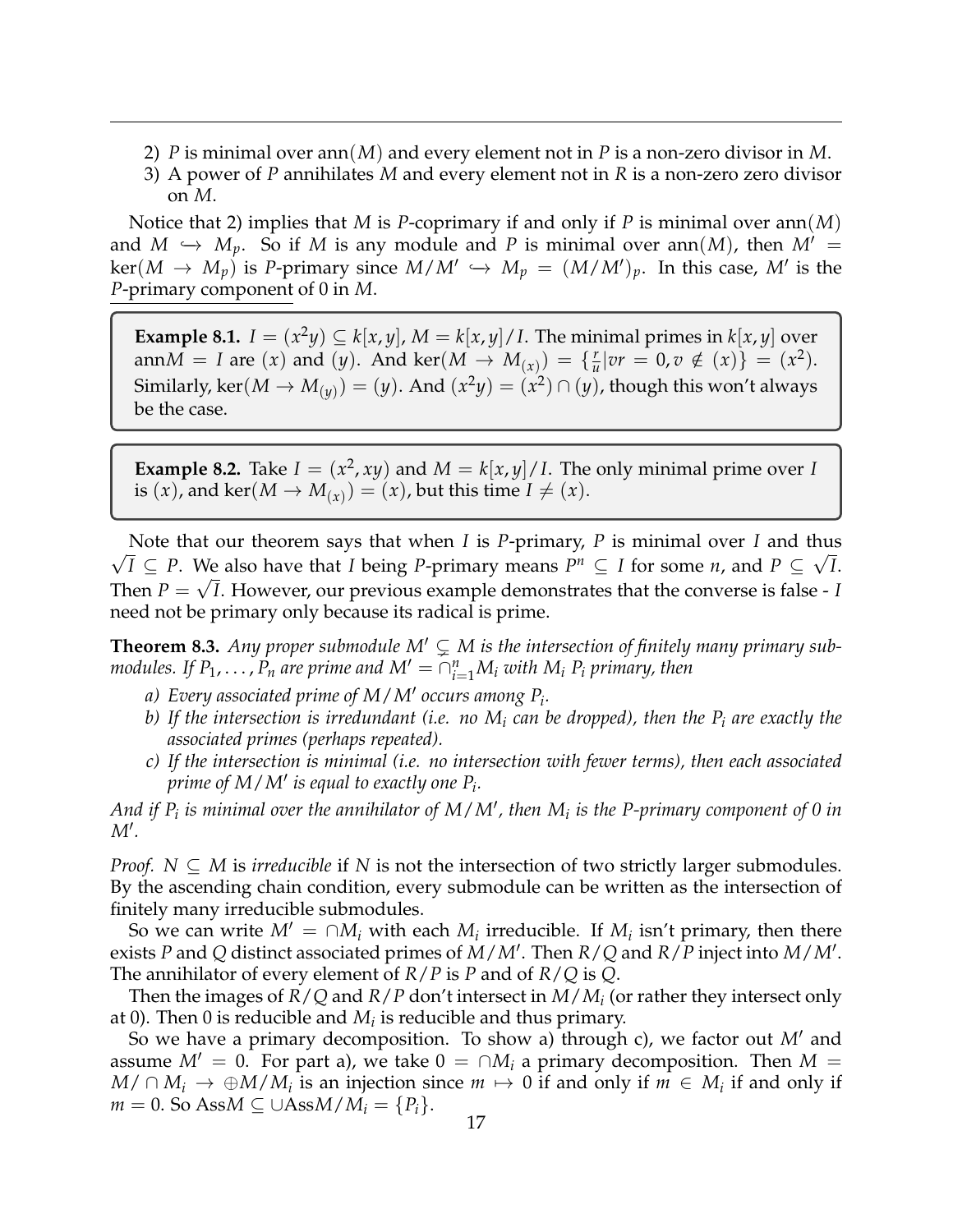For b), we have  $\forall j$ ,  $\cap_{i \neq j} M_i \neq 0$ . Then if  $A \cap_{i \neq j}$  and  $B = M_j$ ,  $A \cap B = 0$ . The second isomorphism theorem gives us that

$$
A = A/A \cap B \cong (A+B)/B \subseteq M/B = M/M_j
$$

So  $M_j$  is  $P_j$ -primary, and  $M/M_j$  is  $P_j$ -coprimary. We have that Ass $A \subseteq$  Ass $M$  and thus  $P_j \in$ Ass*M*. We're making use of the fact that the set of associated primes can't be empty, and results about how associated primes behave in SES. The proof of c) is a bit of a pain.

What do localizations tell us about primary decompositions? Suppose we have a minimal decomposition  $M' = \bigcap_{i=1}^{n} M_i$  and  $\{P_i\}$  are the corresponding primes. Let  $U \subseteq R$  be a multiplicatively closed set and reindex so that  $P_1, \ldots, P_t$  are the  $P_i$  not meeting U.

**Proposition 8.4.**  $M'[U^{-1}] = \bigcap_{i=1}^{t} M_i[U^{-1}]$  is a minimal primary decomposition over  $R[U^{-1}]$ .

*Proof.* Again we factor out *M'* and reduce to the case  $M' = 0$ . If  $U \cap P_i \neq \emptyset$  then  $\mathrm{Ass}(M/M_i)[U^{-1}] = \{P_iR[U^{-1}]\}$  so  $M_i[U^{-1}]$  is  $P_iR[U^{-1}]$ -primary. If  $U \cap P_i \neq \varnothing$ , then  $(M/M_i)[U^{-1}] = 0$  and  $M_i[U^{-1}] = M[U^{-1}]$ . Then  $\bigcap_{i=1}^{\tilde{t}} M_i[U^{-1}] = 0$  is a primary decomposition. Since the associated primes of *M*[*U*−<sup>1</sup> ] are those in Ass*M* which don't meet *U*, this decomposition is minimal.

### 9. LECTURE 9 — OCTOBER 2, 2019

<span id="page-17-0"></span>We've seen that modules can be written as intersections of primary submodules. Now let's look at primary decomposition in UFDs.

**Proposition 9.1.** *Let R be Noetherian and an integral domain.*

- *a)* If  $f \in R$  and  $f = u \prod p_i^{e_i}$  with u a unit and each  $p_i$  a prime generating distinct ideals, *then*  $(f) = \bigcap (p_i^{e_i})$ *i* ) *is a minimal primary decomposition.*
- *b) R is a UFD if and only if every prime ideal minimal over a principal ideal is principal.*
- *Proof.* a) First we show that  $(p_i^e)$  $e_i$ <sup>*e*<sub>*i*</sub></sup>) is  $(p_i)$ -primary. Clearly a power of  $(p_i)$  annihilates  $R/(p_i^{e_i})$  $f_i^{\epsilon_i}$ ). If  $r \in R \setminus (p_i)$  and  $\overline{m} \in R/(\overline{p}_i^{\epsilon_i})$  $\sum_{i}^{e_i}$ ) such that  $r\overline{m} = 0$ , then  $p_i^{e_i}$  $\binom{e_i}{i}$ *rm*. Since  $p_i$ doesn't divide r, we have that  $\overline{m} = 0$ .

Clearly  $(f) \subseteq \bigcap (p_i^{e_i})$  $e_i$ <sup> $e_i$ </sup>). To show the opposite direction, we induction on the number of indices *n*. If  $n = 1$ , the result is clear. For the inductive step, we show  $(g) ∩ (p_1^{e_1})$  $\binom{e_1}{1} \subseteq (f)$ , where  $g = u \prod_{i \neq 1} p_i^{e_i}$ *<sup>e<sub>i</sub>*</sup>. Let  $r = gq \in (p_1^{e_1})$  $_1^{e_1}$ ) live in the intersection. Then, since  $p_1$  $p_1$  doesn't divide  $g^1$ ,  $p_1 \mid q$ , so  $p_1^{e_1}$  $\begin{cases} \begin{array}{c} e_1 \\ 1 \end{array} \end{cases}$  *q* and thus  $r \in (f)$ .

b) If  $f = u \prod_i p_i$  is the prime factorization of  $f$  then, by part a), the associated primes of  $R/(f)$  are  $(p_i)$ . So every prime minimal over ann $(R/(f)) = (f)$  is principal. Conversely, suppose prime ideals minimal over principal ideas are principal. Then if all irreducibles are prime, factorizations are unique. If *P* is minimal over (*f*), then  $P = (p)$  and  $f = pu$ . Since f is irreducible, *u* is a unit and  $(f) = (p)$ , meaning *f* is prime.

 $\Box$ 

<span id="page-17-1"></span> $1$ We use the fact that the primes generate different ideals.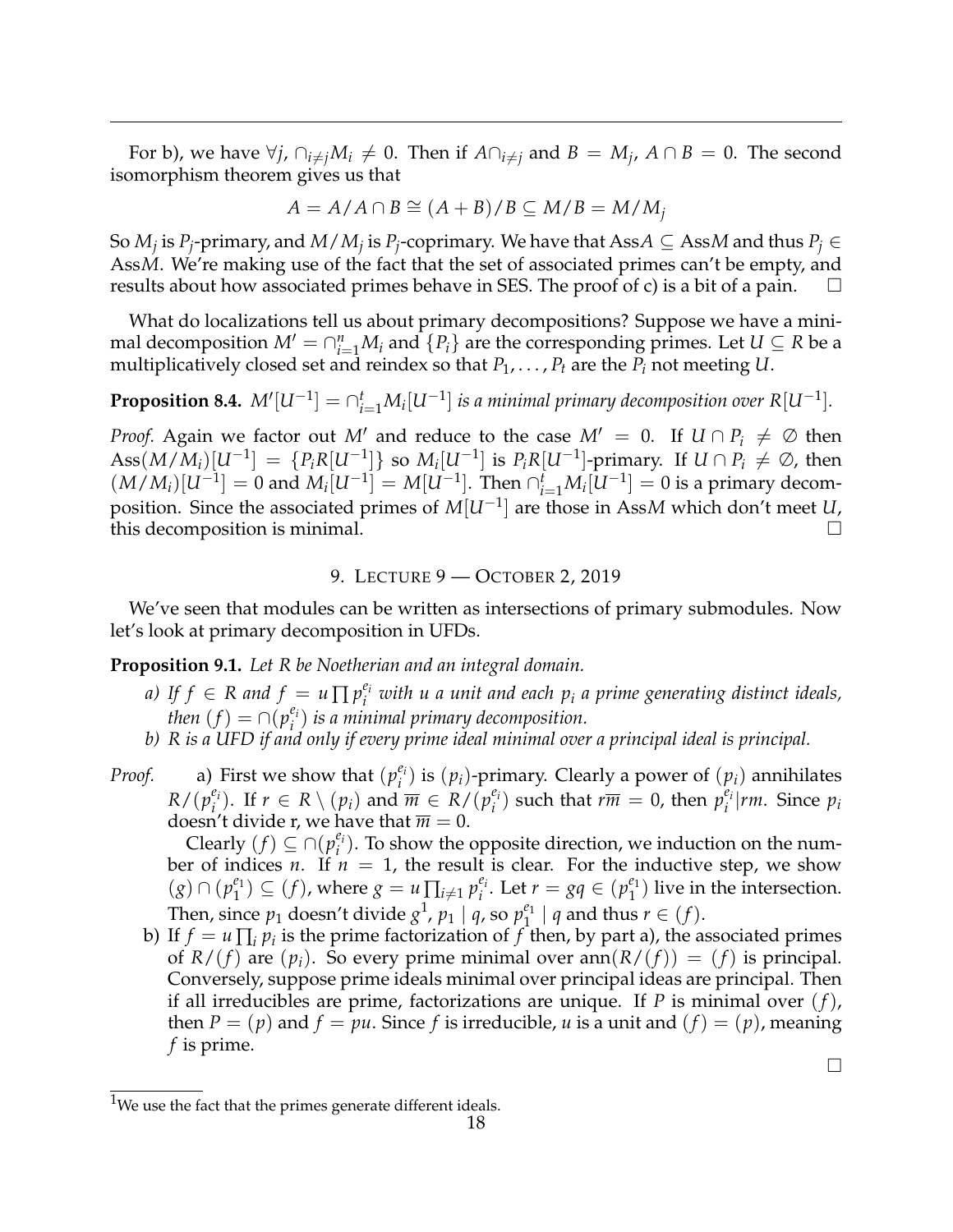Now some geometric intuition behind the primary decomposition. In the following examples, we take *k* to be algebraically closed.

> **Example 9.2.** Let  $I = (x^2, y) \subseteq k[x, y]$ . Then  $V(I) = \{(x, y)\}$  – at the level of sets, it's just a point. Any  $f = a_0 + a_1x + a_2y + a_3x^2 + \dots$  has residue  $a_0 + a_1x$ mod *I*. So modding preserves  $a_0 = f(0,0)$  and  $a_1 = \frac{\partial f}{\partial x}$  $\frac{\partial f}{\partial x}$  (0, 0). √

> If  $J = (x^2, xy, y^2)$ , we get the same  $V(J)$ , since  $J \subseteq \sqrt{I}$  and  $V(I) = V(I)$ *I*). But this time the residue of a polynomial *f* in  $k[x, y]/J$  gives us the value of *f* at 0 and its derivatives in any direction. So *V*(*J*) can be thought of as the whole first order infinitesimal neighborhood of the origin.

> If  $K = (x^2)$ , then the residue of f in  $R/K$  gives us the value of f at every point on the line  $x = 0$ , along with values of the derivative in the horizontal direction.

> If  $L = (x^2, xy) = (x) \cap (x^2, xy, y^2)$ ,  $V(L)$  corresponds to the union of the vertical line and the first order infinitesimal neighborhood at the origin. Since we have the vertical line, the only additional information from the neighborhood is that of the horizontal direction.

We'd like to generalize some results from linear algebra to modules. The first result we'll look at is Cayley-Hamilton.

**Theorem 9.3** (Cayley-Hamilton (classic))**.** *A matrix A on a finite-dimensional vector space satisfies its characteristic polynomial*  $p(x) = det(x1 - A)$ *.* 

The more general result is the following:

**Theorem 9.4** (Cayley-Hamilton (general))**.** *Let R be a ring, I an ideal, and M an R-module generated by n elements.* Let  $\phi : M \to M$  be a map with  $\phi(M) \subseteq IM$ . Then there exists a monic *polynomial*  $p(x) = x^n + p_1x^{n-1} + \cdots + p_n$  *with*  $p_j \in I^j$  *and*  $p \circ \phi = 0$  *as an endomorphism on M.*

*Proof.* Let  $m_1, \ldots, m_n$  be generators for *M*. Then  $\phi(m_i) = \sum a_{ij} m_j$  for  $a_{ij} \in I$ . Let  $A = (a_{ij})$ . Then we can treat *M* as an *R*[*x*]-module by setting  $xa = \phi(a)$ . Set  $m = (m_1 \ldots m_n)$ . Then  $(x1)m = Am$  and  $(x1 - A)m = 0$ . Recall that if *B* is a matrix of cofactors of  $(x1 - A)$ , then  $B(x1 - A) = \det(x1 - A)$ 1.

So det( $x$ **1** − *A*)**1***m* = 0 and det( $x$ **1** − *A*)*m*<sub>*i*</sub> = 0 for all *i*. Then det( $x$ **1** − *A*) annihilates *M*, and  $p(\phi) = 0$ . Since the  $a_{ij}$  are in *I*, it's straightforward that the coefficients are in the correct powers of *I*.

**Definition 9.5.** For *R* a ring, an *R*-module *F* is *free* with *free basis*  $B \subseteq F$  if every element of *F* is uniquely an *R*-linear combination of elements of *B*. Equivalently,  $F \cong \bigoplus_{b \in B} R b \cong R^{|B|}$ .

**Corollary 9.6.** *For R a ring and M a finitely generated R-module,*

- *a)* If  $\alpha : M \to M$  *is surjective, it's an isomorphism.*
- *b) If M* ∼= *R n , then any set of n elements generating M is a free basis. So the rank of M is well-defined.*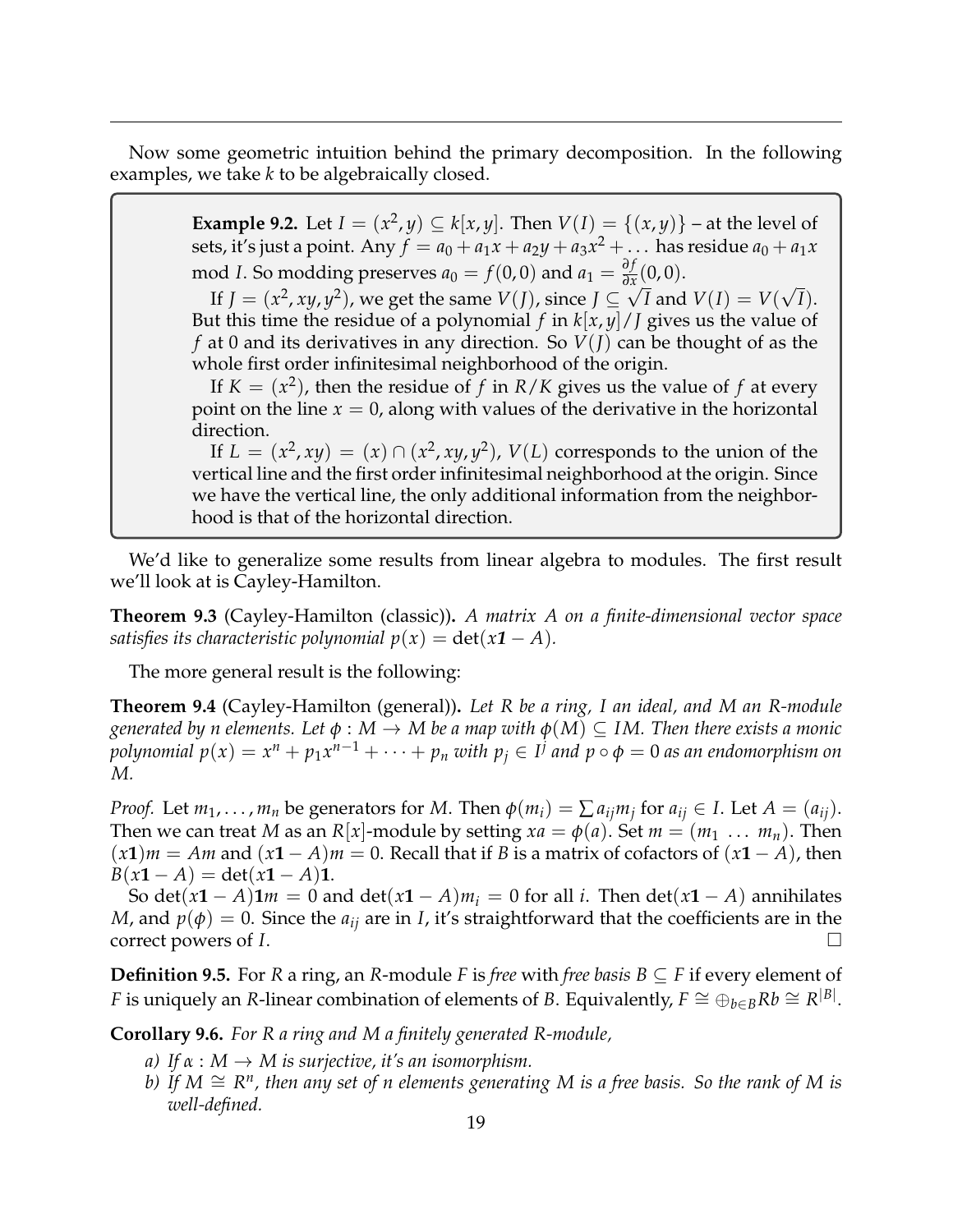### 10. LECTURE 10 — OCTOBER 7, 2019

<span id="page-19-0"></span>We've been talking about primary decomposition and associated primes for a while now we're going to shfit directions a bit. Last time we saw generalized Cayley-Hamilton for modules and talked about free modules. We states the following corollary, which we'll now prove.

#### **Corollary 10.1.** *For R a ring and M a finitely generated R-module,*

- *a)* If  $\alpha : M \to M$  *is surjective, it's an isomorphism.*
- *b) If M* ∼= *R n , then any set of n elements generating M is a free basis. So the rank of M is well-defined.*
- *Proof.* a) Let *M* be an *R*[*t*]-module where  $tm := \alpha(m)$ . If  $I = (t)$ , then  $\alpha$  is surjective and *IM* = *M*. Applying Cayley-Hamilton with the identity, we see that there's a polynomial  $p(x) = x^n + p_1x^{n-1} + \cdots + p_n$  such that  $p(\mathrm{id})M = 0$  and  $p_i \in (t)^i$ . So  $p_i = a_i t^i$  for some  $a_i \in R$ , and

$$
(1 + a_1t + \dots + a_nt^n)M = 0
$$
  
\n
$$
(1 + t(a_1 + a_2t + \dots))M = 0
$$
  
\n
$$
(1 + q(t)t)M = 0
$$
  
\n
$$
(-q(\alpha))\alpha = id
$$

So −*q*(*α*) is an inverse to *α* and *α* is an isomorphism.

b) Choose generators  $m_1, \ldots, m_n$  for *M*. Define  $\beta : R^n \to M$  by sending each basis element to an  $m_i$ . Choose an isomorphism  $\gamma : M \to R^n$ . Then  $\beta \gamma : M \to M$  is surjective, so by (a) it's an isomorphism. Then  $(\beta\gamma)\gamma^{-1}=\beta$  is an isomorphism, so the  $m_i$  are linearly independent and thus form a basis.

 $\Box$ 

If  $p \in R[x]$ , we can think of  $R[x]/(p)$  as isomorphic to  $R[a]$  with  $x \mapsto a$ . We've sort of forced *a* to be a root of *p* in *R*. For instance, when we localize at  $\{1, a, a^2, \dots\}$ , this is the same as taking  $R[x]/(ax-1)$ , because demanding that  $ax = 1$  have a root amounts to giving *a* an inverse.

**Proposition 10.2.** Let R be a ring and  $J \subseteq R[x]$  an ideal. Let  $S = R[x]/J$  and  $s = x \in S$ .

- *a) S is generated by at most n elements as an R-module if and only if it contains a monic polynomial of degree at most n, in which case it is generated by*  $\{1, s, \ldots, s^{n-1}\}.$
- *b) S is a finitely generated free module if and only if J is generated by a monic polynomial. And*  $\{1, s, \ldots, s^{n-1}\}$  *is a free basis.*

*Proof.* Omitted.

**Definition 10.3.** An *R-algebra S* is a ring along with a map  $\phi : R \to S$ .

The additional structure on *S* is that it admits scaling by *R* through *φ*. So in this way *S* is also naturally an *R*-module, and we can write *rs* to mean  $\phi(r)s$ . Often times we'll care about the case in which *φ* is an injection, so *R* naturally sits in *S*, or in which *φ* is a quotient map, so  $S = R/I$ .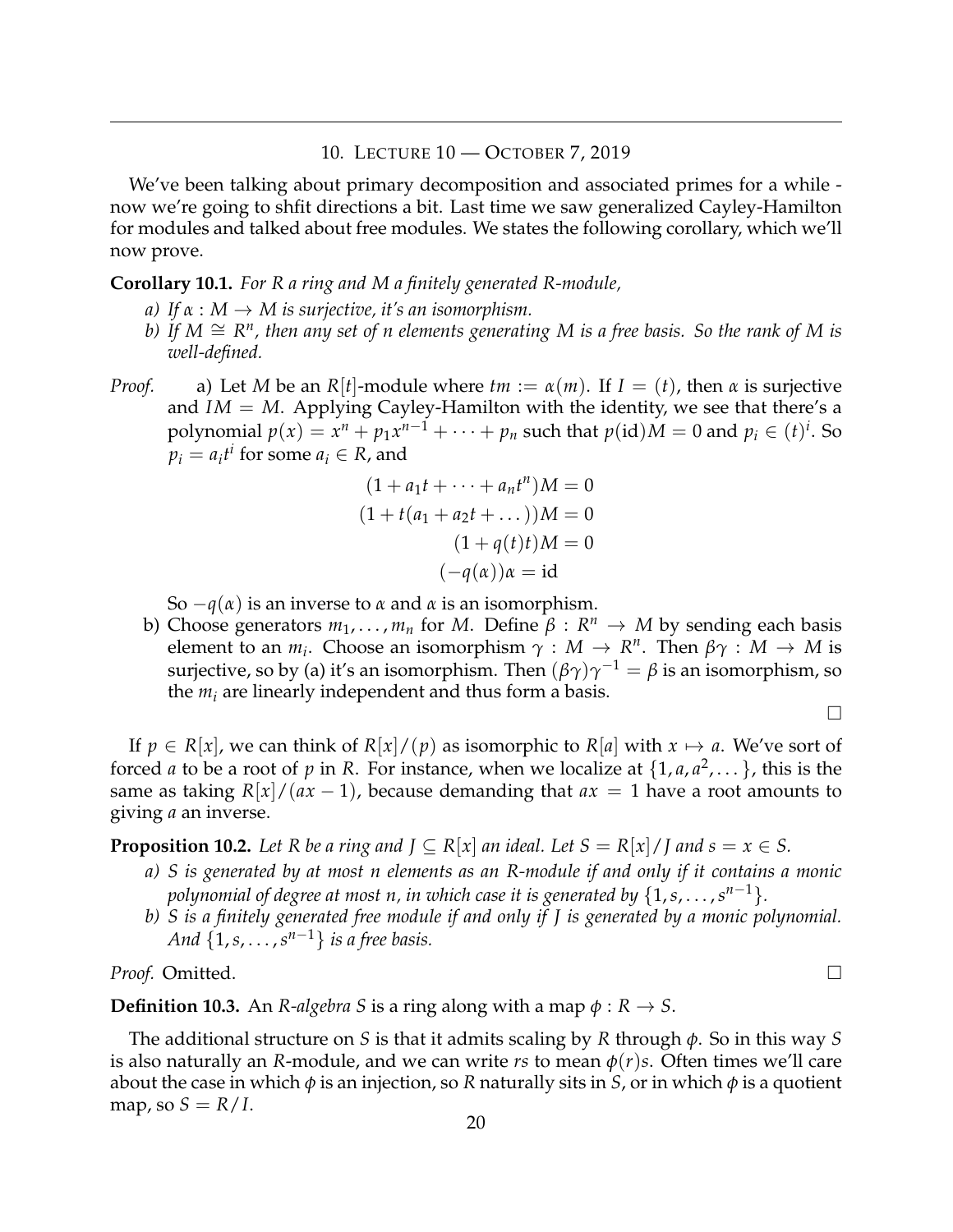**Definition 10.4.** S is *finitely generated* as an *R*-algebra if there exist  $v_1, \ldots, v_n \in S$  such that *S* is the ring generated by  $\phi(R)$  and  $v_1, \ldots, v_n$ .

**Definition 10.5.**  $s \in S$  is *integral* over *R* if it's the zero of some monic polynomial in  $R|x|$ . If every element of *S* is integral over *R*, then we say *S* is integral over *R*.

**Definition 10.6.** The set of elements in *S* integral over *R* is called the *integral closure* of *R* in *S*.

If *R* is an integral domain, its integral closure (or normalization) is its integral closure inside of its field of fractions. Note that being finitely generated as an *R*-algebra is much weaker than being finitely generated as an *R*-module. We'll say that an *R*-algebra *S* is *finite over R* if it's finitely generated as an *R*-module.

**Example 10.7.**

- 1) *R*[*x*] is a finitely generated *R*-algebra, but it's not finite or integral over *R*.
- 2)  $R[x]/(x^2)$  is finite and integral over *R*.
- 3) **Q**[ 2, √3 2, √4 2, . . . ] is integral over **Q** but not finite over **Q**.

**Proposition 10.8.** *An R-algebra S is finite over R if and only if S is generated as an R-algebra by finitely many integral elements.*

*Proof.* Suppose *S* is finite over *R*. Then for  $s \in S$ , multiplication by *s* is a map  $S \rightarrow S$ , and Cayley-Hamilton shows that *s* satisfies a monic polynomial. Conversely, if *S* is generated as an *R*-algebra by *t* elements, let  $S' \subseteq S$  by the algebra generated by  $t - 1$  of them. By induction, we have that *S'* is finite over *R*. Say it's generated by some  $\{s_i\}$ . The remaining (algebra) generator of *S*, say *s*, is integral over *R* by assumption and thus integral over  $S'$ . So there's a surjection  $S'[x]/(p) \rightarrow S \cong S'[x]/I$  with  $x \mapsto x$  where p is monic and  $p(s) = 0$ . Since  $p \in I$ , there's a finite set of generators for *S* as an *S*' module, say  $\{t_i\}$ . Thus *S* is generated by  $\{s_it_j\}$  as an *R*-module.

**Proposition 10.9.** If S is an R-algebra and  $s \in S$  then s is integral over R if and only if there *exists an S-module N and a finitely generated R-module M* ⊆ *N not annihilated by any nonzero element of S such that sM*  $\subseteq$  *M.* 

We'll prove the proposition next time, but for now we'll examine a nice corollary assuming the proposition.

**Corollary 10.10.** *S is integral if and only if R*[*S*] *is a finitely generated R-module.*

*Proof.* If *S* is integral, then  $R[S]$  is finite over  $R$ . Set  $N = R[S], M = R[S]$ . If  $I \in R[S]$  is not annihilated by any element of *R*[*S*] then *s* is integral over *R*.

11. LECTURE 11 — OCTOBER 9, 2019

<span id="page-20-0"></span>Last time we stopped at the follow proposition: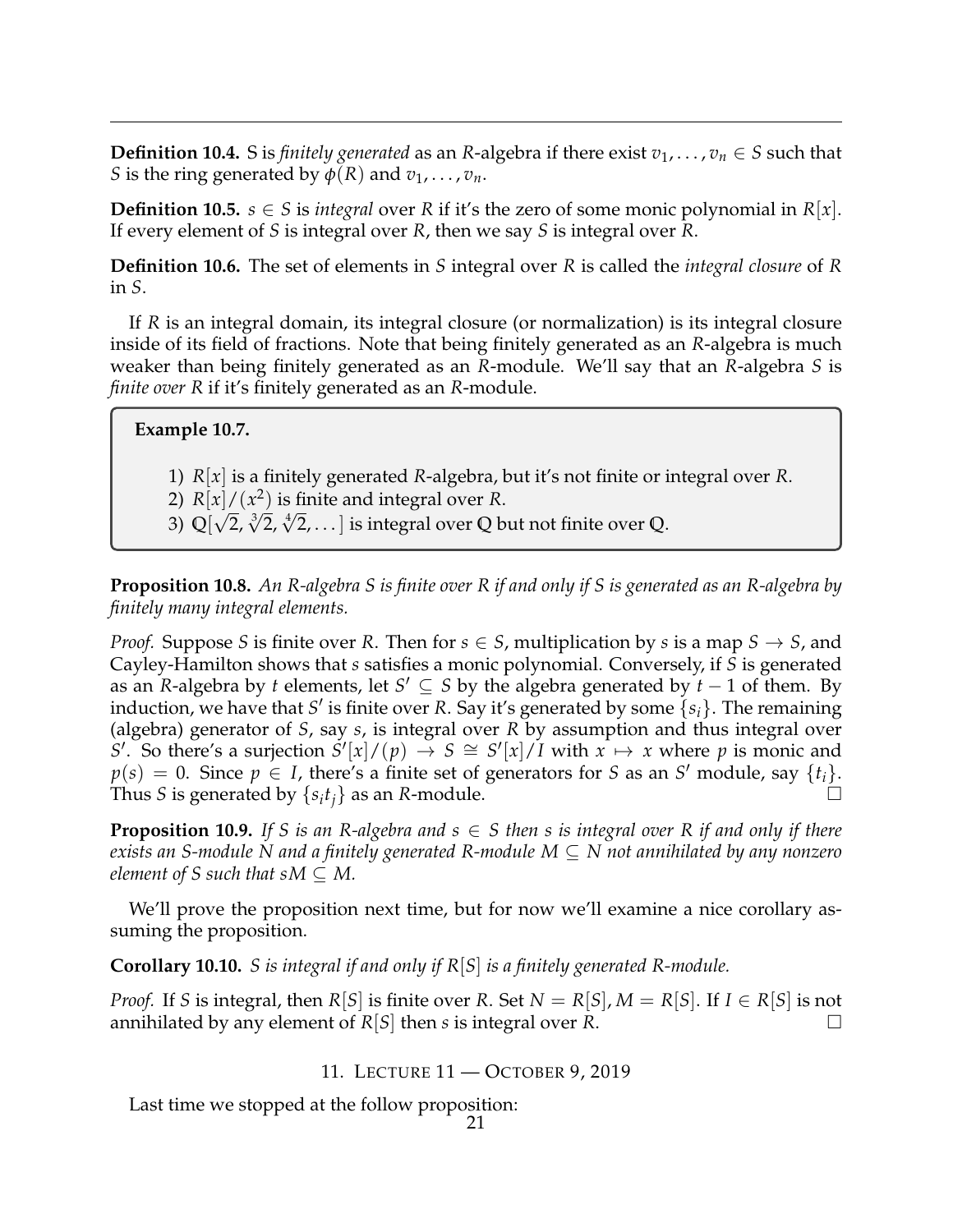**Proposition 11.1.** If S is an R-algebra and  $s \in S$  then s is integral over R if and only if there *exists an S-module N and a finitely generated R-module M* ⊆ *N not annihilated by any nonzero element of S such that sM*  $\subseteq$  *M.* 

*Proof.* First assume that *s* is integral over *R*. Then let  $N = S$  and  $M = R[s] \subseteq S$ . Then *M*  $\cong$  *R*[*x*]/*I*, since there's a surjection from *R*[*x*] to *M*. *I* contains some monic polynomial satisfied by *s*, so *M* is finite over *R*.

For the converse, let  $\phi : M \to M$  be multiplication by *s*. Applying Cayley-Hamilton with *I* = *R*, we have a monic polynomial  $p(x)$  with coefficients in *R* such that  $p(s)M = 0$ . Then  $p(s) = 0$  and *s* is integral over *R*.

**Theorem 11.2.** *Let S be an R-algebra. Then the set of elements of S integral over R forms a subalgebra of S.*

*Proof.* We need to show closure under addition and multiplication. *R*[*a*, *b*] is finite over *R*. If  $s = ab$  or  $a + b$ , set  $N = S$  and  $M = R[a, b]$ . M isn't annihilated by any element of S with  $sM \subseteq M$  so *s* is integral over *R*.

**Corollary 11.3.** Let M be a finitely generated R-module and I an ideal of R such that  $IM = M$ . *Then there exists an r*  $\in$  *I acting as the identity on M, i.e.*  $(1 - r)M = 0$ *.* 

*Proof.* Let  $\phi = \text{id}$ . There exist  $p_1, \ldots, p_n$  such that  $p_j \in I^j \subseteq I$  such that  $(1 + p_1 + \cdots + p_n)$  $p_n$ ) $M = 0$ . Set  $R = p_1 + \cdots + p_n$ .

**Definition 11.4.** The *Jacobson radical* of a ring *R* is the intersection of all the maximal ideals in *R*.

So the Jacobson radical contains the nilradical, but in general they're not the same.

**Lemma 11.5** (Nakayama's Lemma)**.** *Let I be an ideal contained in the Jacobson radical of R. Let M be a finitely generated R-module.*

- *a*) If  $IM = M$ , then  $M = 0$ .
- *b*) If  $m_1, \ldots, m_n \in M$  have images in M/IM that generate it as an R-module then  $m_1, \ldots, m_n$ *are generators for M as an R-module.*
- *Proof.* a) By the previous corollary, we have that there exists an  $r \in I$  such that  $(1$  $r$ / $M = 0$ . But *r* is in every maximal ideal, so  $1 - r$  is in no maximal ideal. Then  $1 - r$  is a unit, and  $(1 - r)M = 0$  means  $M = 0$ .
	- **b**) Let *N* = *M*/(∑*Rm<sub>i</sub>*). Then *N*/*IN* = *M*/(*IN* + ∑*RM<sub>i</sub>*) = 0. *M* = *IN* so *N* = 0 and  $M = \sum Rm_i$ .

 $\Box$ 

**Corollary 11.6.** *If* M and N are finitely generated R-modules and M  $\otimes_R$  N = 0 *then annM* +  $annN = R$ . If R is local, M or N is zero.

*Proof.* First assume *R* is local and  $M \neq 0$ . If *P* is the maximal ideal, it equals the Jacobson radical and Nakayama gives us  $M/PM \neq 0$ , because  $PM \neq M$ . This is an  $R/P$ -vector space, so there's a surjection  $M/PM \rightarrow R/P$ . So  $M \otimes N = 0$  and it surjects on to  $R/P \otimes_R R$  $N \cong N/PN$ . Then  $N = PN$  and  $N = 0$ .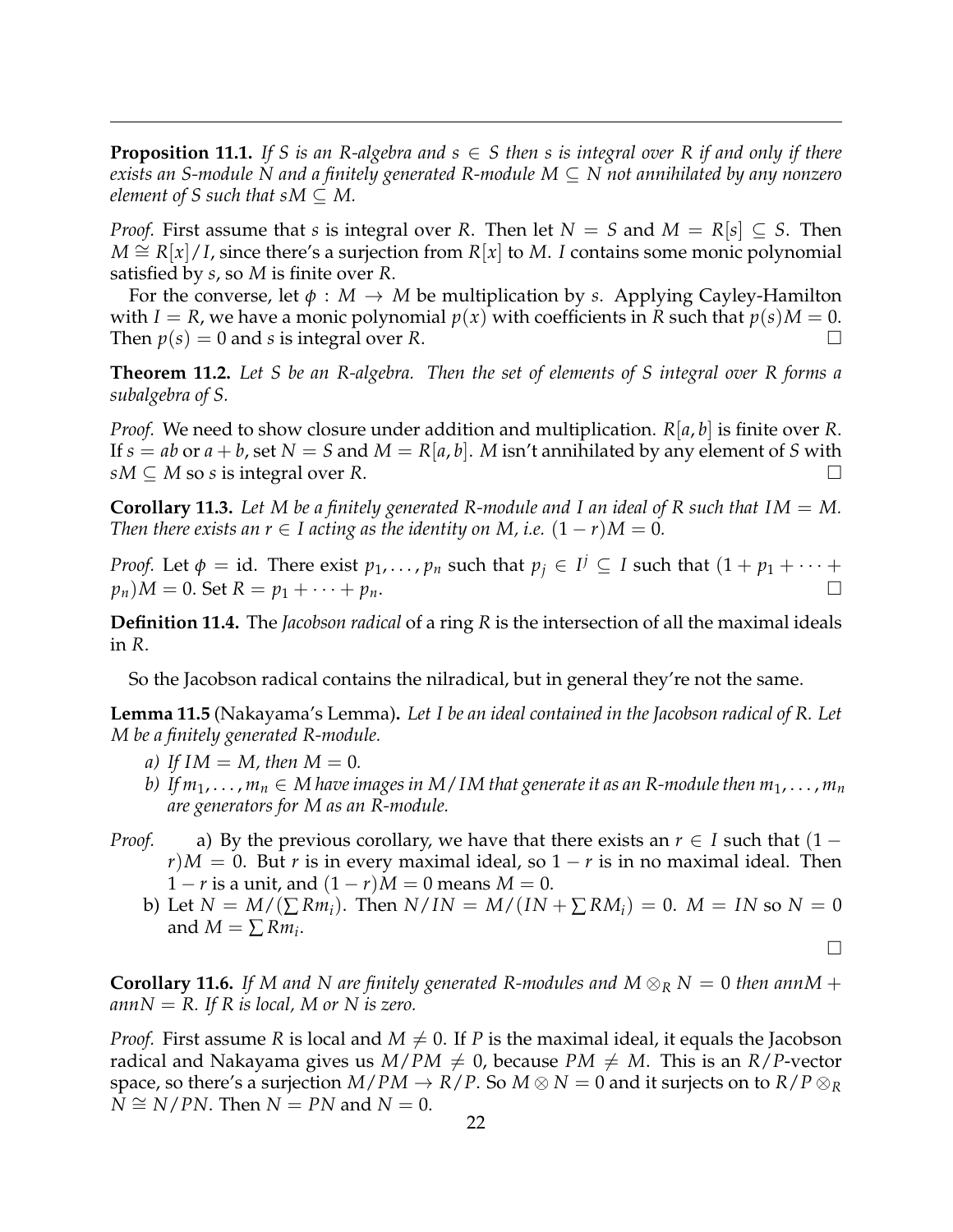If *R* isn't local, suppose ann $M + \text{ann } N \neq R$ . Find some prime *P* containing ann*M* and annN. Then  $M_p\otimes_{R_p}N_p=0$ , and without loss of generality we may assume  $M_p=0$ . Then there exists an element not in *P* which annihilates each generator of *M*. The product annihilates *M*, producing contradiction.

Now recall that an integral domain is *normal* if it's integrally closed in its field of fractions. Interestingly, integrality and normality are connected to unique factorization. In particular, unique factorization implies normality.

**Proposition 11.7.** *R is a UFD implies R is normal.*

*Proof.* Consider  $\frac{r}{s}$  in the field of fractions of *R*. We may assume they're relatively prime. Suppose

$$
p(\frac{r}{s}) = (\frac{r}{s})^n + a_1(\frac{r}{s})^{n-1} + \cdots + a_n = 0
$$

Then  $r^n = s(-a_1r^{n-1} - \cdots - a_ns^{n-1})$  so  $s \mid r^n$ . Then  $s$  is a unit in  $R$  and  $\frac{r}{s} \in R$ .

A corollary to this is that the only rational solutions to monic polynomials over **Z** are in **Z**.

**Proposition 11.8.** If f factors in  $S[x]$  as  $f = gh$  for g and h monic, then the coefficients of g and *h are integral over R.*

*Proof.* Let  $R[x]/(g) = R[a_1]$  via  $x \mapsto a_1$  for  $a_1$  a root of g. Using long division, we have that  $g = (x - \alpha_1)g_1$  over  $R[\alpha_1]$ . Repeating with  $g_1$ , we get a ring  $T \supseteq S$  and elements  $\alpha_i$ ,  $\beta_j$ of *T* such that  $g = \prod (x - \alpha_i)$  and  $h = (x - \beta_i)$  in *T*[*x*]. So the  $\alpha_i$  and  $\beta_i$  are integral over *R*, and their coefficients are also integral over *R*.

**Corollary 11.9.** *If R is normal, then any monic irreducible polynomial is prime.*

*Proof.* Let *Q* be the field of fractions. If  $f = gh$  in  $Q[x]$  then  $g, h \in R[x]$  and  $f$  is irreducible in  $Q[x]$ . Since  $Q$  is a field,  $Q[x]$  is a UFD, so its irreducibles are prime and  $(f) \subseteq Q[x]$ is prime. Then  $R[x]/(f)$  is free over R and we have a map  $R[x]/(f) \rightarrow Q \otimes R[x]/(f) =$  $Q|x|/(f)$  via  $g \mapsto 1 \otimes g$ . This is the direct sum of maps  $R \to Q \otimes_R R = Q$ , since  $Q \otimes_R R$  $R^{\oplus n} \cong \bigoplus_{i=1}^{\infty} (Q \otimes R)$ . Then the map injects and  $R[x]/(f)$  is an integral domain, meaning  $(f)$ is prime.  $\bigcup_{i=1}^{n}$  is  $\bigcup_{i=1}^{n}$  is  $\bigcup_{i=1}^{n}$  if  $\bigcup_{i=1}^{n}$  is  $\bigcup_{i=1}^{n}$  if  $\bigcup_{i=1}^{n}$ 

12. LECTURE 13 — OCTOBER 21, 2019

<span id="page-22-0"></span>Today we're going to prove the big theorem - Nullstellensatz. Recall that we've talked about Jacobson rings, which are rings in which all prime ideals are intersections of maximal ideals. It might be hard to see why that's a useful property, but today we'll connect it to localizations.

**Lemma 12.1.** *The following are equivalent:*

- *a) R is Jacobson*
- *b)* If  $P \subseteq R$  is prime and  $S = R/P$  contains  $b \neq 0$  such that  $S[b^{-1}]$  is a field, then S is a *field.*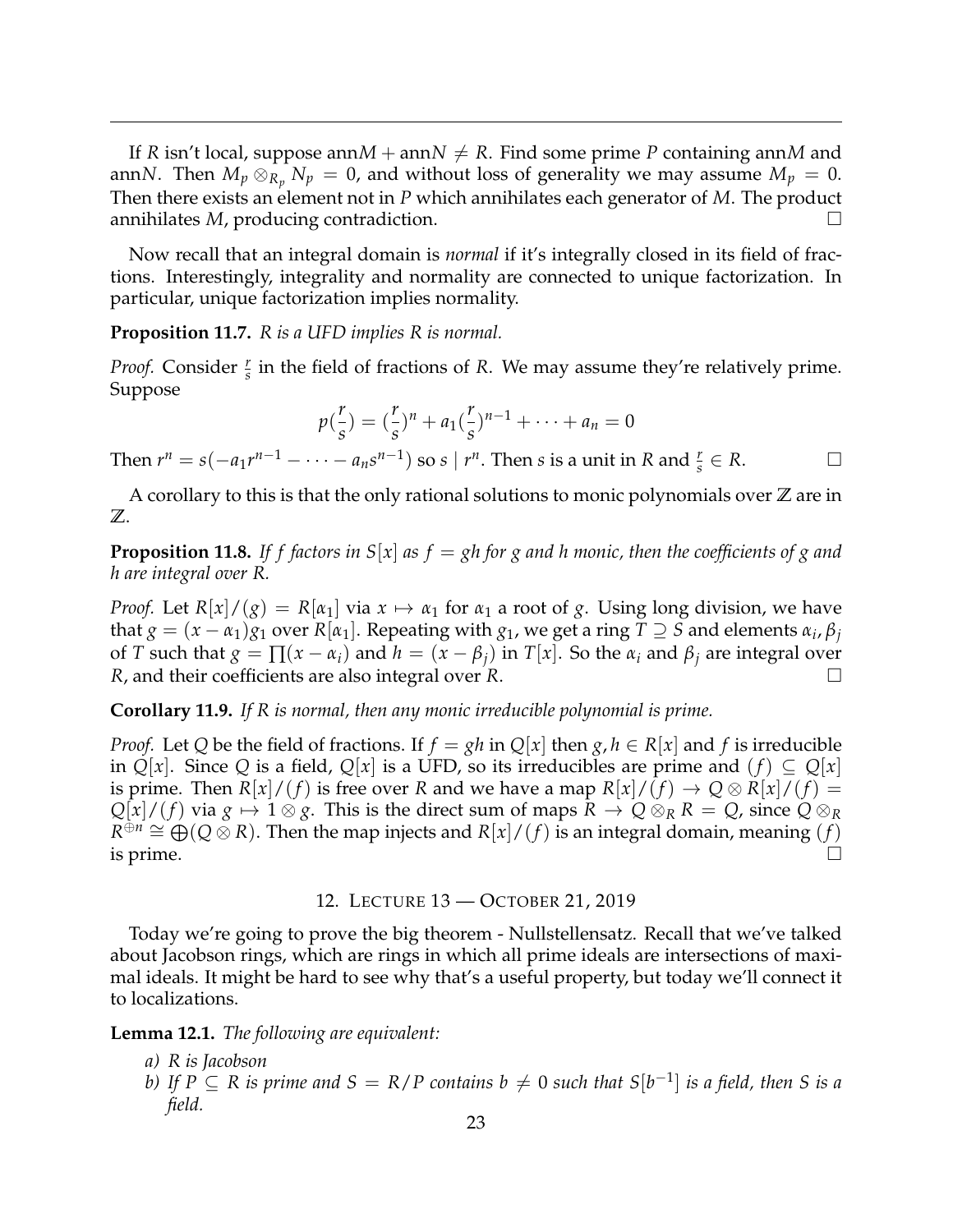*Proof.* If *R* is Jacobson, then *S* is Jacobson (lift, intersect, then project). *S* is an integral domain so (0) is prime. Then the Jacobson radical in *S* (intersection of all maximal ideals) is 0. Since *S*[*b* −1 ] is a field, only (0) is prime. So the only prime ideal in *S* avoiding the multiplicative set generated by *b* is (0). So any other prime ideal in *S* contains *b*. So 0 must be maximal in *S*, and *S* is a field.

In the other direction, let *Q* ⊆ *R* be prime, and let *I* be the intersection of all maximal ideals containing *Q*. We'd like to show  $I = Q$ . Suppose not, so there exists  $f \in I \setminus Q$ . Now we select a prime *P* maximal among primes containing *Q* but not *f* (Zorn's). *P* isn't maximal in *R*, so *R* / *P* isn't a field. But by construction,  $PR[f^{-1}]$  is maximal in  $R[f^{-1}]$ , and  $R[f^{-1}]$  /  $PR[f^{-1}] = (R/P)[f^{-1}]$ . So  $R/P$  is a field, producing contradiction. Then  $I = Q$ and *R* is Jacobson.

Now back to Nullstellensatz!

**Theorem 12.2** (Nullstellensatz)**.** *Let R be a Jacobson ring.*

- *a) If S is a finitely generated R-algebra, then S is Jacobson.*
- *b) If N* ⊆ *S is maximal, then M* = *N* ∩ *R is maximal in R, and S*/*N is a finite extension of R*/*M.*

*Proof.* The proof isn't so complicated, but it's pretty long. We first suppose that *R* is a field and  $S = R[x]$ . Then *S* is a PID (nonzero primes are maximal), so we just need to show that (0) is the intersection of prime ideals. Since no polynomial can have infinitely many irreducible factors, we just need to show that *S* has infinitely many prime ideals. If there are only finitely many irreducible polynomials  $f_1, \ldots, f_n$  then  $\prod f_i + 1$  has positive degree (so it's not a unit) and it has no prime factors, giving us a new prime. So *S* has infinitely many nonzero prime ideals (which are maximal) so (0) is the Jacobson radical.

Now to part (b), again restricting to  $S = R|x|$ . If  $N \subseteq S$  is maximal then  $N = (f)$  for some irreducible, monic polynomial. Then  $R \cap N = (0)$ . The only maximal ideal of  $S/(f)$ has dimension deg(*f*) over *R* so it's finite over *R*.

Now let *R* be a Jacobson ring and suppose *S* is generated (as an *R*-algebra) by a single element. We'll prove in this case and then induct over the size of the generating set. For (a), we want to show that if  $P \subseteq S$  is prime and  $S' = S/P$  contains  $b \neq 0$  with  $S'[b^{-1}]$  a field, then *S'* is a field. By the previous lemma, this will suffice to show that *S* is Jacobson. We now set  $R' = R/R \cap P$ . This injects into S'. Replace S by S' and R by R', an integral domain contained in *S*. We'd like to show that if *S*[*b* −1 ] is a field then so is *S*. In fact, we'll show that *R* is a field in this case too, and *S* is a finite extension of *R*.

For the second statement, we make the same reduction and assume *S* is a field. We then want that *R* is a field over which *S* is finite. So the same proof applies in both cases. *S* is generated by a single element *T* over *R*, and we write *S* = *R*[*x*]/*Q* for some prime *Q* such that *t* is the image of *x* in *S*. We first claim  $Q \neq 0$ . Otherwise, there exists  $b \in R[x]$  such that  $R[x][b^{-1}]$  is a field, by hypothesis. If *K* is the field of fractions of *R*, then  $(K[x])[b^{-1}]$  is also a field, meaning *K*[*x*] must be a field. But it's not, producing contradiction.

So  $Q$  from earlier is not zero.  $S[b^{-1}] = (R[x]/Q)[b^{-1}]$  is a field, so  $S[b^{-1} = (K[x]/QK[x])[b^{-1}]$ , but  $K[x]/(QK[x])$  is already a field (since  $K[x]$  is a PID), so  $S[b^{-1}] = K[x]/(QK[x])$ . And it's finite dimensional over *K* because *Q* has finite degree. Now take some  $0 \neq p(x) \in Q$ .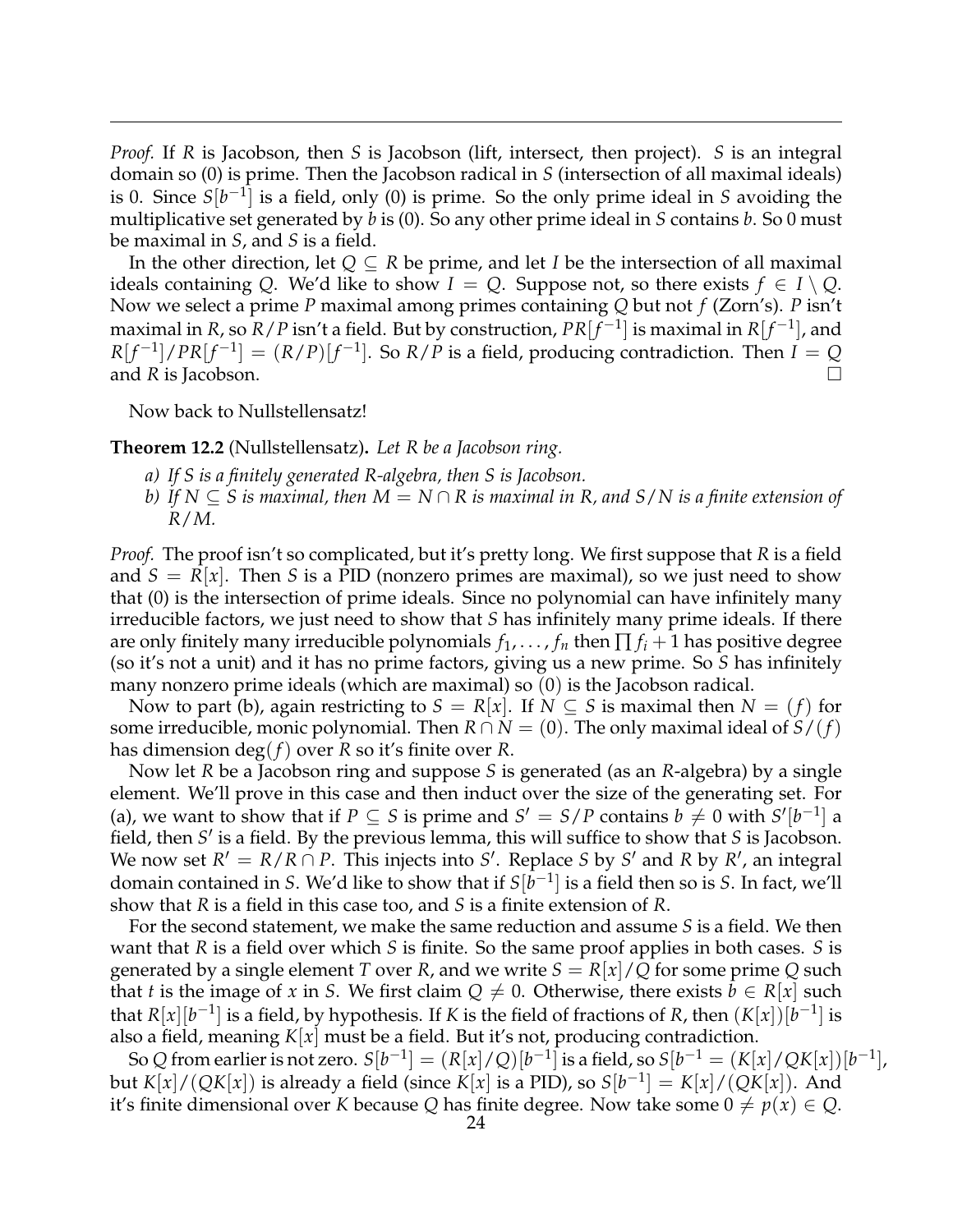Since  $S = R[x]/Q$ , we have  $p(t) = p_n t^n + \cdots + p_0 = 0$  in *S*. Inverting  $p_n$ , we get that *S*[ $p_n^{-1}$ ] is integral over *R*[ $p_n^{-1}$ ]. *b* also satisfies an equation with coefficients in *R*:  $q(b)$  =  $q_{m}b^{m}+\cdots+q_{0}=0.$  We can assume  $q_{0}\neq0.$  Then  $(\frac{1}{b})$  $\frac{1}{b}$ )<sup>*m*</sup> + ( $\frac{q_1}{q_0}$ )( $\frac{1}{b}$ )<sup>*m*-1</sup> + · · · + ( $\frac{q_m}{q_0}$ ) = 0 by dividing by  $q_0b^m$ .

Thus  $S[b^{-1}]$  is integral over  $R[(p_nq_0)^{-1}]$ . Since  $S[b^{-1}]$  is an integral domain,  $R[(p_nq_0)^{-1}]$ is a field. Since *R* is Jacobson, it's is a field (by the lemma). So  $S[b^{-1}]$  is integral over *R*, meaning *S* is, and thus *S* is a field (by corollary from a previous section). And *S* is finite over *R* since it's integral and generated by a single element as an *R*-algebra.

Finally, we induct on the number of generators of *S* as an *R*-algebra, *r*. We can assume  $r > 1$  and that the statement holds for algebras generated by fewer than  $r$  elements. Let *S*<sup> $′$ </sup> ⊆ *S* be the algebra generated by *r* − 1 of the generators. By induction, *S*<sup> $′$ </sup> is Jacobson. *S* is generated by one element as an *S* <sup>0</sup> algebra, so *S* is Jacobson. If *N* ⊆ *S* is a maximal ideal, then  $N \cap S'$  is maximal, so  $N \cap S' \cap R = N \cap R$  is by induction.

 $R/(R \cap N) \subseteq S'/(S' \cap N)$  and  $S'/(S' \cap N) \subseteq S/N$  are finite. So  $R/(R \cap N) \subseteq S/N$  is finite by transitivity.  $\Box$ 

### 13. LECTURE 14 — OCTOBER 23, 2019

<span id="page-24-0"></span>Today we'll finish up Nullstellensatz by considering its geometric applications. In order to do that, we'll need to discuss some classical algebraic geometry.

Let *k* be a field.

**Definition 13.1.** If  $\{f_i\} \subseteq k[x_1,\ldots,x_n]$ , then  $Z(\{f_i\}) = \{a = (a_1,\ldots,a_n)|f_i(a) = 0 \,\forall i\}.$ This is called an *algebraic set* in  $k^n$  (written  $\mathbb{A}^n$ ).

**Definition 13.2.** Let *X* ⊆  $k^n = \mathbb{A}^n$ . Then *I*(*X*) = {*f* ∈  $k[x_1, ..., x_n]$ |*f*(*p*) = 0 ∀*x* ∈ *X*}.

Some things to check:

- $Z({f_i}) = Z(I) = Z(I)$ √ *I*) for  $I = (f_i)_i$ .
- *I*(*X*) is a (radical) ideal, and  $Z(I(Z(J))) = Z(J)$  for any ideal  $J \subseteq k[x_1, \ldots, x_n]$ .

For now we'll write  $R = k[x_1, \ldots, x_n]$ . Note that if  $(a_1, \ldots, a_n) \in \mathbb{A}^n$ , then the map  $x_i \mapsto x_i - a_i$  is an isomorphism on *R*. So it induces an isomorphism  $R/(x_1, \ldots, x_n) \rightarrow$  $R/(x_1 - a_1, \ldots, x_n - a_n)$ . The evaluation map  $ev_0 : R \to k$  which sends *f* to  $f(0, \ldots, 0)$  is a surjection with kernel  $(x_1, \ldots, x_n)$ .

So  $(x_1 - a_1, \ldots, x_n - a_n)$  is always a maximal ideal. Then there's a map of sets which injections  $\mathbb{A}^n \to \text{Spec}(R)$  with image contained in the set of maximal ideals. By definition, if  $X = Z(I) \subseteq \mathbb{A}^{\tilde{n}}$  then  $(a_1, \ldots, a_n) \in X$  if and only if  $f(a_1, \ldots, a_n) = 0 \ \forall f \in I$ . But this holds if and only if  $(x_1 - a_1, \ldots, x_n - a_n) \in V(I)$ . So the algebraic sets of  $\mathbb{A}^n$  correspond to the closed sets of SpecR intersected with the image of  $A^n$ . In this way,  $A^n$  inherits the Zariski topology.

In fact, if  $k=\bar{k}$  and  $X\subseteq \mathbb{A}^n$  is an algebraic set, we'll see that there's a one-to-one correspondence between points of *X* and closed points (i.e. maximal ideals) in Spec(*R*/*I*(*x*)). However, if *k* is not algebraically closed there can be additional maximal ideals in Spec*R*. For instance  $R[x]/(x^2+1) \cong \mathbb{C}$  so  $(x^2+1)$  is a maximal ideal, but it's not of the previous form  $(x - a)$ .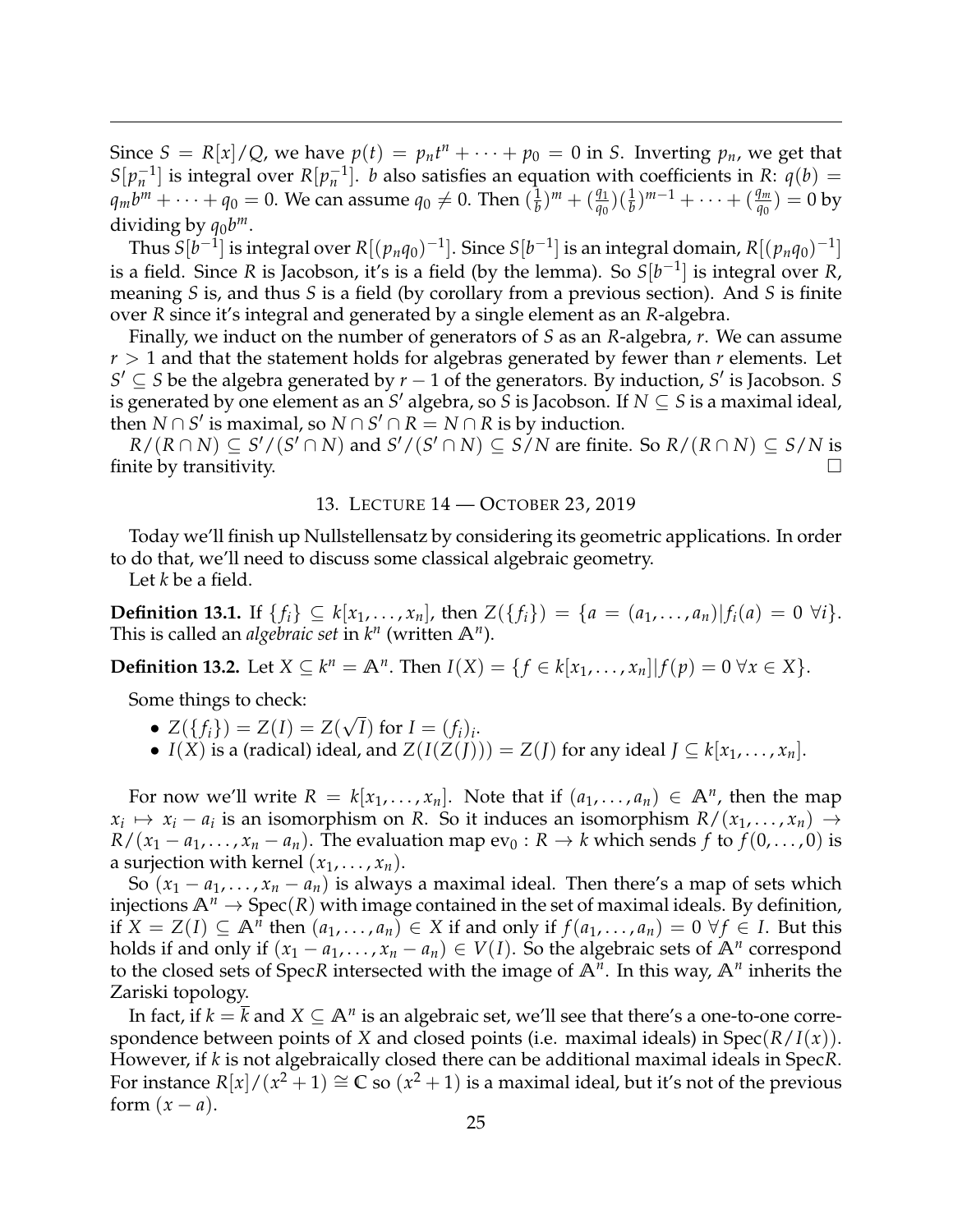**Corollary 13.3.** Let  $k = \overline{k}$ . For each  $p = (a_1, \ldots, a_r) \in \mathbb{A}^n$ , define  $m_p = (x_1 - a_1, \ldots, x_r - a_r)$  $a_r) \subseteq k[x_1,\ldots,x_r].$  If X is an algebraic set, then every maximal ideal of  $k[x_1,\ldots,x_r]/I(x)$  is of *the form*  $m_p/I(x)$  *for some*  $p \in X$ *. In particular, the points of X are in 1-to-1 correspondence with the maximal ideals of*  $k[x_1, \ldots, x_r]/I(x)$ *.* 

*Proof.* This is a corollary to Nullstellensatz, which says that a finitely generated algebra over a Jacobson ring is Jacobson. Now let  $S = k[x_1, \ldots, x_r]$  and suppose  $n \subseteq S$  is a maximal ideal. Applying Nullstellensatz with  $R = k$ , we get that  $0 = n \cap R$  and that *S*/*n* is finite (and thus algebraic over *k*). So *S*/*n* = *k*.

Now let  $a_i$  be the image of  $x_i$  under the map  $S \to S/n = k$ . Let  $p = (a_1, \ldots, a_r)$ . Then *m*<sup>*p*</sup> ⊆ *n*. Since *m*<sup>*p*</sup> is maximal, *m*<sup>*p*</sup> = *n*. And we're done, since maximal ideals in *S*/*I*(*x*) take the form  $m_p/I(x)$ . Thus  $p \in Z(m_p) \subseteq X$ .

Now we can prove classical Nullstellensatz.

**Theorem 13.4** (Nullstellensatz, classical ).  $k = k$ . If  $I \subseteq k[x_1, \ldots, x_n]$  is an ideal, then  $I(Z(I)) = radI$ . Thus, the correspondences  $I \mapsto Z(I)$  and  $X \mapsto I(X)$  induce a bijection be*tween algebraic sets of*  $\mathbb{A}^n$  and radical ideals of  $k[x_1, \ldots, x_n]$ .

*Proof.* By the previous corollary, the points of  $Z(I)$  correspond to maximal ideals of  $k[x_1, \ldots, x_n]$ which contains *I*. Thus  $I(Z(I))$  is the intersection of the maximal ideals that contain *I*. By our Nullstellensatz, *S*[*k*1, . . . , *xn*] is Jacobson, so every prime containing *I* appears as the intersection of maximal ideals. So  $I(Z(I)) = \bigcap$  primes containing I = rad*I*.

On the other hand,  $Z(I(X)) = X$  follows from the definition of algebraic set, and we just showed that if *I* is radical then  $I(Z(I)) = I$ . So *I* and *Z* are inverse maps between algebraic sets and radical ideals.  $\Box$ 

Something worth pointing out is that in classical algebraic geometry, the only structure on algebraic sets occurs at the level of set theory and topology (via Zariski). Schemetheoretic work imposes additional structure which further distinguishes things (agh idk if I got this right). Simply put,  $Z(I) \cong Z(\text{rad }I)$  but if  $I \neq \text{rad }I$  then  $V(I) \not\cong V(\text{rad }I)$ .

A lot of the time, it's really nice to work with finitely-generated graded modules over graded rings. What we'll talk about now will give us a way of moving from local rings to graded rings and similarly of moving from a module over a local ring to a graded module over a graded ring.

**Definition 13.5.** A *multiplicative filtration* of a ring *R* is a sequence of ideals  $R = I_0 \supseteq I_1 \supseteq I_2$ ... such that  $I_iI_j\subseteq I_{i+j}$ . Usually we'll care about the case in which *I* is an ideal and  $I_i=I^i$ , referred to as the *I-adic filtration*.

If *M* is an *R*-module, then  $M \supseteq IM \supseteq I^2M \supseteq \ldots$  is the *I*-adic filtration of *M*.

**Definition 13.6.** A filtration  $M = M_0 \supseteq M_1 \supseteq \dots$  is an *I-filtration* if  $IM_n \subseteq M_{n+1}$ . It is *I*-stable if  $IM_n = M_{n+1}$  for  $n >> 0$ .

**Definition 13.7.** Let *I* ⊆ *R* be an ideal. The *associated graded ring* of *R* with respect to *I* is  $\operatorname{gr}_I R = R/I \oplus I/I^2 \oplus \ldots$  If  $\overline{a} \in I^m/I^{m+1}$ ,  $\overline{b} \in I^n/I^{n+1}$  such that  $a \in I^m$  and  $b \in I^n$ , we define  $\overline{ab} \in I^{m+n}/I^{m+n+1}$  to be the image of *ab*. You can check that this is well-defined.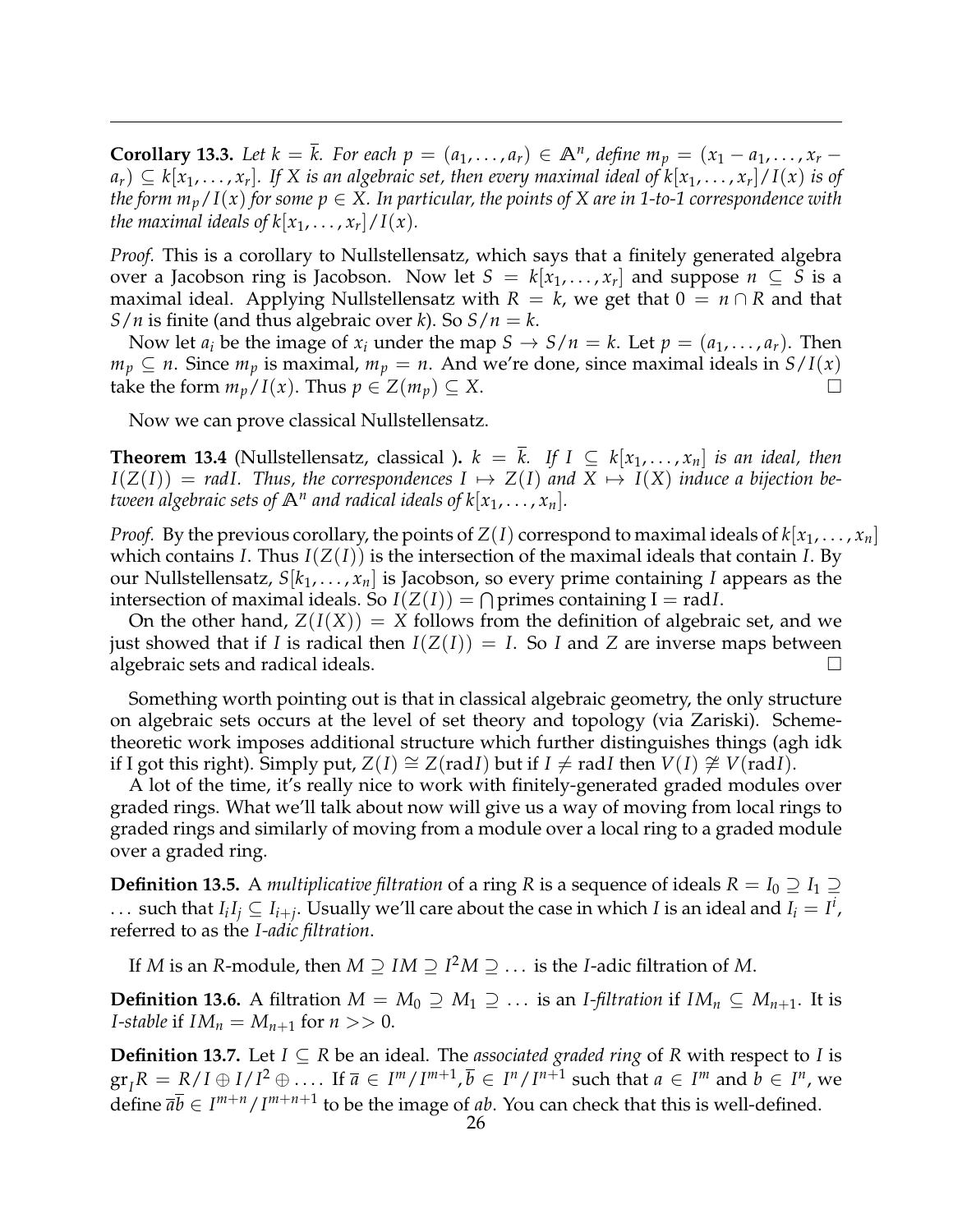**Definition 13.8.** If *J* is an *I*-filtration of *M*;  $M = M_0 \supseteq M_1 \supseteq \ldots$ , we define  $gr_I M =$  $M/M_1 \oplus M_1/M_2 \oplus \ldots$  . This is a gr<sub>*I*</sub>R-module with the following scaling: if  $\overline{a} \in I^m/I^{m+1}$ and  $\overline{b} \in M_n/M_{n+1}$ , then  $ab \in I^mM_n \subseteq M_{n+m}$ . So we define  $\overline{ab} \in M_{n+m}/M_{n+m+1}$  to be the image of *ab*. Again, one can check that this is well-defined.

**Proposition 13.9.** Let  $I \subseteq R$  be an ideal and M a finitely generated R-module. If  $I \cap M = M_0 \supseteq M$  $M_1 \supseteq \ldots$ ) is an I-stable filtration with all the  $M_i$  finitely generated, then  $gr_I M$  is a finitely *generated grIR-module.*

*Proof.* Assume  $IM_i = M_{i+1}$  for  $i \geq n$ . Then  $(I/I^2)(M_i$ 

14. LECTURE 15 — OCTOBER 28, 2019

<span id="page-26-0"></span>Recall that we've been talking about filtrations. In particular, for  $I \subseteq R$  an ideal,  $gr_I R =$  $R/I \oplus I/I^2 \oplus \ldots$  with a well-define multiplication. And if *M* is an *R*-module with  $\cal J$  a filtration  $M = M_0 \supset M_1 \supset \ldots$ , then  $\mathcal J$  is an *I*-filtration if  $IM \subseteq M_{i+1}$ . Finally,  $\operatorname{gr}_{\mathcal J}M =$  $M_0/M_1 \oplus M_1/M_2 \oplus \ldots$  is a graded gr<sub>*I*</sub>R-module.

**Definition 14.1.** Let *f* ∈ *M*. If ∃*m* such that *f* ∈ *M<sub>m</sub>* but *f* ∉ *M*<sub>*m*+1</sub>, we define the *initial formula* of *f* to be in(*f*) =  $\overline{f}$  ∈ *M*<sup>*m*</sup>/*M*<sub>*m*+1</sub> ⊆ gr*M*. If *f* ∈ ∩*M*<sub>*m*</sub>, then in(*f*) = 0.

The idea is that we're taking the smallest graded piece of what *f* is.

**Example 14.2.** Let  $J = (xy + y^3, x^2) \subseteq R = k[x, y]$  and  $I = (x, y) \subseteq R$ . Then we define  $\text{in}(J)$  to be the ideal generated by  $\text{in}(j)$  for  $j \in J$ . We have  $\text{in}(x^2) = x^2 \in I^2/I^3$ and  $\text{in}(xy + x^3) = xy \in I^2/I^3$ . Note  $x(xy + y^3) - yx^2 - xy^3 \in \text{in}(I)$  and thus  $y^2(xy + y^3) - xy^3 = y^5 \in \text{in}(J)$  despite the fact that  $y^5$  is not generated by  $x^2$  and  $xy$ .

Let  $I \subseteq R$  be a maximal ideal for  $R$  Noetherian. Then  $gr_I(R) = R/I \oplus I/I^2 \oplus ...$ and  $I = (f_1, \ldots, f_n)$ . So for  $a \in I/I^2$ ,  $a = r_1f_1 + \cdots + r_nf_n$  where  $r_i = 0$  or  $r_i \notin I$ . If  $a \in I^m / I^{m+1}$ , then  $a = r_1 f_1 + \cdots + r_n f_n$  where each  $r \in R \setminus I^m$  or  $r_i = 0$ . So by induction,  $r_i$  is a polynomial in the  $f_i$  over  $k$ , i.,e.  $\operatorname{gr}_I(R)$  is a finitely generated  $k$ -algebra.

**Definition 14.3.** IF *R* is a local ring with maximal ideal *I*, the *Hilbert function* of *R* is  $H_R(n) = \dim_{R/I} I^n/I^{n+1}$ . If M is a finitely generated R-module, define  $H_M(n) = (I^nM)/(I^{n+1}M)$ .

Since these are the Hilbert functions of  $gr_I R$  and  $gr_I M$ , we're guaranteed that for sufficiently large *n*, they agree with polynomial of degree at most  $H_R(1) - 1$ .

Now we'll talk about the Blowup algebra. It's possible to understand this kind of stuff purely algebraically, but having an idea of the geometric picture is nice if that's your kind of thing.

**Definition 14.4.** *R* a ring,  $I \subseteq R$  an ideal. Then the *blowup algebra* of *I* in *R* is the *R*-algebra  $B_I R = R \oplus I \oplus I^2 \oplus \ldots$ 

Often times it's hard to keep track of where even homogeneous elements live (e.g. an element of *I* <sup>3</sup> also lives in *R*, *I*, and *I* 2 ). To keep track of the grading, we write elements of  $B_I R$  as  $f = a_0 + a_1 t + a_2 t^2 + \cdots \in R[t] \cong B_I(R)$ . In words, we're just adding *t*'s to keep track of which summand we're in. In this way,  $B_I R$  is a subring of  $R[t]$ .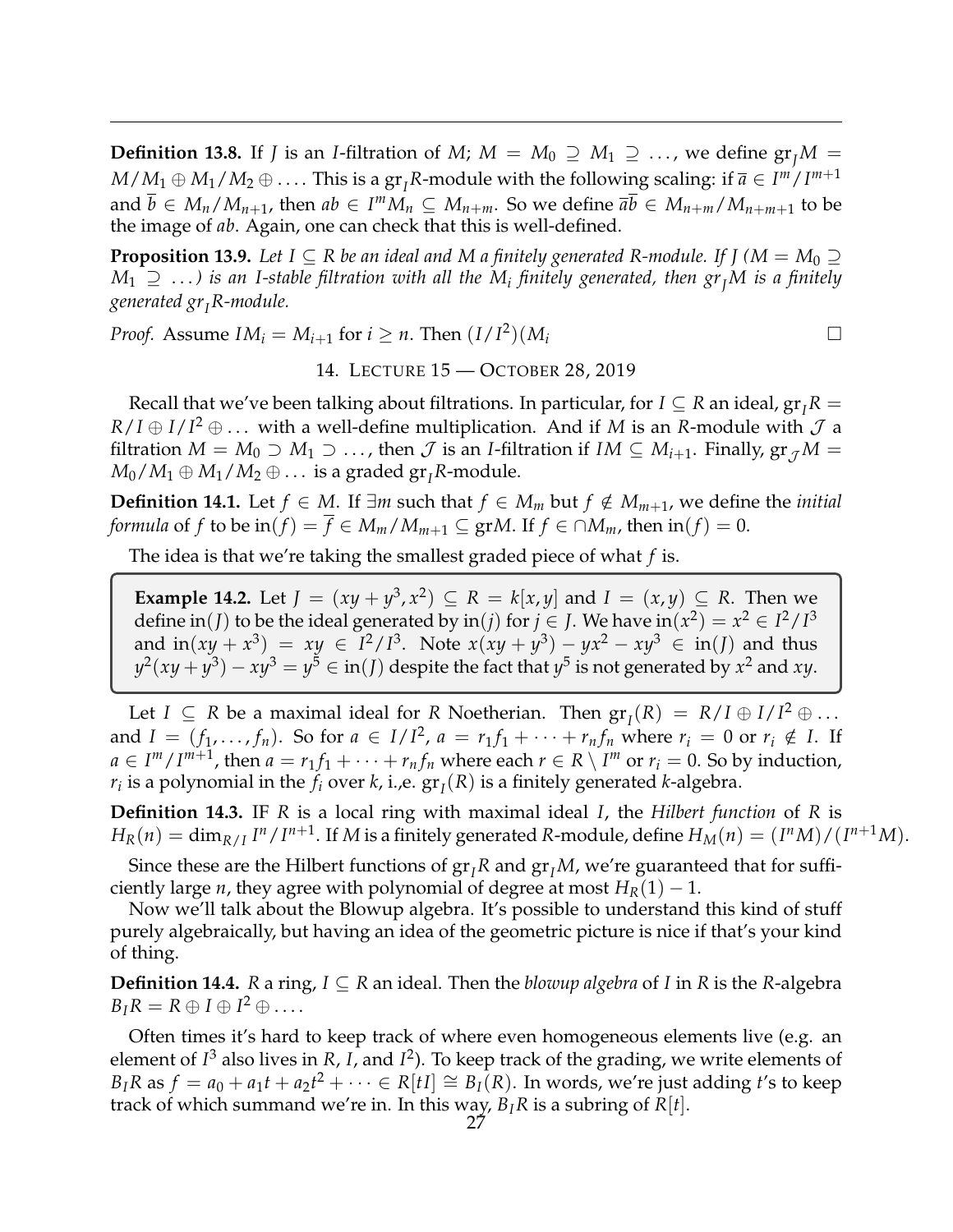**Remark 14.5.**  $B_I(R)/IB_I R = R/I \oplus I/I^2 \oplus \ldots \cong \operatorname{gr}_I R$ .

**Example 14.6.** Set  $R = k[x_1, x_2]$  and  $I = (x_1, x_2)$ . There's a natural map  $k[x_1, x_2, y_1, y_2] \rightarrow k[x_1, x_2, t]$  with  $x_i \mapsto x_i$  and  $y_i \mapsto x_i t$ . The image consists of elements of the form  $a_0 + a_1t + a_2t^2 + \ldots$  with  $a_0 \in R$  and  $a_i \in I^i$ . So the image is exactly the blowup algebra. The kernel is  $(x_1y_2 - x_2y_1)$ . The corresponding algebraic subset *Z* is the blowup of  $\mathbb{A}^2$  at the origin.

Note that *R*  $\hookrightarrow$  *k*[*x*<sub>1</sub>, *x*<sub>2</sub>, *y*<sub>1</sub>, *y*<sub>2</sub>] → *k*[*x*<sub>1</sub>, *x*<sub>2</sub>, *y*<sub>1</sub>, *y*<sub>2</sub>]/(*x*<sub>1</sub>*y*<sub>2</sub> − *x*<sub>2</sub>*y*<sub>1</sub>) ≅ *B*<sub>I</sub>*R*. Thus there is a map  $Z \to \mathbb{A}^2$ . The  $y_i$  in  $k[x_1, x_2, y_1, y_2]$  are homogeneous, which means the points correspond to ideals of the form  $(x_1 - a_1, x_2 - a_2, b_1y_1 - b_2y_2)$ , with the  $b_i$  not both 0. So for  $(a_1, a_2) \in \mathbb{A}^2$  not the origin, the point in *Z* lying over it corresponds to  $(x_1 - a_1, x_2 - a_2, a_2y_1 - a_1y_2)$ . Over (0,0) we have  $(x_1, x_2, b_1y_1 - b_2y_2)$  with the  $b_i$ not both zero. So the fiber over (0,0) is one-dimensional, as there's one degree of freedom. In fact, it's a projective line **P**<sup>1</sup> . In this case, it's the exceptional set of the blowup, i.e. the pre-image of the origin corresponding to the ring  $B_I R / I B_i R = \frac{gr}{I} R$ .

If  $R = k[x_1, \ldots, x_n]/J$  and  $I = (x_1, \ldots, x_n)$  such that  $J \subseteq I$ , define  $X = V(J) \subseteq \mathbb{A}^n$ .

**Definition 14.7.** The *tangent cone* corresponding to  $in_I(J) \subseteq k[x_1, ..., x_n]$  is its  $Spec(gr_I R/in_I J)$ and  $gr_lR/inJ = gr_l(R/J)$ . We'll show this equality holds on the next homework.

The tangent cone consists of the limits of the secant lines to  $V(I)$  through the origin. When blowing up  $\mathbb{A}^2$  at the origin, each line in the tangent cone corresponds to a point in the fiber over the origin in the preimage of the curve.

Now back to pure algebra.

**Lemma 14.8** (Artin-Rees Lemma). Let M be an R-module and  $\mathcal{J}: M = M_0 \supset M_1 \supset \dots$  be *an I-filtration. Then*  $B_{\mathcal{J}} M = M \oplus M_1 \oplus M_2 \oplus \ldots$  *is a graded B*<sub>I</sub>*R-module.* 

*Proof.* Assume each  $M_i$  is finitely generated as an *R*-module. Then  $\mathcal J$  is *I*-stable if and only if  $B_{\mathcal{J}}M$  is a finitely generated  $B_{I}R$ -module. To see why, note that if  $B_{\mathcal{J}}M$  is finitely generated, its generators must be contained in the first *n* terms for some *n*. Now replace each generator with its homogeneous components. We get that  $M_n \oplus M_{n+1} \oplus \ldots$  is generated by  $M_n$  so  $M_{n+i} = I^I M_N$  for  $i \geq 0$  and  $\mathcal J$  is stable. On the other hand, if  $\mathcal J$  is stable then *B*<sub>J</sub> *M* is generated by the union of the generators for  $M_0$ , ...,  $M_n$ .

**Lemma 14.9** (Artin-Rees Lemma). Let R be Noetherian,  $I \subseteq R$  an ideal and  $M' \subseteq M$  both *finitely-generated R-modules. If*  $\mathcal{J}: M = M_0 \supseteq M_1 \supseteq \ldots$  *is I-stable, then so is*  $\mathcal{J}': M' \supseteq M$  $M' \cap M_1 \supset M' \cap M_2 \supset \ldots$ 

*Proof.* Since *I* is finitely generated, *BIR* is a finitely generated *R*-algebra. Then, by Hilbert basis, it's Noetherian. *B*<sub>*I</sub>M* is a finitely generated *B*<sub>*I*</sub>*R*-module, by our last result, so it's</sub> Noetherian and  $B_{\mathcal{J'}}M' \subseteq B_{\mathcal{J}}M$  is finitely-generated and thus  $\mathcal{J}'$  is *I*-stable.

15. LECTURE 16 — OCTOBER 30, 2019

<span id="page-27-0"></span>Today we'll prove the Krull intersection theorem.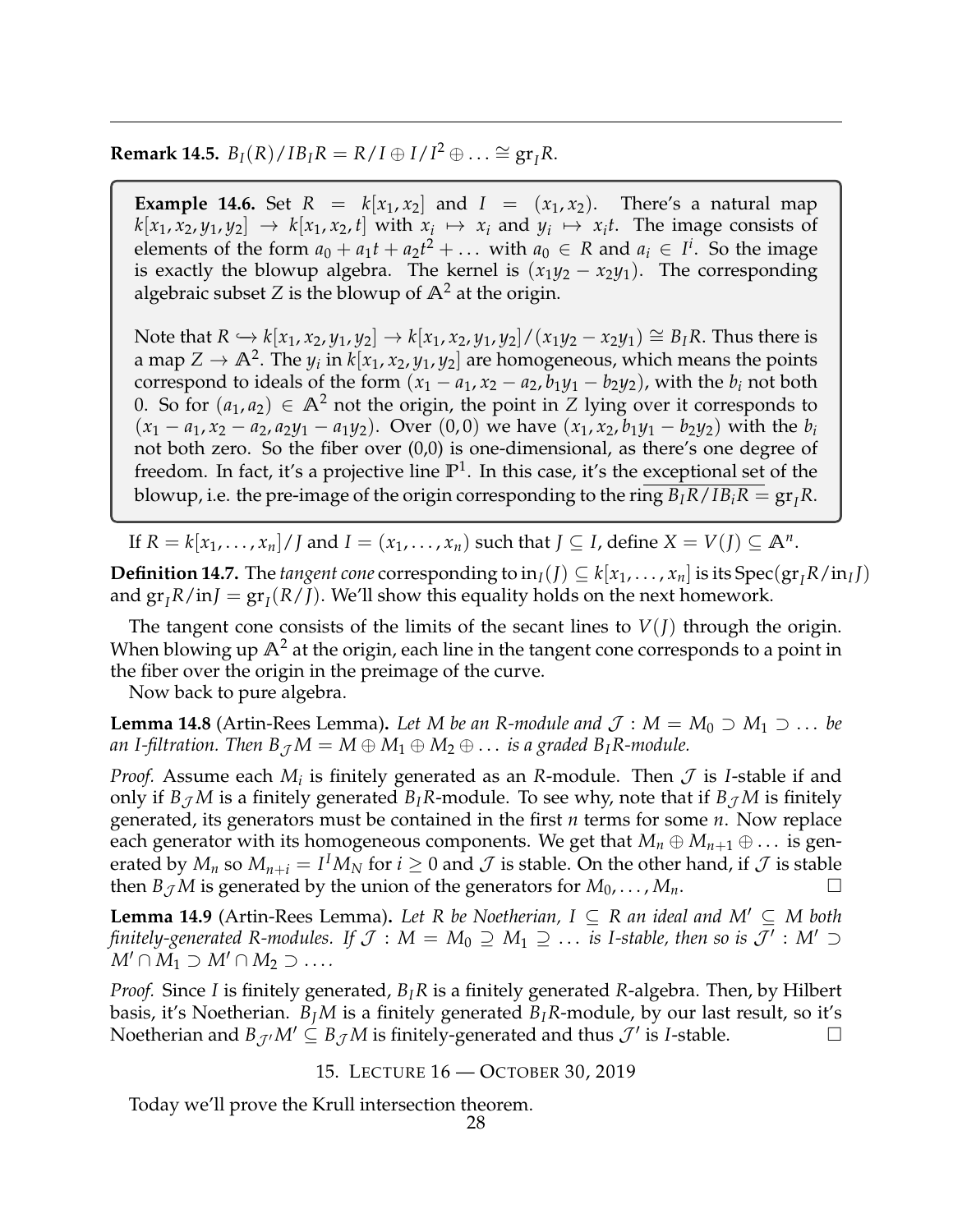**Theorem 15.1** (Krull Intersection). Let R be Noetherian and  $I ⊆ R$  an ideal. If M is a finitely  $g$ enerated R-module, then  $\exists$   $r \in I$  such that  $(1 - r) (\cap_{j = 1}^\infty I^J M) = 0.$  If furthermore R is a domain *or a local ring and I is a proper ideal, then*  $\cap I^j = 0.$ 

*Proof.* Set  $M' = \bigcap_{j=1}^{\infty} I^j M \subseteq M$ . *M'* is finitely generated so we apply Artin-Rees and set  $M_i = I^i M$ . Then  $M' \cap M \supset M' \cap IM \supset \ldots$  is *I*-stable, so there's some *P* such that *M'* ∩  $\dot{M}_{p+1} = I(M' \cap M_p)$ . This implies  $M' = IM'$ . It'd be nice to apply Nakayama, but we don't know that *I* is in the Jacobson radical of *R*. By a corollary of C-H, however, we get that there exists  $r \in I$  such that  $(1 - r)M' = 0$ .

For the second statement, take  $M = R$ . Then  $M' = \bigcap I^j$ . If  $R$  is a domain, then *I* being proper means  $1 - r \neq 0$ . Thus  $1 - r$  is a nonzero divisor, implying  $M' = 0$ . Likewise, if R is local then  $1 - r$  is a unit so  $M' = 0$ .

**Remark 15.2.** The condition that *R* be a domain is necessary. To see why, take  $R =$ *k*[*x*] / (*x*<sup>2</sup> − *x*) and *I* = (*x*). Then *I*<sup>2</sup> = (*x*<sup>2</sup>) = (*x*) and thus *x* ∈ ∩*I*<sup>*j*</sup>.

**Corollary 15.3.** Let R be a Noetherian local ring and  $I \subseteq R$  proper. If  $gr_I R$  is a domain, then so *is R.*

*Proof.* Say  $f, g \in R$  and  $fg = 0$ . Then  $\text{in}(f) \text{in}(g) = 0$ , by this week's homework. So  $\sin(f) = 0$  or  $\sin(g) = 0$ . By Krull,  $\cap I^i = 0$  and thus *f* or *g* equal 0. □

Recall that if *M* is an *R*-module and  $N \to N' \to N'' \to 0$  is exact, then  $N \otimes M \to$  $N' \otimes M \rightarrow N'' \otimes M \rightarrow 0$  is exact (i.e. tensoring is right-exact).

 $D$ efinition 15.4. An *R*-module *M* is *flat* if  $\forall N \subseteq N'$ , the induced map  $M \otimes_R N \to M \otimes_R N'$ is injective.

We've shown previously that *R*[*U*−<sup>1</sup> ] is a flat *R*-module. We also know that free modules are flat. Now we'll talk about Tor, but in order to do that we first need to discuss free resolutions.

**Definition 15.5.** Let *M* be an *R*-module. A *free resolution* of *M* is a sequence

$$
\cdots \to F_1 \to F_0 \to M \to 0
$$

such that each  $F_i$  is free and the sequence is exact.

It turns out that we can always construct a free resolution on *M* by being greedy. In particular, fix *M* a module and  $\{m_i\}_{i \in I}$  a generating set for *M*. Then set  $F_0 = \bigoplus_{i \in I} R$  and let  $e_i$  be the *i*th basis vector in  $F_0$ . We then have a map  $F_0 \to M$  sending  $e_i$  to  $m_i$ . It surjects, giving us the first piece of our resolution.

We need the image of our next map to equal the kernel of this one, so we repeat the process. Take  $M_0 = \text{ker}(F_0 \to M)$  and repeat, arriving at  $F_1 \to F_0 \to M \to 0$  exact. In this way we arrive at a free resolution of *M*.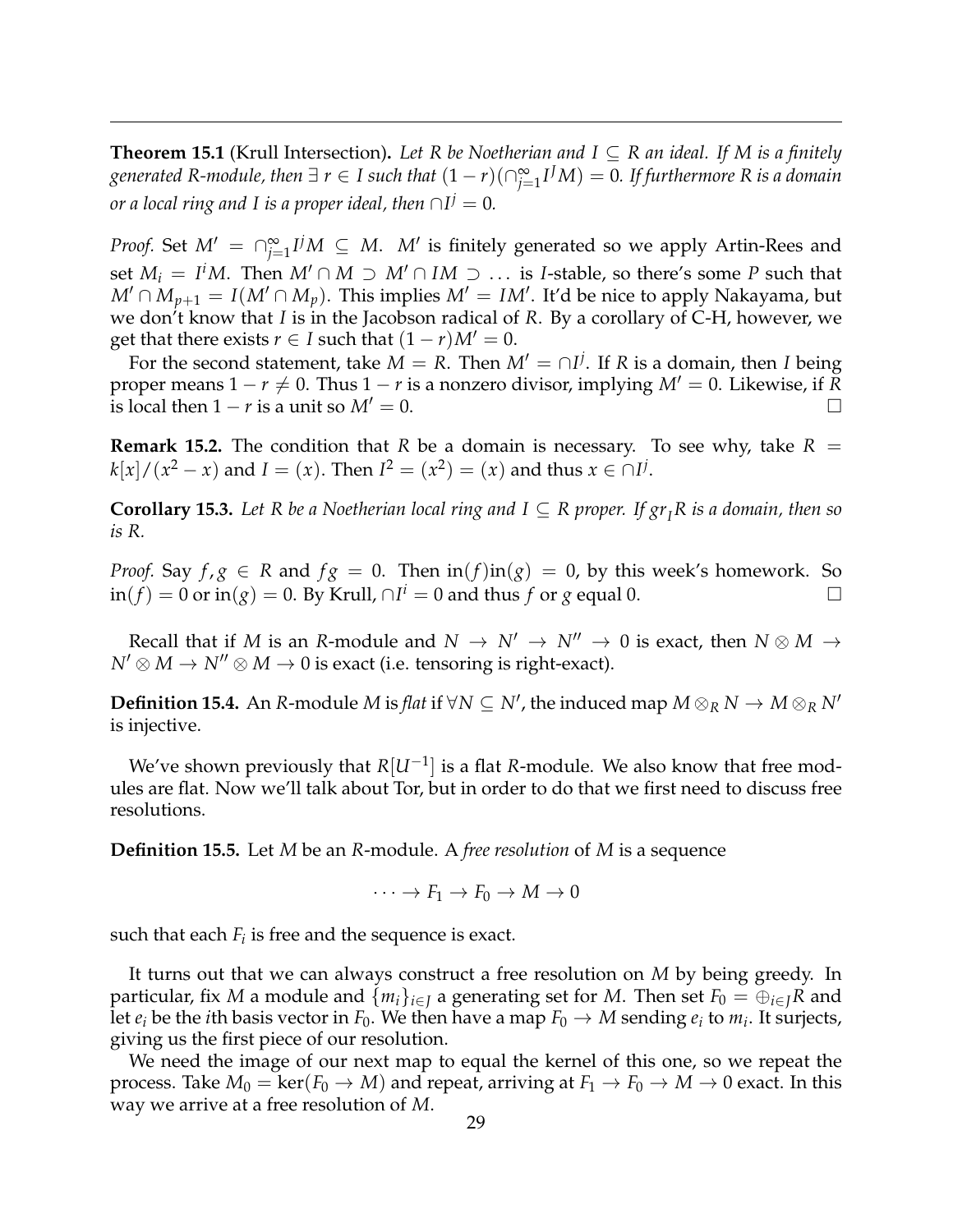**Example 15.6.** Let  $M = k[x, y]/(x, y) \cong k$ , thought of as a module over  $R = k[x, y]$ . This is generated by 1, giving us a surjection

 $R \to M \to 0$ 

which sends  $1 \in R$  to  $\overline{1} \in M$ . This has kernel  $(x, y)$ . Then we can append to this diagram with a map  $R^2 \to R$  by  $(a, b) \mapsto ax + by$ . This has kernel  $(-y, x)$ . We complete the resolution with an injection  $R \to R^2$  defined by  $f \mapsto (-fy, fx)$ .

It's important to keep in mind that free resolutions are not unique.

**Definition 15.7.** Let *M* and *N* be *R*-modules and  $\cdots \rightarrow F_1 \rightarrow F_0 \rightarrow M \rightarrow 0$  a free resolution. Then  $\text{Tor}_i^R(M,N)$  is the homology at  $F_i\otimes N$  of the complex  $\cdots\to F_1\otimes N\to$  $F_0 \otimes N \to 0$ .

Facts about Tor:

- 1.) It's well-defined (with respect to choice of free resolution)
- 2.) It's symmetric. We could instead find a free resolution of *N* and tensor by *M*, and we'd get the same modules.
- 3.)  $\text{Tor}_0^R(M,N) \ = \ \text{coker}(F_1 \otimes N \ \to \ F_0 \otimes N).$  Since tensoring is right-exact and the original  $F_1 \to F_0 \to M \to 0$  were exact, that comes out to  $M \otimes N$ .

It turns out that Tor is the left derived functor tensor, which is how we'll be thinking about Tor.

16. LECTURE 17 — NOVEMBER 4, 2019

<span id="page-29-0"></span>Recall that for *M*, *N* two *R*-modules,  $\cdots \rightarrow F_1 \rightarrow F_0 \rightarrow M \rightarrow 0$  is a free resolution of *M* and  $\operatorname{Tor}_i^R(M,N) = H_i(F_\bullet \otimes N)$ . Last time we mentioned the following facts:

- 1.) Tor*i*(*M*, *N*) does not depend on choice of resolution.
- 2.)  $\text{Tor}_{i}(M, N) = \text{Tor}_{i}(N, M)$
- 3.)  $\text{Tor}_0(M, N) = \text{coker}(F_1 \otimes N \to F_0 \otimes N) = M \otimes N$ , since tensoring is right-exact and the original sequence was exact.
- 4.) If *M* is free, it has free resolution  $0 \to M \to M \to 0$  so  $Tor_i(M, N) = 0$  for  $i > 0$ .
- 5.) Like tensoring, Tor is *R*-bilinear. So multiplication on *M* or *N* by  $r \in R$  induces multiplication on  $\operatorname{Tor}_i^R(M,N)$  by *r*.
- 6.) If *R* is Noetherian and *M*, *N* are finitely-generated, then  $Tor_i^R(M, N)$  is finitelygenerated.
- 7.) If *S* is a flat *R*-algebra, then  $S \otimes Tor_i(M, N) = Tor_i(S \otimes N, S \otimes N)$ . This may be on the next homework.
- 8.) Tor solves the problem of tensoring not being exact (and only being right exact). Tor is the left derived functor of the tensor product. That is, if  $0 \to M' \to M \to$  $M'' \rightarrow 0$  is exact, then

$$
\cdots \to \text{Tor}_2(M'', N) \to
$$
  
\n
$$
\text{Tor}_1(M', N) \to \text{Tor}_1(M, n) \to \text{Tor}_1(M'', N) \to
$$
  
\n
$$
M' \otimes N \to M \otimes N \to M'' \otimes N \to 0
$$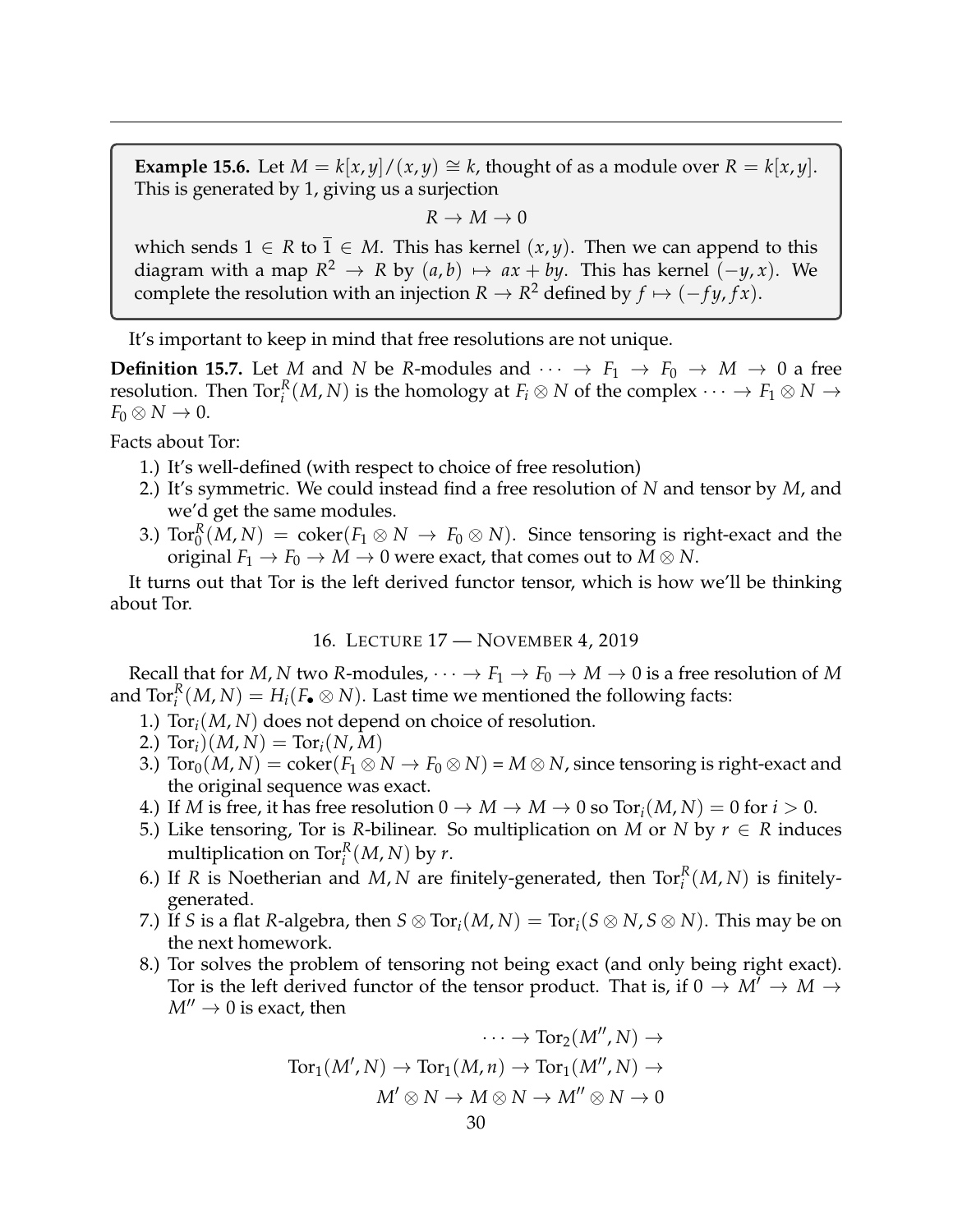is exact.

**Example 16.1.** Set  $R = k[x]$  and  $M = k[x]/(x)$ . We have a free resolution  $0 \to R \stackrel{\cdot x}{\to} R \to R/(x) \to 0$ If *N* is any *R*-module, then we have that  $Tor_i(M, N) = H_i(0 \to N \stackrel{\cdot x}{\to} N \to 0)$  so  $Tor_0(M, N) = N/xN \cong R/(x) \otimes N$ .  $Tor_1(M, N) = \{n \in N | xn = 0\}$ , and the higher Tor are all zero.

In fact this holds more generally for any *R* and *x* ∈ *R* a nonzero divisor (we need that *x* not be a zero divisor in order for the free resolution to be exact).

There's an immediate connection: if  $\operatorname{Tor}^R_\mathbb{L}(M,N) = 0$  for all  $N$ , then  $M$  is flat so tensoring by *M* is exact and it turns out that  $\text{Tor}_{i}^{R}(M, N) = 0$  for all  $i > 0$  and all *N*. This will be on the next homework, but it's fairly straightforward: it comes down mostly to the fact that it's left derived to tensoring and that it comes from free resolutions.

**Proposition 16.2.** *Let R be a ring and M an R-module.*

- *a*) If  $I \subseteq R$  is an ideal, then  $I \otimes_R M \to M$  is an injection if and only if  $Tor_1(R/I, M) = 0$ .
- *b*) *M* is flat if and only if (a) is satisfied for all ideals  $I \subseteq R$ .

*Proof.* For (a), consider the SES  $0 \rightarrow I \rightarrow R \rightarrow R/I \rightarrow 0$ . There's a LES

 $\cdots \rightarrow \text{Tor}_1(R, M) \rightarrow \text{Tor}_1(R/I, M) \rightarrow I \otimes N \rightarrow R \otimes M \rightarrow \ldots$ 

Note that *R* ⊗ *M*  $\cong$  *M* and Tor<sub>1</sub>(*R*, *M*) = 0 since *R* is free. Then, by exactness, Tor<sub>1</sub>(*R*/*I*, *M*) is 0 if and only if the map  $I \otimes M \to R \otimes M$  is an injection.

For (b), if *M* is flat then condition (a) is satisfied by definition. Assume now that it's satisfied for all ideals  $I \subseteq R$  and let  $N' \subseteq N$  be R-modules. Consider  $N' \otimes M \to N \otimes M$ . The condition of being an injection only involves finitely many elements of *N*, so replace *N* with the submodule generated by those elements. Then we may assume *N* is finitely generated, so  $N/N'$  is finitely generated. Let  $N' = N_0 \subseteq N_1 \subseteq \cdots \subseteq N_p = N$  where  $N_{i+1}/N_i$  is simple. If  $N_i\otimes M\to N_{i+1}\otimes M$  is injective for all *i*, then we're done. So assume  $N/N'$  is generated by one element. Then  $R \rightarrow N/N'$  so  $N/N' \cong R/I$  for some ideal  $I \subseteq R$ . Then

 $\cdots \rightarrow \text{Tor}_1(N/N',M) \rightarrow N' \otimes M \rightarrow N \otimes M \rightarrow \ldots$ 

is exact. The Tor is 0 by assumption, so  $N' \otimes M \to N \otimes M$  is an injection and *M* is flat.  $\square$ 

**Definition 16.3.** An *R*-module *M* is *torsion-free* if for  $r \in R$  a nonzero divisor in *R* and *m*  $\in$  *M* nonzero, then *rm*  $\neq$  0.

**Corollary 16.4.** *a.) If M is a flat R-module, it's torsion-free.*

*b.) If R is a PID, then M is flat if and only if M is torsion-free.*

*Proof.* For (a), let  $a \in R$  be a nonzero divisor in R. Define  $R \rightarrow R$  by  $r \mapsto ar$ . This is an injection, so since *M* is flat,  $R \otimes M \stackrel{a}{\to} R \otimes M$  is an injection. This is just  $M \stackrel{a}{\to} M$ , so *a* is a nonzero divisor on *M* and *M* is torsion-free.

For (b), we see that the forward direction follows from (a). For the backward direction, assume *M* is torsion-free and  $I \subseteq R$  is an ideal. Then  $I = (a)$  for *a* a nonzero divisor in *R*.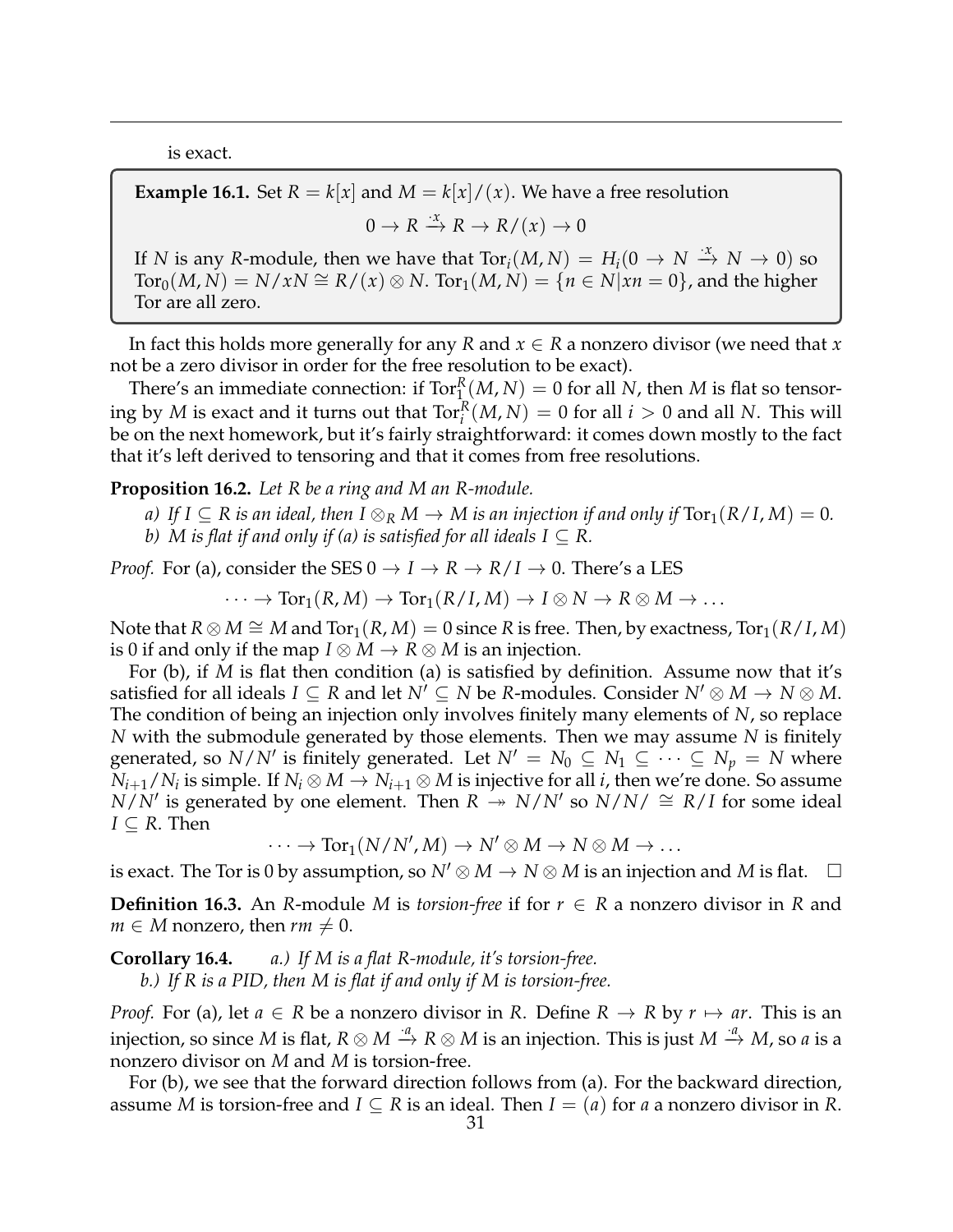We'd like to show that  $Tor_1^R(R/(a), M) = 0$ . If  $a = 0$ , we're done since R is flat. If  $a \neq 0$ , then by a previous example  $Tor_1(R/(a), M) = \{m \in M | am = 0\} = 0.$ 

**Example 16.5.** For  $k = \overline{k}$ , set  $R = k[t]$  and  $S = R[x]/(t(x-1))$ . *S* has torsion, e.g.  $t(x-1) = 0$ , so *S* is not flat over *R*.

It turns out that flatness is a local property. Geometrically, this means it can be checked in neighborhoods around points, and algebraically this means that we can check the property at localizations at prime ideals.

**Proposition 16.6.** *M is flat over R if and only if M<sup>P</sup> is flat over R<sup>P</sup> for all primes (or maximal ideals) P*

*Proof.* If *M* is flat, then a SES of  $R_p$  modules  $0 \rightarrow N' \rightarrow N \rightarrow N'' \rightarrow 0$  maps to the SES  $0 \to M \otimes_R N' \to M \otimes_R N \to M \otimes_R N'' \to 0$ . But  $M \otimes_R N \cong M_P \otimes_{R_P} N$  as  $R_P$ -modules, via  $m \otimes n/u \mapsto m/1 \otimes n/u$ . So  $M_p$  is flat.

Now assume *M* is not flat. Then there exists some SES of *R*-modules  $0 \rightarrow N' \rightarrow N \rightarrow$  $N'' \to 0$  that's not exact when tensoring by *M*. Then  $0 \to K \to M \otimes_R N' \to M \otimes_R N \to$  $M \otimes_R N'' \to 0$  is exact, for *K* the kernel of the following map. Since  $K \neq 0$ , there exists a prime *P* such that  $K_P \neq 0$ . Thus localizing at *P* is exact and  $M_P$  isn't flat.

**Example 16.7.** Set  $M = k[x, t]/(t(x - 1))$  and  $R = k[t]$ . The 'problem point' was (*t*). In fact,  $M_{(t)}=k[x,t]_{(t)}/(t(x-1))_{(t)}$ , which has torsion, so  $M$  is not flat at  $(t).$  At any other point,  $M_{(t-a)} = k[x,t]_{(t-a)}/(x-1)$ , since *t* is a unit in  $M_{(t-a)}$ . This is just *k*[*t*] (*t*−*a*) , which is a free *R*(*t*−*a*) -module and thus flat.

### 17. LECTURE 18 — NOVEMBER 6, 2019

<span id="page-31-0"></span>Now we'll start talking about completions - Eisenbud's chapter on completions is awfully long, and it's probably not as important as what will come afterwards (like dimension theory), so we'll devote two lectures to it. Today will be about construction and basic properties, and tomorrow we'll get into more sophisticated results, some of which we won't prove.

Here's the basic idea: if *R* is a ring and  $M \subseteq R$  an ideal, the localization  $R_M$  tells us about Zariski open neighborhoods of *M*. The completion  $\mathcal{R}_M$  tells us about 'analytic' open neighborhoods around *M*. Roughly speaking, the localization was not sufficiently expressive for tasks in differential topology and related areas.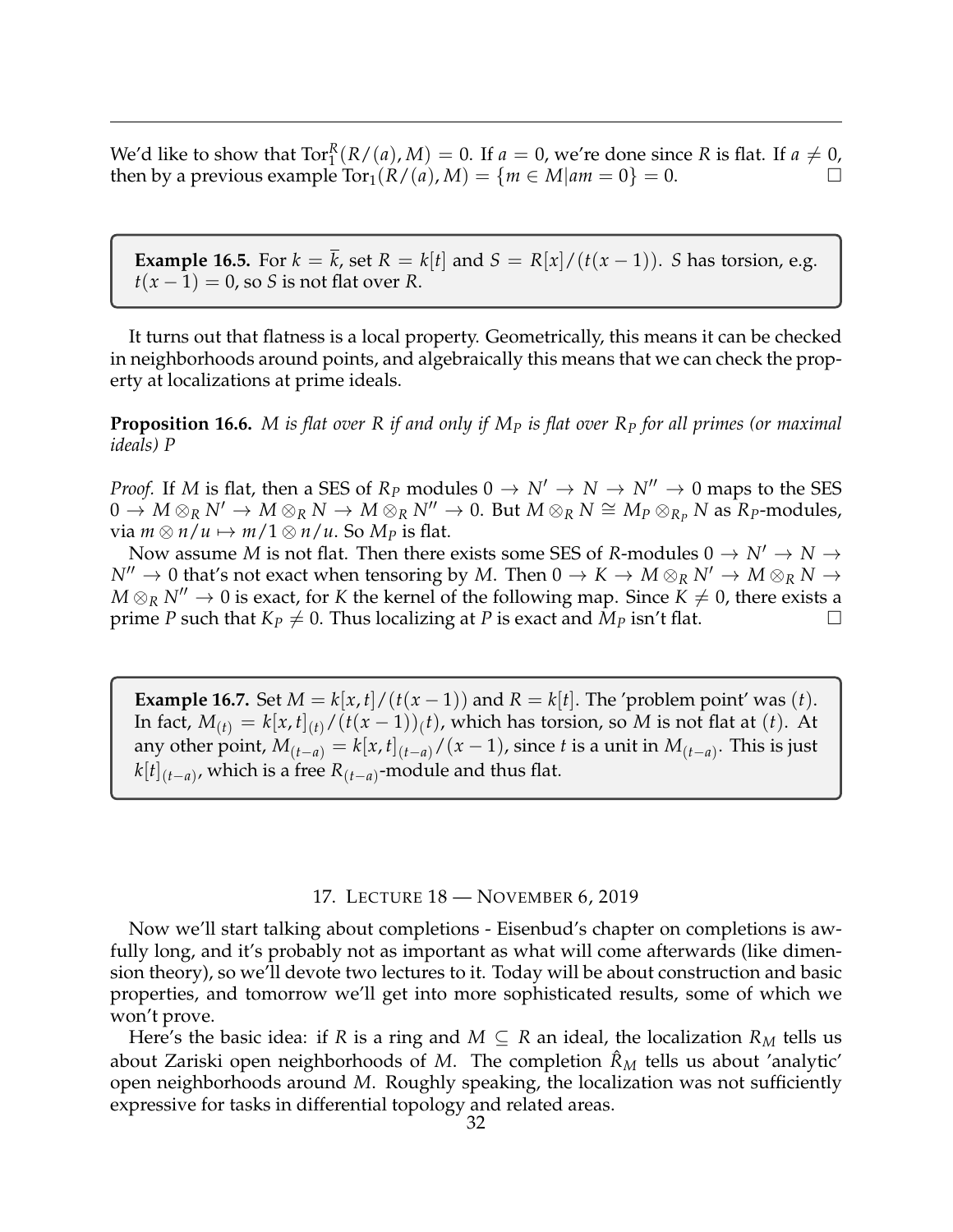**Example 17.1.** Set  $R = k[x, y]/(y^2 - x - 1)$  for  $k = \mathbb{C}$ .  $k[x] \hookrightarrow R$  induces a map which projects the graph of  $y^2 - x - 1$  on the *x* axis via  $\pi$ . In standard topology,  $\pi$  has nonzero derivative at  $(0, -1)$ , so the inverse function theorem assures us of a neighborhood *U* of 0 such that there exists an analytic inverse  $U \rightarrow V$ , via  $x \mapsto (x, -\sqrt{x}+1)$ . The problem is that our inverse map isn't algebraic - it's not a polynomial - so we don't have an algebraic inverse to *<sup>π</sup>*. However, <sup>√</sup> *x* + 1 can be approximated using a power series expansion:  $−$ √  $\overline{x+1} = -1 - \frac{x}{2} + \frac{x^2}{3} - \dots$ which converges for  $|x|$  < 1.

Before we formally define completions, we'll first need to define inverse limits, which arise pretty frequently in math.

**Definition 17.2.** Let  $\{A_i\}_{i \in I}$  be a collection of groups with *J* partially ordered such that if *i* ≤ *j* then  $\exists \phi_{ij}$  :  $A_j$  →  $A_i$  satisfying

1)  $\phi_{ii} = id$ 2)  $\phi_{ik} = \phi_{ij} \circ \phi_{jk} \forall i \leq j \leq k$ 

These form an *inverse system*. The *inverse limit* of the inverse system is

$$
\lim_{\leftarrow} A_i = \{ \overline{a} \in \prod A_i | a_i = \phi_{ij}(a_j) \forall i \leq j \}
$$

Now we're ready to define completions as inverse limits.

**Definition 17.3.** Let *R* be a ring and  $M \subseteq R$  an ideal. Then  $\{R/M^i\}$  is an inverse system with  $\phi_{ij}$  :  $R/M^j \rightarrow R/M^i$  the natural quotient. This setup would make sense for any filtration of ideals. We define the *completion* with respect to *M* to be

$$
\hat{R}_M = \lim_{\leftarrow} R/M^i = \{ g = (g_1, g_2, \dots) \in \prod R/M^i | g_j = g_i \in R/M^i \text{ for } j > i \}
$$

 $\hat{R}_M$  is a ring equipped with coordinate-wise addition and multiplication. For each *i*,  $\det$   $\hat{M}^i = \{ g = (g_1, \ldots, ) \in \prod R / M^i | g_j = 0 \text{ for } j \leq i \}.$  Each  $g_j$  is equivalent mod  $M^i$ , so  $\hat{R}/\hat{M}^i \cong R/M^i$ . And if  $M \subseteq R$  is maximal, then  $\hat{R}/\hat{M} = R/M$  so  $\hat{m} \subseteq \hat{R}$  is maximal. If  $g = (g_1, g_2, \dots) \in \hat{R}_M$  but not in  $\hat{m}_j$ , then  $g_1 = 0$ .

So each  $g_i \notin M/M^i \subseteq R/M^i$  and each  $g_i$  is a unit. Since  $g_j \equiv g_i \text{ mod } M^i$ , then  $g_j^{-1} \equiv g_i^{-1}$ *i* mod *M<sup>i</sup>*. So  $h = (g_1^{-1})$  $\frac{-1}{1}, \frac{g-1}{g}$  $\mathcal{L}_2^{-1}, \ldots$  )  $\in \hat{R}$  and it's the inverse of *g*, meaning *g* is a unit. We conclude that  $\hat{R}$  is local if *M* is maximal in *R*.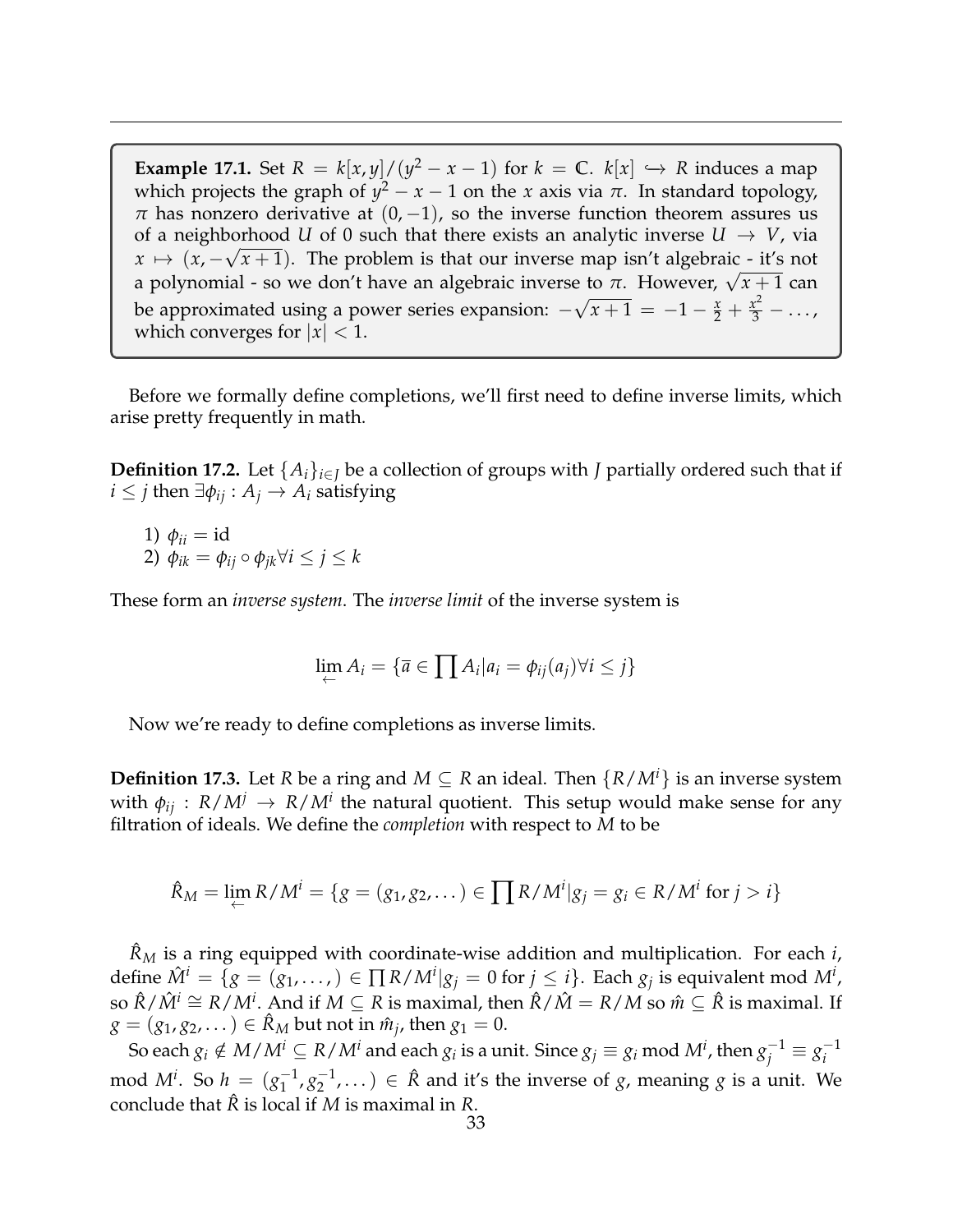**Example 17.4.** Set  $R = S[x_1, \ldots, x_n]$  and  $M = (x_1, \ldots, x_n)$ . We want to show that  $\hat{R} \cong S[[x_1,\ldots,x_n]].$  Note  $S[[x_1,\ldots,x_n]]/M^i \cong R/M^i$ , so we have a natural map  $S[[x_1, \ldots, x_n]] \to \hat{R}$ 

 $f \mapsto (f + M, f + M^2, \dots)$ 

In the other direction, if  $(f_1 + M, f_2 + M^2, \dots) \in \hat{R}$ , then for  $i > j$ ,  $f_i = f_j + I$ terms of degree > *j*. So we have a map  $(f_1 + M, f_2 + M^2, ...)$  →  $f_1 + (f_2 - f_1)$  +  $(f_3 - f_2) + \cdots$  ∈ *S*[[ $x_1, ..., x_n$ ]]. This is well-defined.

**Example 17.5.** Let  $p \in \mathbb{Z}$  be prime. The ring  $\hat{Z}_{(p)}$ , written  $\mathbb{Z}_p$ , is called the ring of *p*-adic integers. Let  $(a_1 + (p), a_2 + (p^2), \dots) \in \mathbb{Z}_p$  where  $0 \le a_i < p^i$ . For each *i*,  $a_{i+1} \equiv a_i \pmod{p^i}$ . So  $a_{i+1} - a_i = b_i p^i$  for  $b_i < p$ . We write these as a power series, called a *p-adic expansion*:  $a_1 + b_1 p + b_2 p^2 + \ldots$ . These partial sums recover the *a<sup>i</sup>* . Note however, that when we add we need to carry over multiples of the *p<sup>i</sup>* , in order to ensure that their coefficients be less than  $p$ . For instance, in  $\mathbb{Z}_2$  we have  $(1, 1, 1, 9, 9, \dots) + (1, 1, 1, 1, 1, 1) = (0, 2, 2, 10, 10, \dots)$ . The corresponding 2-adic expansions are

$$
(1+0\cdot 2+0\cdot 2^2+1\cdot 2^3)+(1+0)=(0+1\cdot 2+0\cdot 2^2+1\cdot 2^3)
$$

Note that  $\mathbb{Z} \hookrightarrow \mathbb{Z}_p$ . And since any *p*-adic expansion  $a_0 + a_1 p + \ldots$  with  $0 \le a < p$ corresponds to a unique element in  $\mathbb{Z}_p$ ,  $\mathbb{Z}_p$  is uncountable.

#### 18. LECTURE 19 — NOVEMBER 11, 2019

<span id="page-33-0"></span>**Definition 18.1.** For *R* a ring and  $M \subseteq R$  an ideal, if the natural map  $R \to \widehat{R}_M$  is an isomorphism, *R* is *complete* with respect to *M*. When *M* is maximal, we say it's a *complete local ring*.

Note that the natural map will fail to inject when  $\cap M^i \neq 0$ , as  $\cap M^i \mapsto 0 \in \widehat{R}_M$ . From now on, we'll write  $\hat{R}$  to denote  $\hat{R}_M$ . We have natural maps

$$
\widehat{R} \to R/M^n
$$

$$
(f_1, \dots, ) \mapsto f_n
$$

Recall that  $\widehat{M}_n = \{(f_1, \ldots) \in \widehat{R} | f_i = 0 \ i \leq n\}$ , and note that it's the kernel to the above map. Note also that the elements of  $M^n\hat{R}$  are generated by elements of the form  $(ar_1, ar_2, \dots)$  for  $a \in M^n$  and  $(r_1, \dots, r) \in \hat{R}$ . In particular,  $ar_i \in M^n$ , so it's 0 for  $i \leq n$ . Thus  $M^n\widehat{R} \subseteq \widehat{M}_n$ . If *R* is Noetherian, then this is an equality.

**Example 18.2.** For  $R = \mathbb{C}[x_1, x_2, \dots]$  and  $M = (x_1, x_2, \dots)$ , you have that  $(0, x_1, x_1 + x_2^2)$  $x_2^2$ ,  $x_1 + x_2^2 + x_3^3$  $(3, 3, ...)$  ∈  $M_1 - M\overline{R}$ .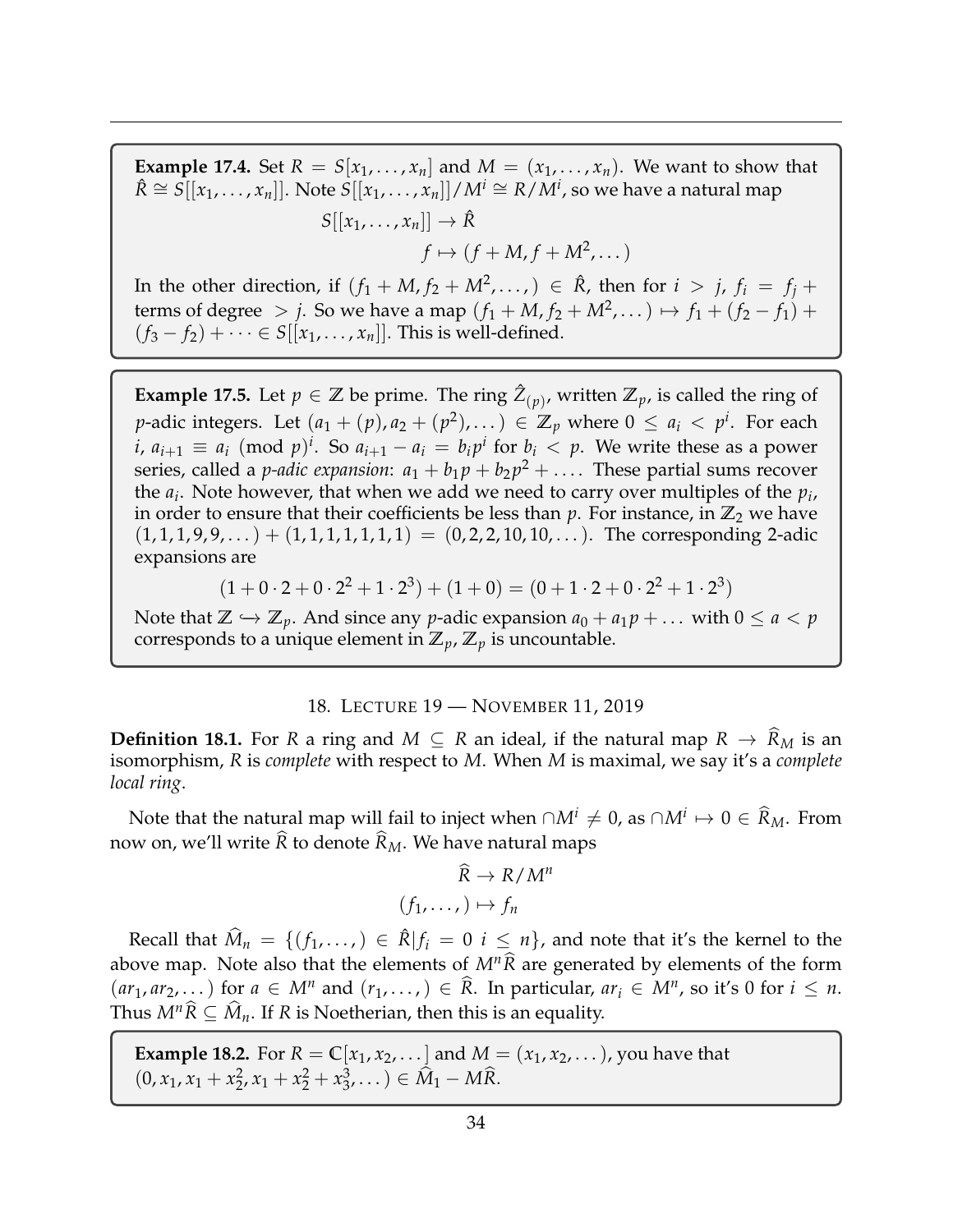**Proposition 18.3.**  $R$  *is complete with respct to the filtration with the*  $M_i$ *.* 

*Proof.* We saw last time that  $\widehat{R}/\widehat{M}_n \equiv R/M^n$ . So

$$
\widehat{R} = \lim_{\leftarrow} R / M^n
$$
  
= 
$$
\lim_{\leftarrow} \widehat{R} / \widehat{M}_n
$$
  
= completion of  $\widehat{R}$  with respect to  $\widehat{M}_1 \supset \widehat{M}_2 \supset \dots$ 

**Theorem 18.4.** Let R be Noetherian and  $m \subseteq R$  an ideal,  $\widehat{R}$  the completion with respect to  $m$ . *Then*

 $\Box$ 

- *1.)*  $\widehat{R}$  *is complete with resepct to*  $\mathfrak{m}\widehat{R}$ *.*
- *2.) R is Noetherian.* <sup>b</sup>
- *3.) R is a flat R-module.* <sup>b</sup>

*Proof.* See Eisenbud.

You can think of completions as adding limits of certain sequences in the original ring, as with completions of metric spaces.

**Example 18.5.** In *R*[*x*], the sequence  $a_0$ ,  $a_0 + a_1x_1$ ,  $a_0 + a_1x_1 + a_2x^2$  "converges to"  $\sum a_i x^i \in R[[x]].$ 

In  $\mathbb{Z}_2$ , the sequence 1, 1 + 2, 1 + 2 + 2<sup>2</sup> converges to −1 = 1 + 2 + 2<sup>2</sup> +  $\cdots$  ∈  $\mathbb{Z}_2$ .

Developing this idea requires a formal definition.

**Definition 18.6.** A sequence  $a_1, a_2, \cdots \in \widehat{R}$  converges to  $a \in \widehat{R}$  if ∀ $n \in \mathbb{N}$ ,  $\exists i(n) \in \mathbb{N}$  such that  $a - a_j \in \widehat{m}_n \ \forall j \geq i(n)$ .

In words, convergence means that eventually the first *n* coordinates become the same and stay the same. This also gives rise to an intuitive definition of the Cauchy property.

**Definition 18.7.** A sequence  $a_1, a_2, \cdots \in \widehat{R}$  is *Cauchy* if ∀*n* ∈ **N** ∃*i*(*n*) ∈ **N** such that for  $i, j \geq i(n)$ ,  $a_i - a_j \in \widehat{M}_n$ .

In this setting, it's pretty easy to see that a sequence is Cauchy if and only if it converges to an element of  $\overline{R}$ , as one would hope. Next we'll talk about Hensel's lemma, which is motivated by the fact that in the *p*-adics, congruences are approximations: if  $a \equiv b$  mod  $p<sup>n</sup>$ , then they agree in their first *n* entries.

**Example 18.8.**  $5 \equiv 1^2 \mod 2$  and likewise mod  $2^2$ , but not mod  $2^3$ . And it's not the square of anything mod 8, so 5 isn't a square in  $\mathbb{Z}_2$ . Now, consider  $7 \in \mathbb{Z}_3$ . We have that 7  $\equiv 1$  mod 3 and 7  $\equiv (1+3)^2$  mod 9, and even 7  $\equiv (1+3+3^2)^2$  mod 27. In fact, it turns out that we can continue indefinitely, so 7 is a square in  $\mathbb{Z}_3$ .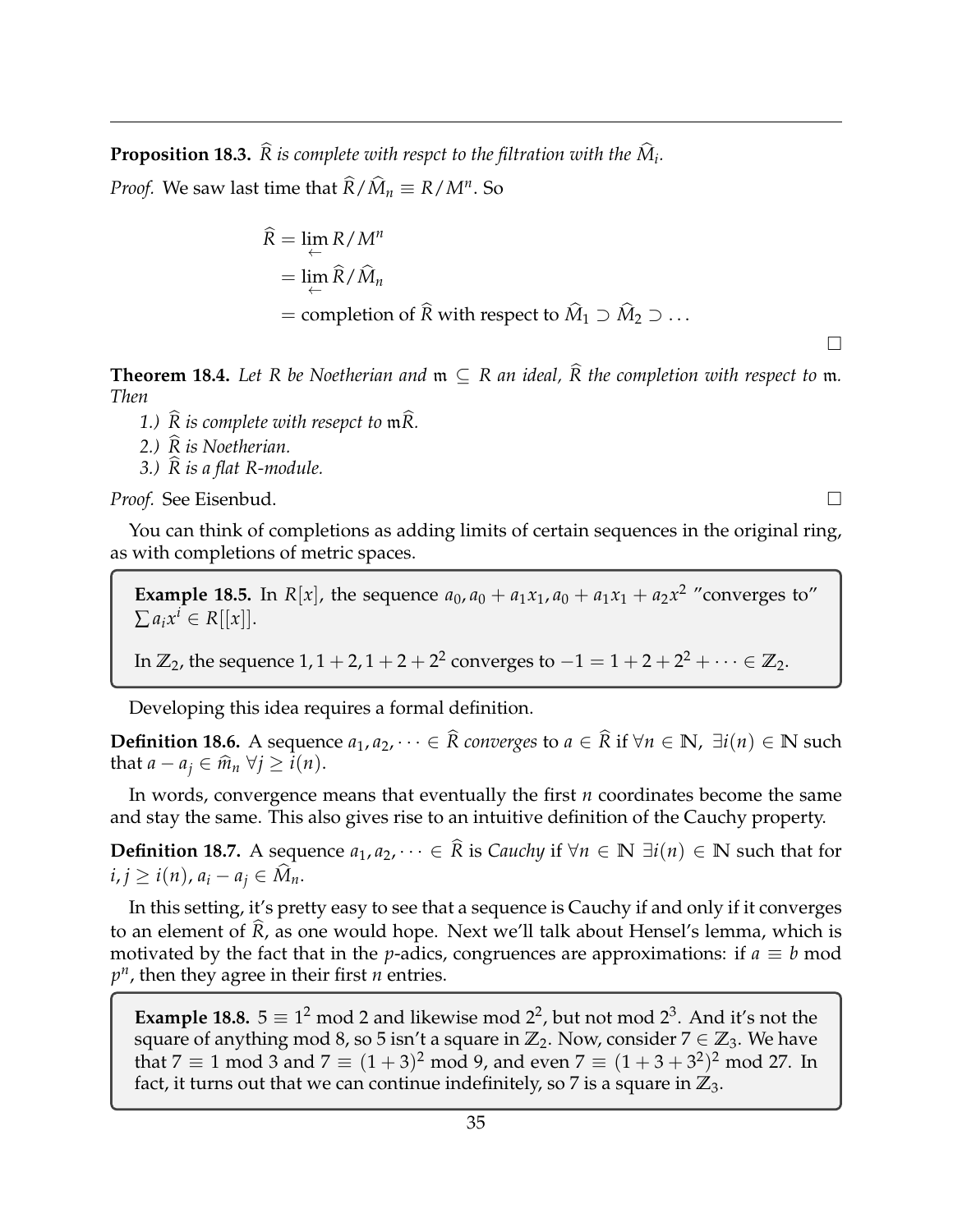Hensel's lemma will give us conditions for determining when the root of a polynomial mod *p* can be lifted to a root in **Z***p*. For instance, we've already seen that *x* <sup>2</sup> − 5 has no root in  $\mathbb{Z}_2$ , but that  $x^2 - 7$  does have a root in  $\mathbb{Z}_3$ .

**Lemma 18.9** (Hensel's lemma, version 1). *If*  $f(x) \in \mathbb{Z}_p[x]$  *and*  $a \in \mathbb{Z}_p$  *satisfies*  $f(a) \equiv 0$  $p$  (mod *p*) and  $f'(a) \not\equiv 0 \pmod{p}$ , then there's a unique  $b \in \mathbb{Z}_p$  such that  $f(b) = 0$  and  $a \equiv b$ (mod *p*)*.*

**Example 18.10.** In the case  $f(x) = x^2 - 5$  in  $\mathbb{Z}_2$ ,  $f'(x) = 2x \equiv 0 \pmod{p}$ , so we can't find a square root this way. In  $\mathbb{Z}_3$ ,  $f(x) = x^2 - 7$  has  $f(1) = 0 \pmod{3}$  and  $f'(1) = 2 \neq 0$  (mod 3). So *f* has a root in  $\mathbb{Z}_3$ .

In general, which elements  $c \in \mathbb{Z}_p$  are perfect squares? If we can write  $c = p^n b$  with  $n \geq 0$  and  $p \nmid b$ , then *c* is a square if and only if *n* is even and *b* is a square. Consider  $f(x) = x^2 - b \in Z_p[x]$  and  $f'(x) = 2x = 0$ . If  $p \neq 2$ , then if *b* is a square mod  $p$  (say  $b \equiv a^2$ mod *p*), then  $\overline{a}^2 = \overline{b}$ 

**Lemma 18.11** (Hensel's lemma). Let R be a ring that's complete with respect to m. Let  $f(x) \in$  $R[x]$  *be a polynomial with*  $f(a) \in f'(a)^2 \mathfrak{m}$ . Then  $\exists$  *a root b of f "near" a in the sense that*  $f(b) = 0$  and  $b - a \in f'(a)$  m. If  $f'(a)$  is a nonzero divisor in R, then b is unique.

**Example 18.12.** Let's go back to  $\mathbb{Z}_2$  and  $c = 2^n b$  for *b* odd. If *b* is a square, then  $b = (1 + 2k)^2 = 1 + 4k + 4k^2 = 1 + 4(k + k^2)$ . Since  $k + k^2$  is even regardless of the parity of *k*, this tells us that  $b \equiv 1 \mod 8$ . If  $f(x) = x^2 - b$ , then  $f'(x) = 2x$  and thus  $f'(a)^2$ m  $\equiv 0$  mod 8. Then take  $a = 1$ . That gives  $a^2 - b \equiv 0$  mod 8, so Hensel's lemma gives us that *b* is a 2-adic square.

We're done with completions - next time we'll talk about dimension theory!

19. LECTURE 20 — NOVEMBER 13, 2019

<span id="page-35-0"></span>**Definition 19.1.** The *Krull dimension* of a ring *R*, or just *dimension*, is dim *R*, the supremum of lengths of chains of prime ideals in *R*, e.g. the chain  $P_r \supsetneq P_{r-1} \supsetneq \cdots \supsetneq P_0$  has length *r*.

To see that this is a natural definition, note that it agrees with the dimension of finitedimensional vector spaces when prime ideals are replaced with subspaces. If *R* is thought of as representing a scheme, its prime ideals are its subschemes and we arrive at an analagous definition. Unfortunately, it's pretty hard to perform computations with this definition.

**Example 19.2.** In  $\mathbb{C}[x_1,\ldots,x_n]$ , there's a chain  $(x_1,\ldots,x_n) \supsetneq (x_1,x_{n-1}) \supsetneq \cdots \supsetneq (0)$ . So the dimension is at least *n*, but it's not trivial to show that longer chains don't exist.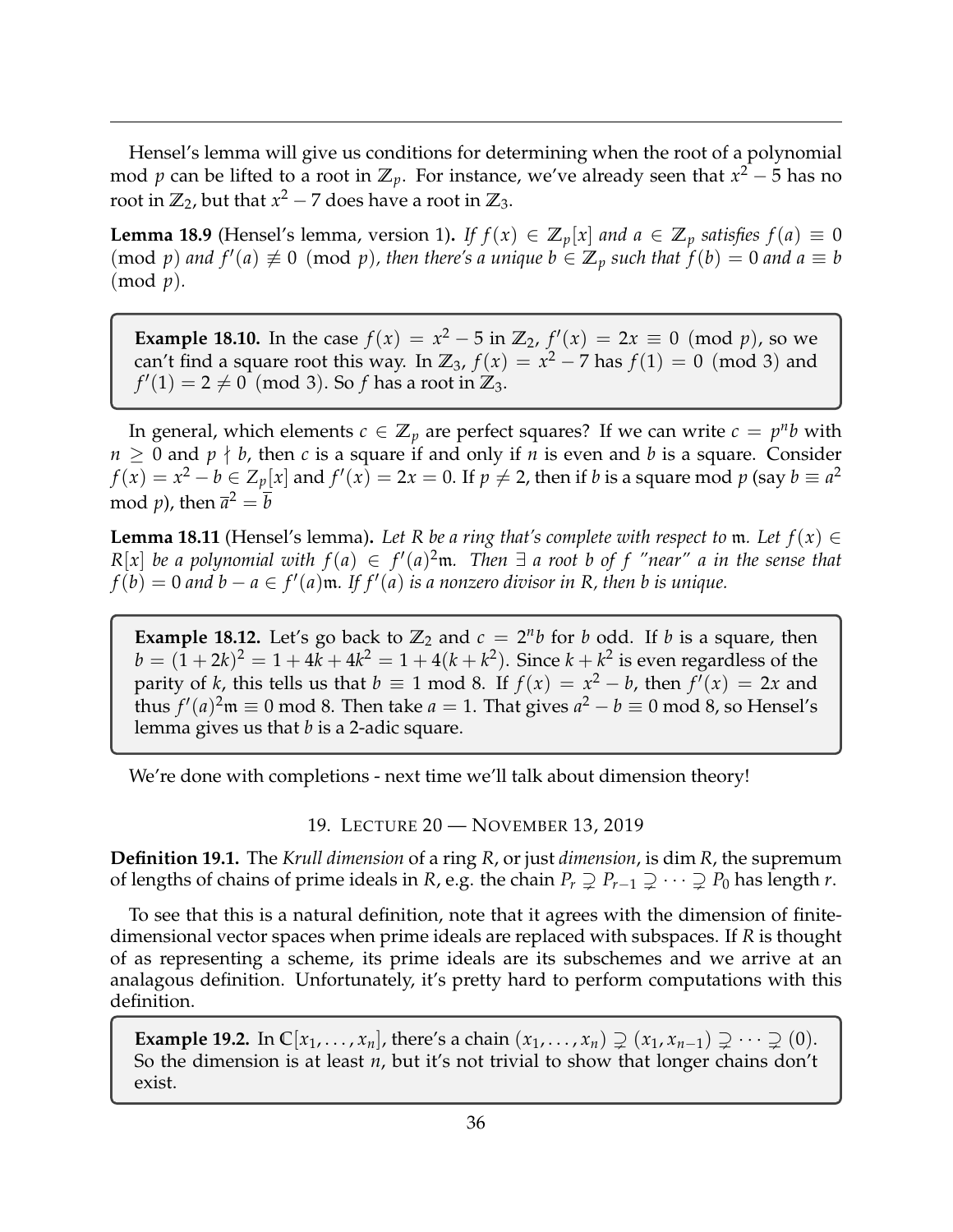**Definition 19.3.** If  $I \subseteq R$  is an ideal, then the *dimension* of *I* is dim  $I = \dim R/I$ . If *I* is prime, then we define the *codimension* of *I* to be the supremum of lengths of chains of primes descending from *I*. Then codim  $I = \dim R_I$ . If *I* is an arbitrary ideal, define codim  $I = min\{codim P|P \supseteq I, P \text{ prime}\}.$ 

**Definition 19.4.** Let *M* be an *R*-module. Then dim  $M = \dim \text{ann } M = \dim(R/\text{ann } M)$ .

Here's a question: if  $I \subseteq R$  is an ideal, why can't we define codim  $I = \dim R - \dim I$ ? Even if *I* is prime, it's not obvious that you can choose a maximal chain of primes which contains *I*. The answer is that this is true in "nice" cases (e.g. if *R* is a domain which is finitely generated as a *k*-algebra), but it's not true more generally.

**Example 19.5.** Consider the following in  $\mathbb{A}^3$ : the plane defined by  $x = 0$  and the xaxis defined by  $y = z = 0$ . In  $k[x, y, z]$ , this is cut out by the ideal  $(x)(y, z) = (xy, xz)$ . Let  $R = k[x, y, z]/(xy, xz)$ . There's the chain  $(x) \subset (x, y) \subset (x, y, z)$ , so dim  $R \ge 2$ (in fact, it equals 2). Setting  $I = (x - 1, y, z) \subseteq R$ , we have that dim  $I = \dim R/I = 0$  $\sin \left(R/I\right)$  is a field. But  $\c{codim} \, I = \dim R_I = \dim k[x,y,z]$   $I/(y,z) = \dim k[x]_{(x-1)} = \sin k[x]$ 1.

The intuition of the mismatch is that dimension is global while codimension is local (it literally localizes). From here on out, we'll be using some of our earlier results regarding Artinian rings/modules. So we'll remind ourselves of them:

First recall that *R* is *Artinian* if every strictly decreasing chain of ideals is finite. We've already seen this next theorem.

**Theorem 19.6.** *Let R be a ring. Then R is Artinian if and only if R is Noetherian and all its prime ideals are maximal. Moreoever, if R is Artinian then it has only finitely many maximal ideals.*

**Corollary 19.7.** *If R is Noetherian, then R is Artinian if and only if SpecR is finite.*

Now we can translate these results in terms of dimension.

**Corollary 19.8.** If R is Noetherian, then  $\dim R = 0 \iff R$  is Artinian  $\iff$  SpecR is finite.

When we talked about the 'going up theorem', we saw that we can lift an increasing chain of prime ideals in *R* to a ring *S* integral over *R*. We also showed that if two primes in *S*, one contained in the other, have the same intersection in *R* then they must be equal.

**Proposition 19.9.** *Let φ* : *R* → *S be a map of rings that makes S integral over R. Then any prime ideal of R that contains* ker *φ is the pre-image of some ideal of S. Moreoever, if I* ⊆ *S is some ideal, then* dim *I* = dim  $\phi^{-1}(I)$ *.* 

*Proof.* If  $I \subseteq S$  then ker  $\phi \subseteq \phi^{-1}(I)$ , so  $R/\phi^{-1}(I) \cong \phi(R)/\phi(R) \cap I$ . So we can replace R with its image in *S* and assume  $R \subseteq S$ . Then the first statement follows from the going up theorem. For the second statement, consider a chain of primes containing  $\phi^{-1}(I) \subseteq \overline{R}$ :  $P_0 \subsetneq P_1 \subsetneq \ldots$  By going up, there exists a prime chain  $Q_0 \subsetneq Q_1 \subsetneq \ldots$  in *S* containing *I*. So dim  $I \ge \dim \phi(1)$ . On the other hand, going down means that chains of primes in *S* descend to chains of primes of equal length in *R*, so in fact the dimensions coincide.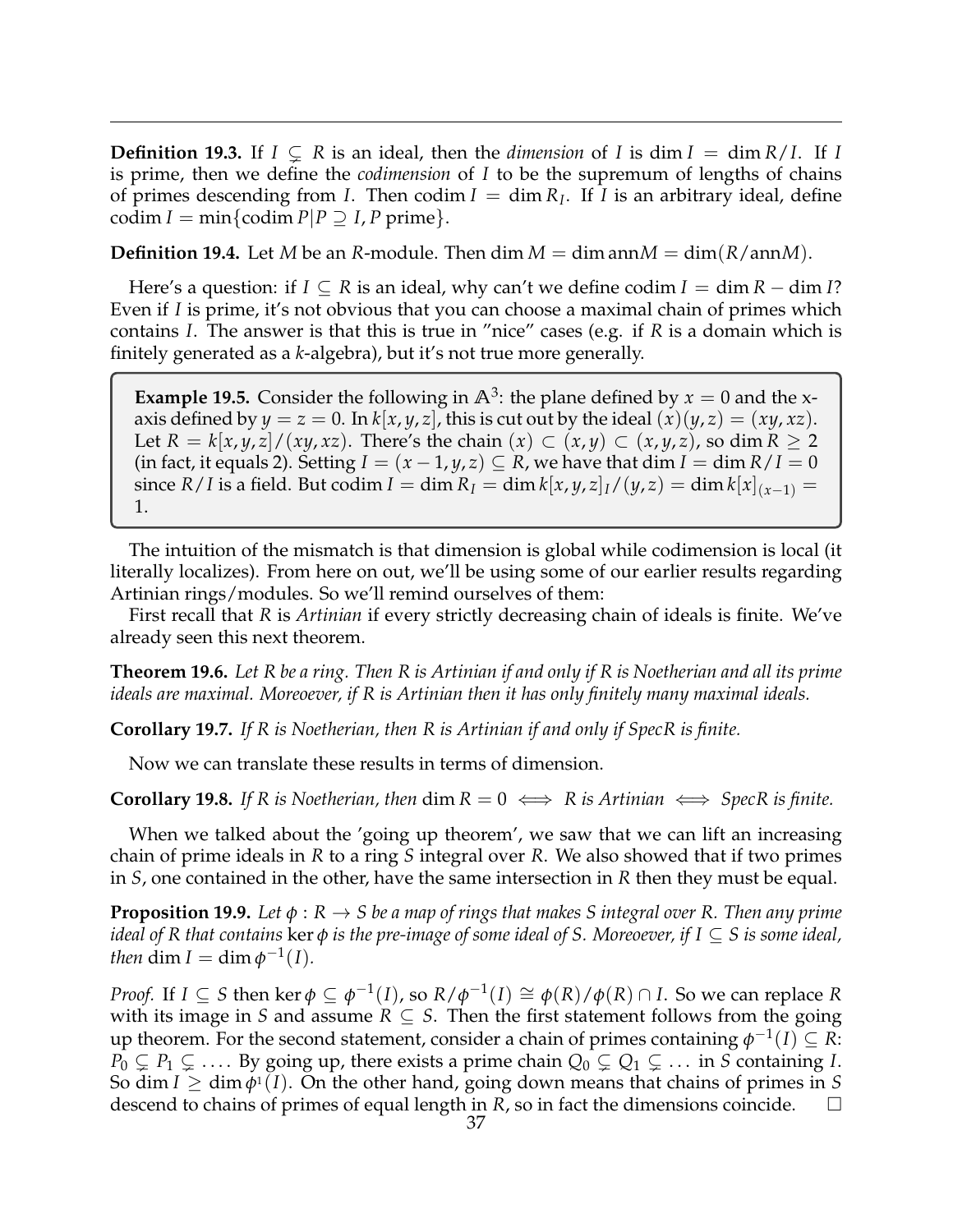**Corollary 19.10.** Let  $\phi : R \to S$  be a map of rings such that S is Noetherian and integral over R. *Let ψ* : *SpecS* → *SpecR be the induced map. Then*

- *1.) The fibers of φ over closed points (i.e. maximal ideals) are finite.*
- *2.) If*  $X = V(I) \subseteq$  *SpecS is closed, then*  $\psi(x) \subseteq$  *SpecR is closed with the same dimension as*  $X$ , *i.e.*  $\psi(X) = V(J)$  and  $\dim_S I = \dim_R J$ .

<span id="page-37-0"></span>*Proof.* Kind of involved but not super exciting. □

#### 20. LECTURE 21 — NOVEMBER 20, 2019

Today we'll finish the principal ideal theorem (PIT) from last time. Again we'll be taking all rings to be Noetherian. Recall the statement of PIT: if *P* is a minimal prime over  $(x_1, \ldots, x_c)$  then codim  $P \leq c$ . The partial converse we'll prove today is as follows:

**Corollary 20.1.** *If P is a prime of codimension c, then P is minimal over an ideal generated by c elements.*

*Proof.* By induction, for  $0 \le r < c$ , we can choose  $x_1, \ldots, x_r \in P$  to generate an ideal of codimension *r*. The base case is  $r = 0$ . Any prime of codimension 0 is minimal over 0. Let  $Q_1, \ldots, Q_n$  be the minimal primes contained in P. There are only finitely many minimal primes, as these are associated primes of 0 (of which there are only finitely many). By prime avoidance,  $P \neq \cup Q_i$ , so  $\exists x_1 \in P$  with  $x_1$  not in any  $Q_i$ . Then  $P/(x_1)$  has codimension  $\leq c-1$ .

So by induction,  $P/(x_1)$  is minimal over an ideal generated by at most  $c - 1$  elements. Let  $(x_2, \ldots, x_d)$  be lifts of these elements in *P*. We have that *P* is minimal over  $(x_1, \ldots, x_d)$ . So  $d \leq c$ , but  $c = \text{codim } P \leq d$  by the PIT. Thus  $d = c$ .

Recall that for *R* Noetherian, *R* is a UFD if and only if every prime minimal over a principal ideal is principal.

**Corollary 20.2.** *Let R be an integral domain. If every codimension 1 prime of R is principal, then R is a UFD.*

*Proof.* Primes minimal over principal ideals have codimension 1 or (because we're in a domain) are zero.  $\Box$ 

"Questions? You should have questions, because I have questions. I'm confused." - Dr. Ullery

The next thing we'll talk about is systems of parameters, continuing to assume that our rings are Noetherian.

**Corollary 20.3.** *If R is a local ring with maximal ideal* m*, then* dim *R is the smallest d such that*  $\exists$  *elements*  $x_1, \ldots, x_d \in \mathfrak{m}$  *with*  $\mathfrak{m}^n \subseteq (x_1, \ldots, x_d)$  *for*  $n >> 0$ *.* 

*Proof.* If  $\mathfrak{m}^n \subseteq (x_1, \ldots, x_d) \subseteq \mathfrak{m}$ , then  $\mathfrak{m}$  is minimal over  $(x_1, \ldots, x_d)$ . So dim  $R \leq d$ , by PIT. In the other direction, we can find  $x_1, \ldots, x_\ell \in \mathfrak{m}$  with  $\ell = \dim R$  such that  $\mathfrak{m}$  is minimal over  $(x_1, \ldots, x_\ell)$ . Then  $R/(x_1, \ldots, x_\ell)$  has a single prime. So  $\mathfrak{m}_m$  is nilpotent and  $\dim R = e \geq d$ , since *d* is the minimal such number.

**Definition 20.4.** For *R* a local ring, a sequence of elements  $x_1, \ldots, x_d$  as in the corollary is called a *system of parameters* for *R*.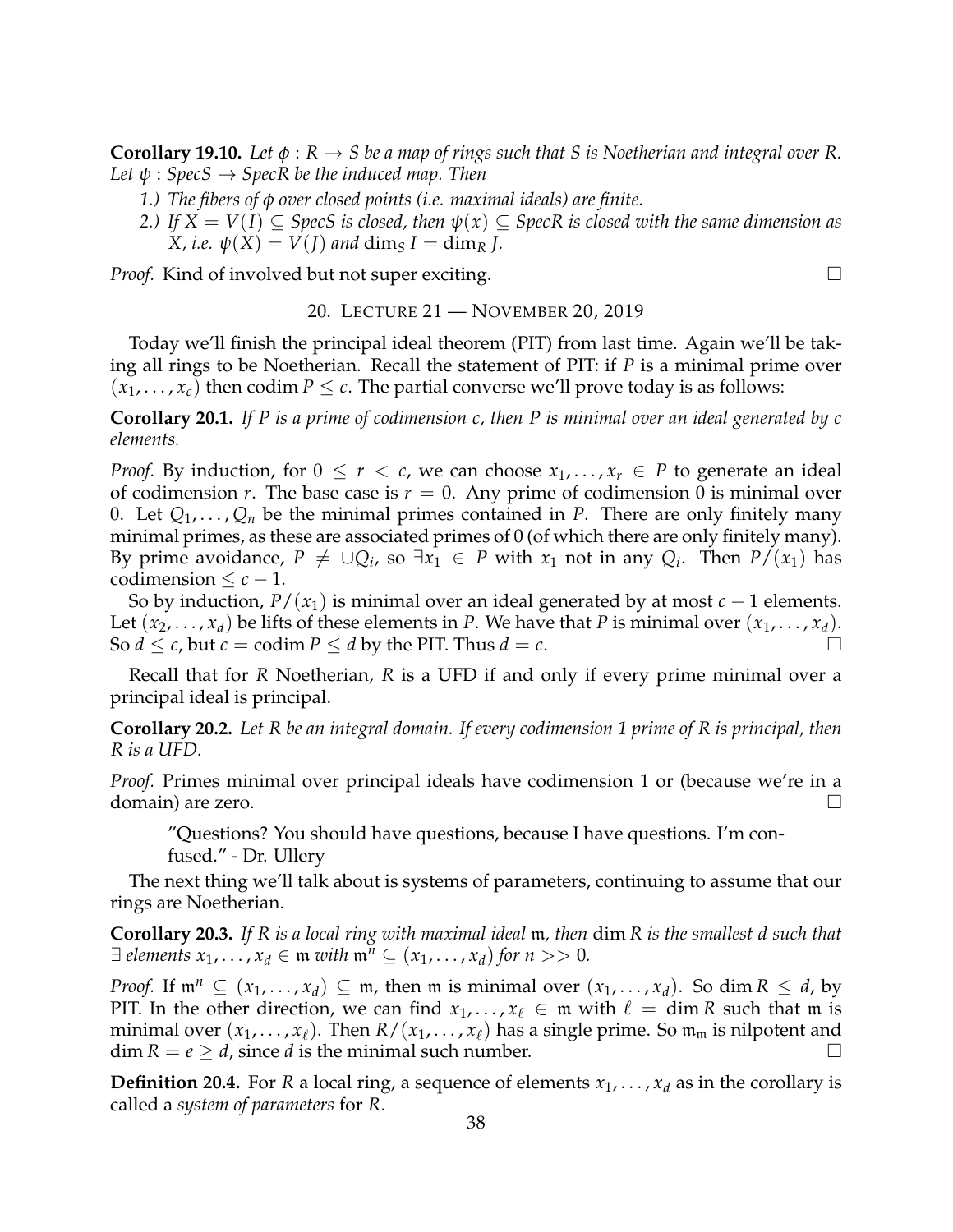**Proposition 20.5.** *If* (*R*, m) *is a local ring of dimension d, TFAE:*

*1.)*  $x_1, \ldots, x_d \in \mathfrak{m}$  *is a system of parameters* 

2.) 
$$
rad(x_1, \ldots, x_d) = \mathfrak{m}
$$

*3.*) **m** *is minimal over*  $(x_1, \ldots, x_d)$ 

Recall that local rings have finite length if and only if they're Artinian. This is the case if and only if the ring's maximal ideal is the only prime ideal, and that's the case if and only if  $\mathfrak{m}^n = 0$  for  $n >> 0$ . So for *R* a local ring,  $\mathfrak{m}^n \subseteq q$  for  $n >> 0$  if and only if  $R/q$  has finite length. Such an ideal *q* is said to have *finite colength*.

If *M* is a finitely generated module over a local ring *R*, then *q* ⊆ m has *finite colength* on *M* if *M*/*qM* has finite length. Just like with rings, this is the case if and only if a power of m annihilates *M*/*qM*.

**Proposition 20.6.** *If R is anything, M a finitely generated R-module, and q* ⊆ *R an ideal, then*  $rad(ann(M/qM)) = rad(q + annM)$ .

*Proof.* It suffices to show that a prime *P* contains ann( $M/qM$ )  $\iff$  *P* contains  $q + \text{ann}M$ .  $Recall P \supseteq$  ann $(M/qM) \iff (M/qM)_P \neq 0$ . By Nakayama,  $M_P/q_P M_P \neq 0 \iff$ *M*<sup>*P*</sup>  $\neq$  0 and *q*<sup>*P*</sup> ⊆ *PP*. And those conditions are satisfied exactly when *P* ⊇ *q* and *P* ⊇  $an nM$ .

**Proposition 20.7.** *Let* (*R*, m) *be local ring and M a finitely generated R-module. Then* dim *M is the least number d such that there exists an ideal of finite colength on M generated by d elements.*

That's all for today - next time we'll keep talking about systems of parameters.

### 21. LECTURE 22 — NOVEMBER 18, 2019

<span id="page-38-0"></span>Today we'll talk about the principal ideal theorem, and we'll be supposing that all rings are Noetherian. Last time we talked about a ring's dimension, which is the maximum length of a chain of prime ideals in the ring. We saw that calculating dimension is pretty hard, and one of our goals is now to develop tools to calculate dimension. One class of tools makes use of the ring's generators.

If (*a*) is prime, then if  $b = ra$  nonzero and prime then *r* is a unit so (*b*) = (*a*). Thus  $\text{codim}(a) \leq 1$ . In fact, a stronger statement holds:

**Proposition 21.1.** Any prime P properly contained in a principal ideal  $(x) \neq R$  has codimension *0.*

*Proof.* Suppose  $Q \subsetneq P \subsetneq (x)$  with  $Q$  prime. Then  $R/Q$  is an integral domain. Without loss of generality, we can replace *R* with  $R/Q$  and assume that  $Q = 0$  and that *R* is a domain. If  $y \in P$  then  $y = ax$  for some *a*. Since  $x \notin P$ , it must be that  $a \in P$ . So  $P = xP$ . Then there must be a  $b \in (x)$  such that  $(1 - b)P = 0$ . Since *R* is a domain, it must be that  $b = 1$ , producing contradiction.

**Theorem 21.2** (Krull's principal ideal theorem). If  $x \in R$  and P is minimal among primes *containing x, then* codim  $P \leq 1$ *.* 

Before we can prove this, we recall a corollary about primes minimal over a given ideal - for *R* Noetherian and *I*  $\subseteq$  *R* an ideal and *P*  $\subseteq$  *I* a prime, TFAE: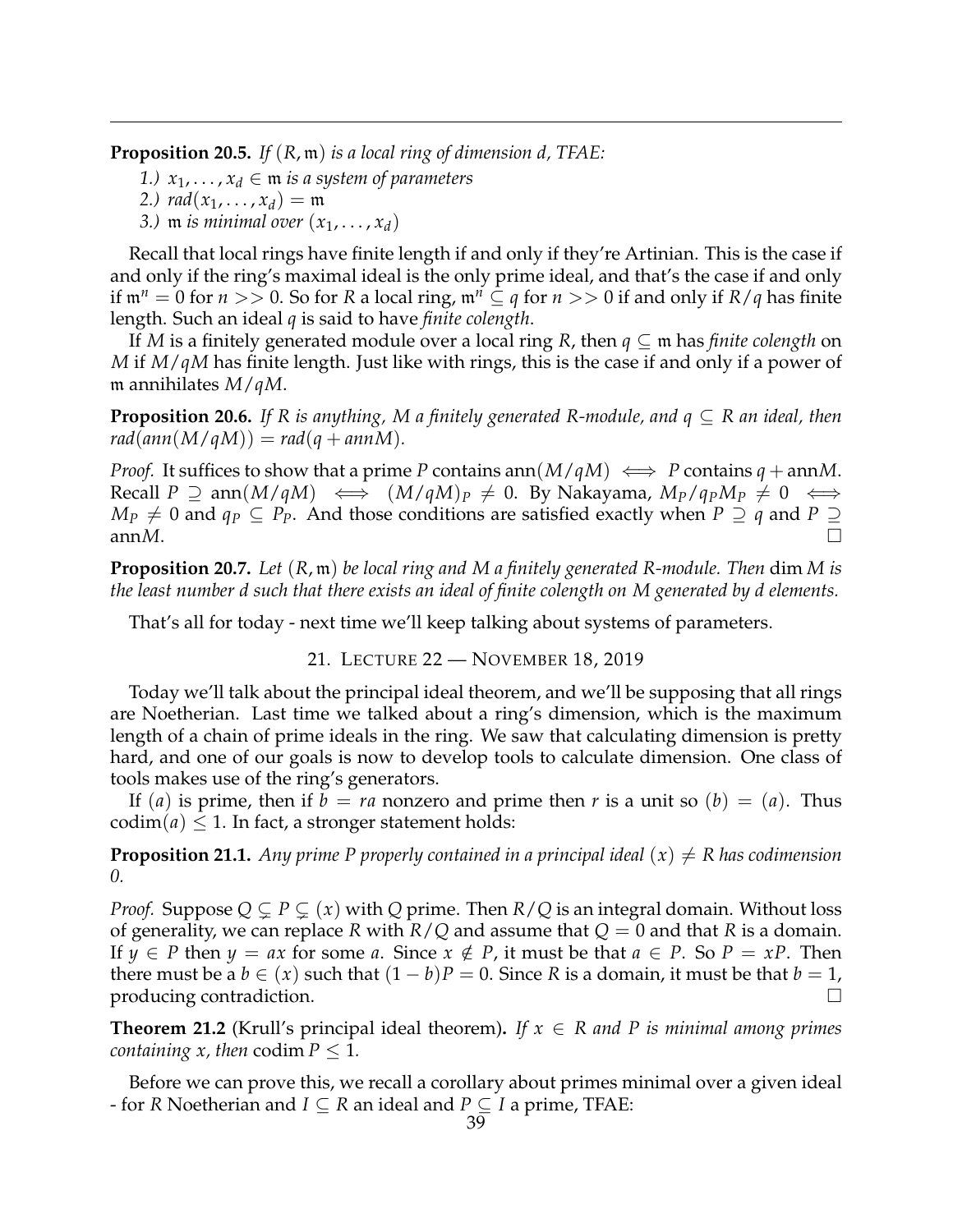- a) *P* is minimal among primes containing *I*.
- b) *RP*/*I<sup>P</sup>* is Artinian.
- c)  $P_P^n \subseteq I_P$  in  $R_P$  for  $n >> 0$ .

This is 2.19 in Eisenbud. We'll also need a new definition.

**Definition 21.3.**  $Q ⊆ R$  prime. The *n*th *symbolic power* of  $Q$  is

$$
Q^{(n)} = Q^n R_Q \cap R
$$
  
= { $r \in R | sr \in Q^n$  for some  $s \in R \setminus Q$ }

It's not hard to see that  $Q^n \subseteq Q^{(n)} \subseteq Q.$  It also turns out that  $(Q^{(n)})_Q = (Q_Q)^n.$ 

**Example 21.4.** Let  $R = k[x, y, z]/(xy - z^2)$  and set  $P = (x, z)$ . Then  $y \notin P$  but  $xy = z^2 \in P^2$ , so  $x \in P^{(2)} \setminus P^2$ .

Now back to our original goal.

*Proof of Krull's PIT.* Let  $x \in R$  and P be a minimal prime over  $(x)$ . We'll show that if  $Q \subsetneq P$  is prime, then dim  $R_Q = 0$ , i.e. codim  $Q = 0$ . This shows that codim  $P \leq 1$ , since codim  $P = \text{codim } P_P$ . So we can assume that *R* is local and *P* is maximal. Since *P* is minimal over  $(x)$ , the corollary says that  $R/(x)$  is Artinian.

Thus the chain  $(x) + Q$  ⊃  $(x) + Q^{(2)}$  ⊃  $(x) + Q^{(3)}$  ⊃ ... stabilizes. Say  $(x) + Q^{(n)}$  =  $(x) + Q^{(n+1)}$ . Then  $Q^{(n)} \subseteq (x) + Q^{(n+1)}$ . So if  $f \in Q^{(n)}$ , we can write  $f = ax + g$  for  $g \in Q^{(n+1)}$ . Thus  $ax = f - g \in Q^{(n)} \subseteq Q$ , and  $axb \in Q^n$  for some  $b \in R \setminus Q$ .  $x \notin Q$ by minimality of *P*, so  $xb \in R \setminus Q$  and thus  $a \in Q^{(n)}$ . So  $Q^{(n)} \subseteq (x)Q^{(n)} + Q^{(n+1)}$ . The reverse inclusion is clear, so  $Q^{(n)} = (x)Q^{(n)} + Q^{(n+1)}$ . So, in  $R/Q^{(n+1)}$ ,  $Q^{(n)} = \overline{(x)}Q^{(n)}$ .

Then, by Nakayama,  $Q^{(n)} = 0$  and thus  $Q^{(n)} = Q^{(n+1)}$ . Now recall that  $(Q^{(n)})_Q =$  $(Q_Q)^n$ , thus in  $R_Q$  we have that  $(Q_Q)^n = (Q_Q)^{n+1}$ . Again using Nakayama, we have that  $(Q_Q^{\infty})^n = 0$ . So  $R_Q^{\infty}$  is Artinian, by the corollary, and  $R_Q$  has dimension 0.

**Theorem 21.5.** *If*  $x_1, \ldots, x_c \in R$  *and P is a minimal prime over*  $(x_1, \ldots, x_c)$ *, then* codim  $P \leq c$ *.* 

*Proof.* Again we make use of the fact that codim  $P = \dim R_P$  to assume that R is local with maximal ideal *P*. By the corollary,  $P^n \subseteq (x_1, \ldots, x_c)$  for  $n >> 0$ . Let  $P_1$  be a prime such that  $P \supsetneq P_1$  with no primes in between. We'll show that  $P_1$  is minimal over an ideal generated by  $c - 1$  elements. By induction, codim  $P_1 \leq c - 1$  and we're done.

By minimality of *P*, *P*<sub>1</sub> can't contain all  $x_i$ . Assume  $x_1 \notin P_1$ . Then *P* is a minimal prime over  $(x_1, P_1)$ , meaning *P* is nilpotent in  $R/(P_1, x_1)$ . I spaced out for the rest of the proof.  $\Box$ 

**Corollary 21.6.** *Let P* ⊆ *R be a prime ideal (R Noetherian). Then any strictly decreasing chain of primes has length at most the number of generators of P.*

In particular, since  $(x_1, \ldots, x_c) \subseteq k[x_1, \ldots, x_n]$  has descending chain  $(x_1, \ldots, x_c) \supset (x_2, \ldots, x_c) \supset$  $\cdots$   $\supset$  0, we know that the codimension of  $(x_1, \ldots, x_c)$  is at least *c*. By the PIT it's at most  $c$ , so in fact codim $(x_1, \ldots, x_c) = c$ .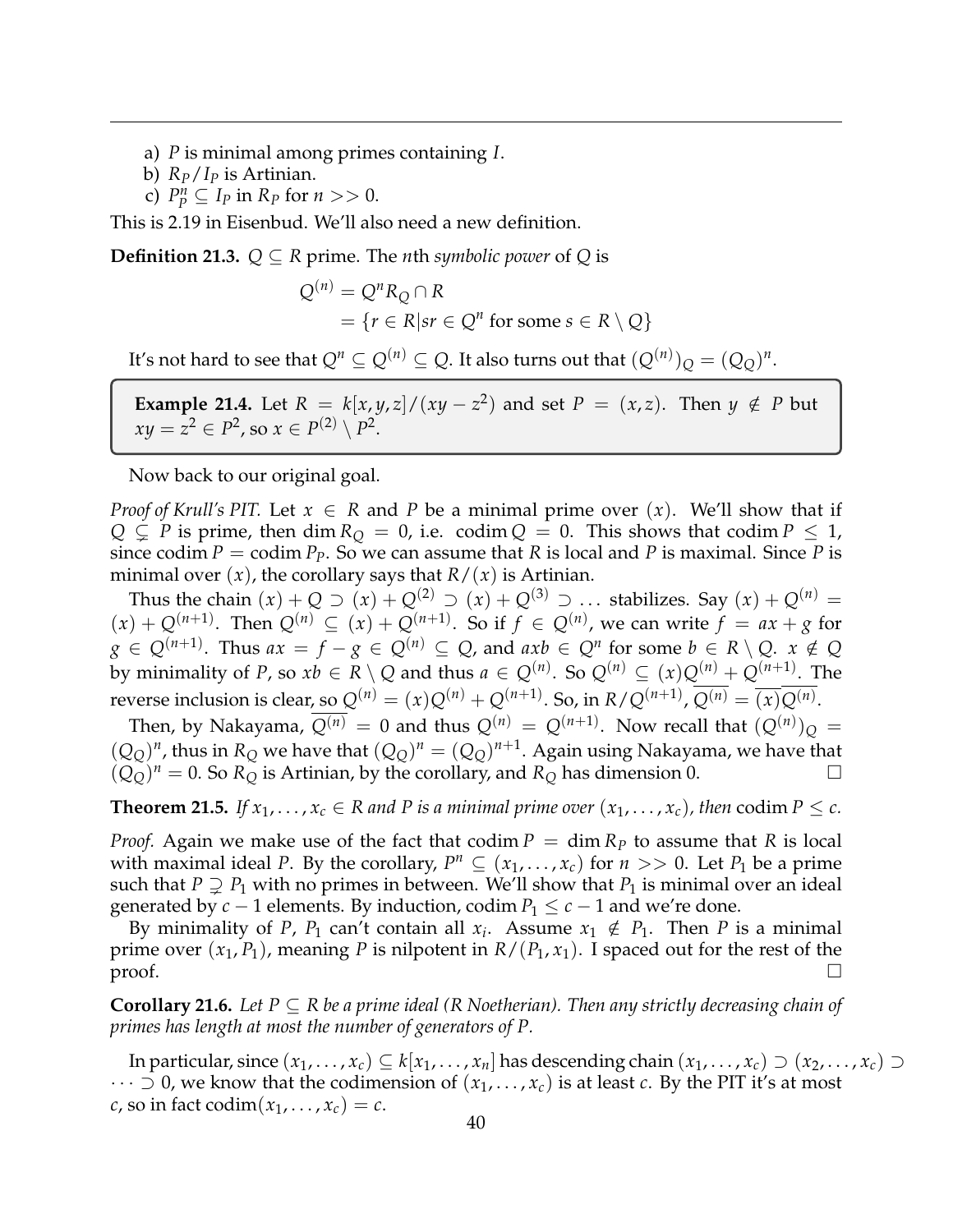#### 22. LECTURE 23 — NOVEMBER 25, 2019

<span id="page-40-0"></span>Last time we were talking about systems of parameters, and we wanted to think about a local ring where the generators of the maximal ideal don't form a system of parameters. Here's a question for next time: what's an example of a local ring where the generators of the maximal ideal do not form a system of parameters.

Recall that if *R* is a local ring, then  $q \subseteq R$  has finite colength  $\iff R/q$  has finite length ⇐⇒ *m<sup>n</sup>* ⊆ *q* for *n* >> 0. We've also seen that if *M* is a finitely generated module over a local ring  $(R, \mathfrak{m})$ , then  $q \subseteq \mathfrak{m}$  has finite colength on *M* if  $M/qM$  has finite length  $\iff \mathfrak{m}^n$ annihilates  $M/qM$  for  $n >> 0$ .

**Proposition 22.1.** *Let*  $(R, \mathfrak{m})$  *be a local ring, M a finitely generated R-module, and*  $q \subseteq R$  *an ideal. Then*

- *a.) q* has finite colength on  $M \iff (q + ann M) \supseteq \mathfrak{m}^n$  for  $n >> 0 \iff q$  has finite *colength on R*/*annM.*
- *b.)* If  $0 \to M' \to M \to M'' \to 0$  is a short exact sequence of R-modules, then q has finite  $\alpha$  *colength on M*  $\iff$  *q has finite colength on M' and M''*.
- *c.)* dim *M is the least number d such that there exists an ideal of finite colength on M generated by d elements.*

*Proof.* For a.), note that *q* has finite colength on  $M \iff \text{Rad}(q + \text{ann}M) = \text{rad}(\text{ann}(M/qM)) =$ m. And this holds  $\iff$  m<sup>n</sup> ⊂ q + ann*M* for *n* >> 0. Note now that  $(R/annM)/q(R/annM) \cong$  $R/q$  + ann*M*, which has annihilator *q* + ann*M*. So *q* has finite colength *R*/ann*M*  $\iff$  $rad(q + annM) = m \iff q$  has finite colength on M.

For b.), note that if *q* has finite colength on *M*, then ann*M*  $\subseteq$  ann*M'* ∩ ann*M''*. So  $q + \text{ann } M \subseteq q + \text{ann } M', q + \text{ann } M''$ . Since rad(ann $M/qM$ ) is maximal, the radicals of ann( $M'/qM$ ) and ann( $M''/qM''$ ) are as well. In the other direction, assume that *q* has finite colength on  $M'$  and  $M''$ . Tensoring by  $R/q$ , we have an exact sequence

$$
M'/qM' \to M/qM \to M''/qM'' \to 0
$$

which give us what we want.

For c.), note that dim *M* = dim *R*/ann*M*, which equals the smlleast number *d* such that  $q = (x_1, \ldots, x_d)$  has finite colength on  $R/$  ann*M* for  $n >> 0$ . By a.), q has finite colength on *M* if and only if it has finite colength on *R*/ann*M*.

The hope now is to get a result like PIT for dimension rather than codimension. We'd like to say something about how modding out by a single elements alters the dimension of a module.

**Corollary 22.2.** *If*  $(R, \mathfrak{m})$  *is a local ring and M a finitely generated R-module, then for*  $x \in \mathfrak{m}$ *, we have* dim  $M - 1 \leq \dim M / xM \leq \dim M$ .

*Proof.* Only the first inequality demands justification. If  $d = \dim M / xM$ , then there exists  $q = (x_1, \ldots, x_d)$  of finite colength on  $M/xM$ . This means  $M/(x, q)M = M/(x_1, \ldots, x_d, x)M$ has finite length. So  $(x_1, \ldots, x_d, x)$  has finite colength on  $M$ . So  $\dim M \leq d+1$ , and we're done.

**Proposition 22.3.** Let  $(R, m)$  be a local ring and S an R-algebra with  $mS \neq S$ . Then codim  $mS$  < codim m*.*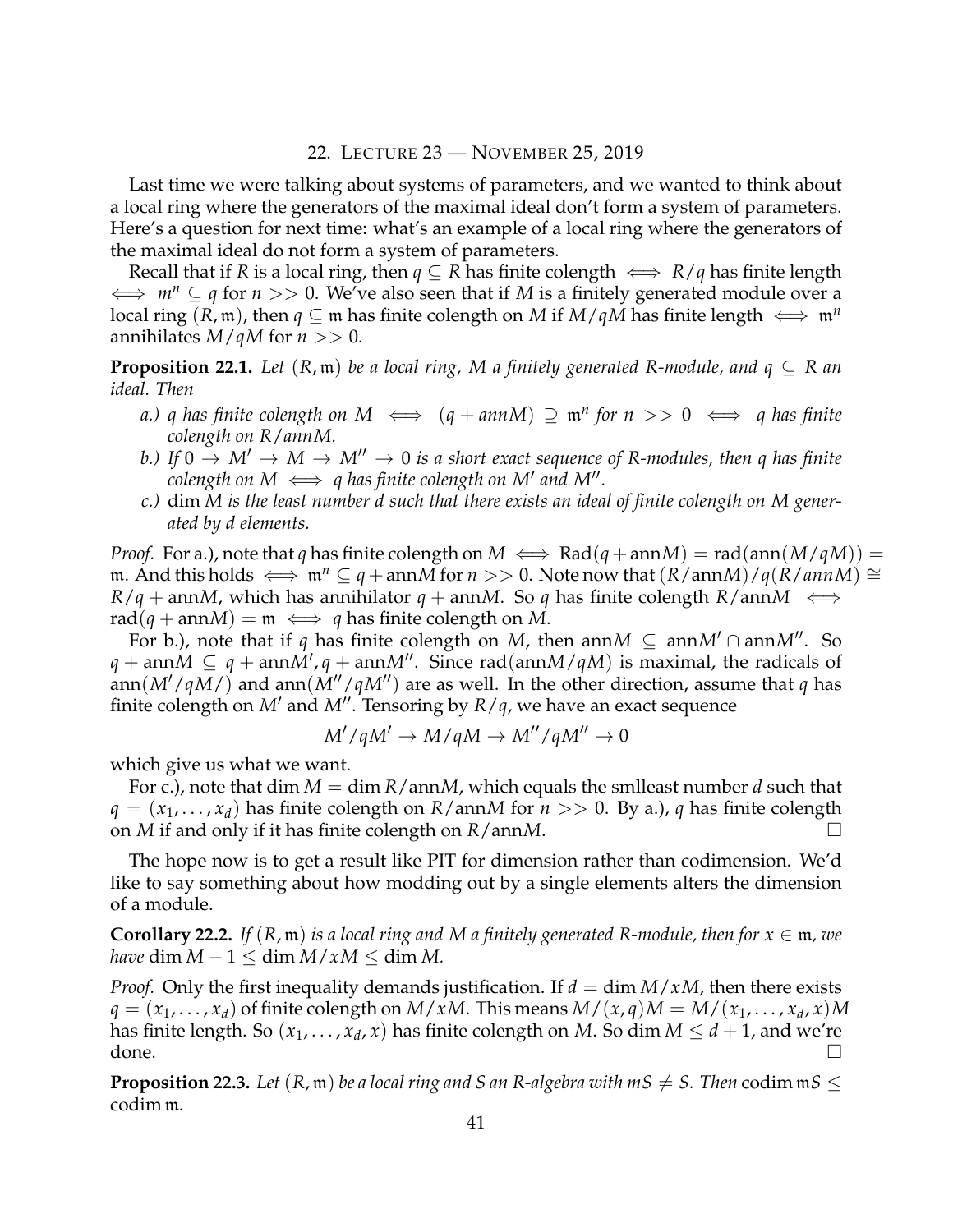*Proof.* If  $x_1, \ldots, x_d$  is a system of parameters in *R*, then any prime in *S* minimal over m*S* is minimal over  $I = (x_1, \ldots, x_d)$ . Suppose P is minimal over  $mS$ . Then let  $I \subseteq Q$ ,  $mS \subseteq P$ for *Q* prime. Then for  $\psi : R \to S$  inducing the algebra, we have  $(x_1, \ldots, x_d) \subseteq \psi^{-1}(I) \subseteq$  $ψ^{-1}(Q) ⊆ m$ . So  $ψ^{-1}(Q) = m$  and thus m $S ⊆ Q$  and  $P = Q$ . Our inequality follows from the PIT.

What can we say when moreover *S* is local? It turns out that we can say quite a bit more.

**Theorem 22.4.** Let  $\psi$  :  $(R, \mathfrak{m}) \rightarrow (S, \mathfrak{n})$  be a map of local rings such that  $\psi(\mathfrak{m}) \subseteq \mathfrak{n}$ . Then  $\dim S \leq \dim R + \dim S / \mathfrak{m} S$ .

*Proof.* Let  $d = \dim R$  and  $e = \dim S/\mathfrak{m}S$ . Let  $x_1, \ldots, x_d \in \mathfrak{m}$  be a system of parameters for *R* and  $y_1, \ldots, y_e \in \mathfrak{n} \subseteq S$  with images in the quotient which are a system of parameters for *S*/m*S*. Then for  $\alpha >> 0$ , we have  $\mathfrak{n}^{\alpha} \subseteq (y_1, \ldots, y_{\ell}) + \mathfrak{m}S$ . And for  $\beta >> 0$ , we have  $\mathfrak{m}^{\beta} \subseteq (x_1, \ldots, x_d)$ . Then

$$
n^{\alpha\beta} \subseteq ((y_1, \dots, y_e) + \mathfrak{m}S)^{\beta}
$$
  
\n
$$
\subseteq (y_1, \dots, y_e) + \mathfrak{m}^{\beta}S
$$
  
\n
$$
\subseteq (x_1, \dots, x_d, y_1, \dots, y_e)S
$$

So dim  $S \le d + e$ , as desired.

What's going on here geometrically is that for  $X \to Y$  a map of varieties (or schemes), the dimension of *X* is at most the dimension of *Y* plus the dimension of a fiber.

Something that will be useful going forward is the going down theorem.

**Theorem 22.5.** Let  $\phi$  :  $R \to S$  be a map of rings such that S is a flat R-module. If  $P \supset P'$  are  $p$ rimes of R and Q is a prime of S with  $\phi^{-1}(Q)=P$ , then there exists a prime  $Q'$  of S contained  $i$ n Q such that  $\phi^{-1}(Q') = P'$ . In fact,  $Q'$  may be taken to be any prime of S which is contained in *Q* and minimal over  $P'S$ .

*Proof.* Since  $P'S \subseteq Q$ , we can find a prime  $Q' \subseteq Q$  minimal over  $P'S$ . I claim that  $S \otimes R/P'$ is flat over  $R/P'$ . If  $M' \subseteq M$  are  $R/P'$ -modules, then they're *R*-modules. So *S* ⊗*R M*<sup> $\prime$ </sup>  $\hookrightarrow$  *S* ⊗*R M*. With some work, we can see that *S* ⊗ *R*/*P*<sup> $\prime$ </sup> = *S*/*P*<sup> $\prime$ </sup>*S* is flat over *R*/*P*<sup> $\prime$ </sup>. So we can replace *R* with *R*/*P*<sup> $\prime$ </sup> and *S* with *S*/*P*<sup> $\prime$ </sup>*S* and reduce to the case *P*<sup> $\prime$ </sup> = 0. I lost track for the rest of this proof.  $\Box$ 

#### 23. LECTURE 24 — DECEMBER 2, 2019

<span id="page-41-0"></span>Last time we saw that if *R*  $\rightarrow$  *S* is such that *S* is a flat *R*-module then if  $P_0 \supseteq P_1 \supseteq \cdots \supseteq$ *P<sub>n</sub>* is a chain of prime ideals in *R* and  $Q_0$  lies over *P*<sub>0</sub> then there exist  $Q_0 \supseteq Q_1 \supseteq \cdots \supseteq Q_n$ in *S* such that  $Q_i$  lies over  $P_i$ . This was the going down theorem.

We also saw that if  $\psi : (R, \mathfrak{m}) \to (S, \mathfrak{n})$  is a local map such that  $\psi(\mathfrak{m}) \subseteq \mathfrak{n}$ , then dim  $S \leq$ dim *R* + dim *S*/m*S*. Geometrically, this is a statement somewhat like rank nullity: the dimension of the domain is at most the sum of that of the target and that of the fiber.

**Corollary 23.1.** If R and S are as above and S is a flat R-module, then  $\dim S = \dim R +$ dim *S*/m*S.*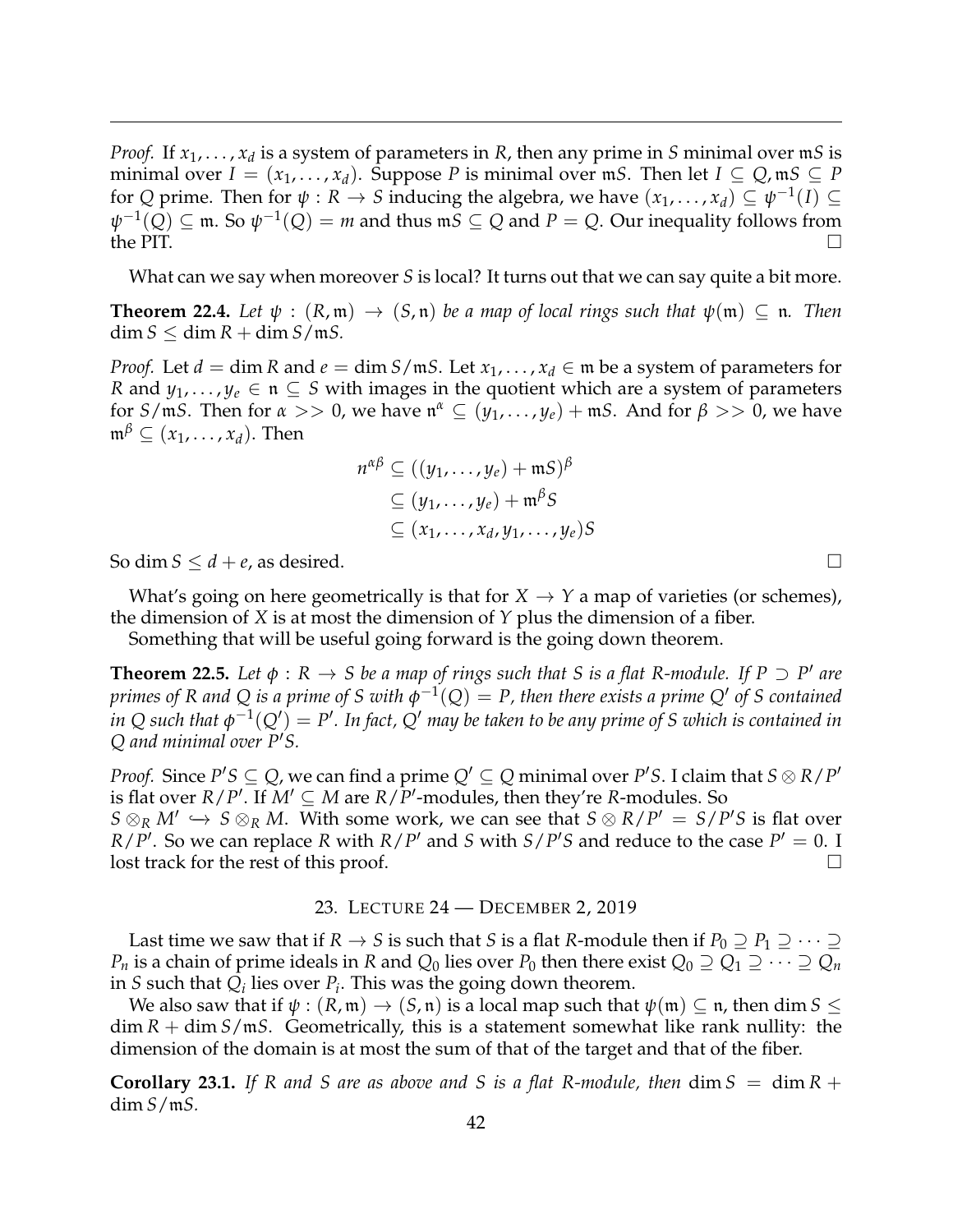*Proof.* We need only show that  $\dim S \geq \dim R + \dim S / \mathfrak{m} S$ . This follows from the going down theorem. Let be  $Q \subseteq S$  a prime minimal over  $mS$  such that  $\dim Q = \dim S/mS$ . Then dim *S*  $\geq$  dim *Q* + codim*Q* = dim *S*/m*S* + codim*Q*. So it remains to show codim*Q*  $\geq$ dim *R*. Since  $Q \supseteq mS$  so  $\psi^{-1}(Q) = m$ . Let  $m \supseteq P_1 \supseteq \cdots \supseteq P_d$  with  $d = \dim R$ . By going down, we have an analogous chain in *Q*. So codim $Q >$  dim *R*, and we're done.

**Corollary 23.2.** If R is a ring, then  $\dim R[x] = 1 + \dim R$ . In particular, if k is a field then  $\dim k[x_1, \ldots, x_n] = n.$ 

*Proof.* Let  $P_1 \subseteq \cdots \subseteq P_d$  be a chain of primes in *R*. Then in  $R[x]$  we have the chain  $P_1R[x] \subseteq$  $\cdots \subseteq P_dR[x] \subseteq P_dR[x] + (x)$ . Note that  $P_dR[x] + (x)$  is prime because modding  $R[x]$  by it gives  $R/P_d$ , a domain. So dim  $R[x] \geq 1 + \dim R$ . For the other inequality, it suffices to show that the codimension of a maximal ideal in  $R[x]$  is at most the codimension of its intersection with  $R + 1$ . This can be done, though it's slightly involved.

For the rest of the class we'll talk about regular local rings. Let *R* be a local ring of dimension *d* with maximal ideal m. Then, by the PIT, m can't be generated by fewer than *d* elements. m is generated by exactly *d* elements if and only if it's generated by a system of parameters, by definition. In this case, *R* is called *regular* and m's generators form a *regular system of parameters*.

**Example 23.3.** Let  $R(C[x, y]/(y^2 - x^3))$  (*x*, *y*). (*x*, *y*) isn't principal in *R*, but  $(x, y)^2 =$  $(x^2, xy, y^2) \subseteq (x)$ . So dim *R* is 1 (it's not 0 because it's a domain and has another prime ideal), and *x* is a system of parameters. Notably, this is a local ring that's not regular.

Geometrically, regular local rings correspond to smooth points on schemes and varieties.

#### **Proposition 23.4.** *If R is a regular local ring, it's an integral domain.*

*Proof.* Let  $m \subseteq R$  be the maximal ideal. We induct on dim *R*. If dim  $R = 0$ , then  $m = 0$ and *R* is a field. Assume dim  $R = d > 0$ . We know  $m^2 \neq m$ , by Nakayama. By prime avoidance, we can find  $x \in \mathfrak{m}$  that avoids the (finitely many) minimal primes of R and m. Now set  $S = R/(x)$ , and let  $n = mS$  be the maximal ideal of *S*. *x* isn't in any minimal primes of *R*, so dim *S* > dim *R*. In order to induct, we need to show that *S* is regular. This is kind of a pain, but it can be done.  $\Box$ 

**Definition 23.5.** A sequence  $x_1, \ldots, x_d \in R$ , not necessarily a local ring, is called a *regular sequence* if  $(x_1, \ldots, x_d) \subsetneq R$  and  $x_i + 1$  is always a nonzerodivisor in  $R/(x_1, \ldots, x_i)$ .

**Example 23.6.** In  $\mathbb{C}[x, y, z]$ , we have that  $x, y(1-x), z(1-x)$  is a regular sequence but  $y(1-x)$ ,  $z(1-x)$ , x is not a regular sequence. So order matters. In a local ring it turns out that order doesn't matter.

**Corollary 23.7.** If  $x_1, \ldots, x_d$  is a regular system of parameters in a regular local ring, then *x*1, . . . , *x<sup>d</sup> is a regular sequence.*